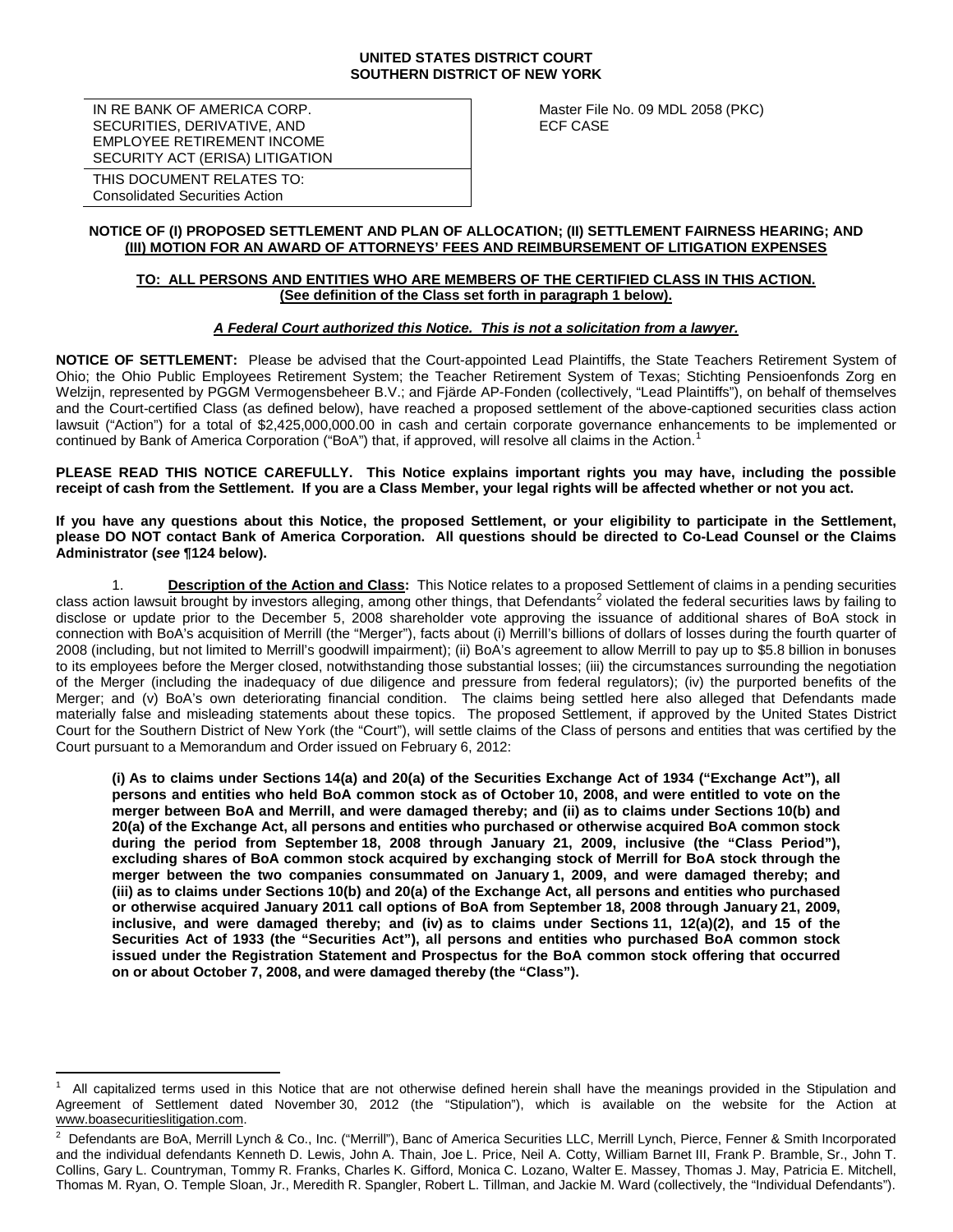Excluded from the Class by definition are: Defendants, present or former executive officers of BoA and Merrill, present or former members of Merrill's and BoA's Board of Directors and their immediate family members (as defined in 17 C.F.R. § 229.404, Instructions, *i.e.*, children, stepchildren, parents, stepparents, spouses, siblings, mothers-in-law, fathers-in-law, sons-in-law, daughtersin-law, brothers-in-law, and sisters-in-law). Also excluded from the Class are any Persons who submitted a request for exclusion in connection with the previously mailed Notice of Pendency of Class Action (the "Class Notice") as set forth on Appendix 1 to the Stipulation who do not opt-back into the Class (*see* ¶109 below).

2. **Statement of Class's Recovery:** Subject to Court approval, and as described more fully below, Lead Plaintiffs, on behalf of themselves and the Class, have agreed to settle all claims based on the purchase or other acquisition of BoA common stock<sup>[3](#page-0-0)</sup> or BoA January 2011 call options<sup>[4](#page-1-0)</sup> during the Class Period that were or could have been asserted against Defendants in the Action or any Section 14(a) or 20(a) claims arising out of the vote by record holders of BoA common stock as of October 10, 2008, in connection with the Merger, in exchange for a settlement payment of \$2,425,000,000 in cash (the "Settlement Amount") to be deposited into an interest-bearing escrow account. Also, as part of the Settlement, BoA has agreed to implement or continue corporate governance changes that Lead Plaintiffs believe are significant, including amendments to its Corporate Governance Guidelines with respect to majority voting for directors and minimum stock ownership by executive officers and directors, and amendments to its charter for the Corporate Development Committee in order to provide for additional oversight of senior management (the "Corporate Governance Enhancements") (*see* ¶¶97-98 below). The Net Settlement Fund (*i.e.*, the Settlement Amount plus any and all interest earned thereon (the "Settlement Fund") less (i) any Taxes, (ii) any Notice and Administration Costs, (iii) any Litigation Expenses awarded by the Court; and (iv) any attorneys' fees awarded by the Court) will be distributed in accordance with a plan of allocation that is approved by the Court, which will determine how the Net Settlement Fund shall be allocated among members of the Class. The proposed plan of allocation (the "Plan of Allocation") is set forth on pages 10 – 15 below.

3. **Estimate of Average Amount of Recovery Per Share:** Lead Plaintiffs' damages expert estimates that approximately 2.076 billion shares of BoA common stock were purchased during the Class Period and held through a corrective disclosure and therefore were damaged pursuant to Section 10(b) of the Exchange Act. In addition, Lead Plaintiffs' damages expert estimates that approximately 3.795 billion shares of BoA common stock were held by shareholders of record as of October 10, 2008 (making them eligible to vote on the Merger) and were held until at least January 12, 2009 (the date of the first alleged corrective disclosure) and therefore were damaged pursuant to Section 14(a) of the Exchange Act. Under the federal securities laws, however, an investor is not entitled to multiple recoveries and thus, because there is overlap between the shares that were damaged pursuant to Sections 10(b) and 14(a), Lead Plaintiffs' damages expert has eliminated the overlap in his calculations of the estimated recovery per share.<sup>[5](#page-1-1)</sup> Lead Plaintiffs' damages expert estimates that, if valid claims for all damaged shares are submitted, the average recovery per damaged share of BoA common stock will be approximately \$0.43 per share before deduction of attorneys' fees, costs and expenses awarded by the Court and the costs of providing notice and administering the Settlement. **Class Members should note, however, that the foregoing average recovery per damaged share of BoA common stock is only an estimate**. A Class Member's actual recovery will depend on several things, including: (1) the number of claims filed; (2) when Class Members purchased, acquired and/or held their BoA common stock during the Class Period; and (3) whether Class Members sold their shares of BoA common stock and, if so, when. Distributions to Class Members will be made based on the Plan of Allocation set forth herein (*see* pages 10 – 15 below) or such other plan of allocation as may be ordered by the Court.

Statement of Average Amount of Damages Per Share: The Parties do not agree on the average amount of damages per share that would be recoverable if Lead Plaintiffs were to prevail in the Action. Among other things, Defendants deny that any proxy solicitations contained materially false or misleading statements or omitted material information or that they had any duty to update these solicitation materials during the pendency of the 2008 fourth quarter. Defendants also assert that they were prepared to establish that the price of BoA common stock declined in value for reasons not related to the disclosure of any allegedly false or misleading statements. The Parties also disagree on the appropriate methodology for determining damages, if liability were established, particularly under Section 14(a), as Defendants have argued that Class Members seeking recovery under Section 14(a), who did not purchase or otherwise exchange any shares of their BoA common stock in connection with the Merger, failed to adduce evidence of a direct, compensable injury under Section 14(a). In sum, Defendants do not agree with the assertion that they engaged in any actionable misconduct under the federal securities laws or that any damages were suffered by any members of the Class as a result of their conduct.

5. **Statement of Attorneys' Fees and Expenses Sought:** Court-appointed Co-Lead Counsel, Bernstein Litowitz Berger & Grossmann LLP, Kaplan Fox & Kilsheimer LLP and Kessler Topaz Meltzer & Check, LLP, which have been prosecuting the Action on a wholly contingent basis since its inception in 2009, have not received any payment of attorneys' fees for their representation of the Class and have advanced millions of dollars in expenses necessarily incurred in order to prosecute the Action. As set forth in greater detail below (*see* ¶¶14-47 below), Co-Lead Counsel have taken this case from inception to a trial that was scheduled to begin only a few weeks after the Settlement was reached. Among other things, Co-Lead Counsel were responsible for: (i) conducting an extensive investigation into the Class's claims; (ii) drafting two detailed amended complaints; (iii) successfully moving for a partial modification of the PSLRA discovery stay in order to obtain documents from Defendants; (iv) successfully opposing two rounds of multiple dismissal motions; (v) successfully opposing Defendants' motions seeking interlocutory appeal of multiple issues decided by the Court in connection with Defendants' first round of motions to dismiss; (vi) successfully briefing Lead Plaintiffs' motion for class certification and opposing Defendants' petition for leave to appeal the Court's order granting class certification; (vii) engaging in an

<sup>-&</sup>lt;br>3 <sup>3</sup> At all relevant times, shares of BoA common stock were actively traded on the New York Stock Exchange under the symbol "BAC."

<span id="page-1-2"></span><span id="page-1-0"></span><sup>4</sup> "BoA January 2011 Call Options" means January 22, 2011 call options referencing BoA common stock with the following strike prices: \$2.50, \$5.00, \$7.50, \$10.00, \$12.50, \$15.00, \$17.50, \$20.00, \$22.50, \$25.00, \$30.00, \$35.00, \$40.00, \$45.00, \$50.00, \$55.00 and \$60.00.

<span id="page-1-1"></span><sup>5</sup> The overlap applies only to those shares of BoA common stock that were purchased during the Class Period, held as of October 10, 2008, and were still held as of the close of trading on January 21, 2009.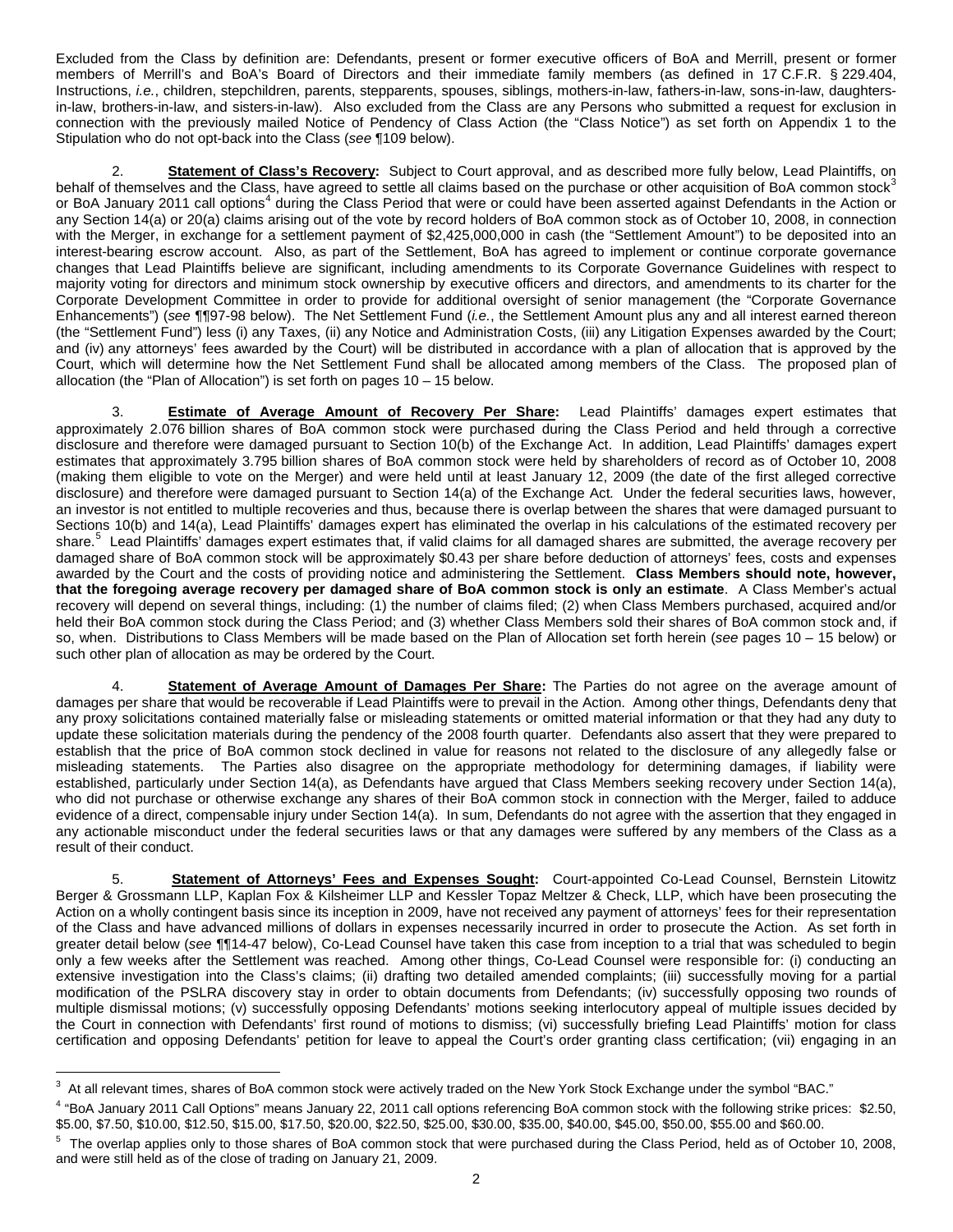extensive discovery program, including participating in approximately 60 depositions and reviewing more than 4 million pages of documents; (viii) briefing multiple motions for summary judgment, including Lead Plaintiffs' own motion for partial summary judgment; (ix) preparing for trial, including exchanging with Defendants *Daubert* motions, motions *in limine*, jury verdict forms, jury instructions, voir dire and pre-trial order preparation;[6](#page-1-2) and (x) engaging in multiple in-person and telephonic meetings regarding a possible settlement of the Action before reaching an agreement in principle to settle just weeks before the trial of this Action was scheduled to begin on October 22, 2012.

At the outset of the Action, Co-Lead Counsel and Lead Plaintiffs entered into retainer agreements providing for attorneys' fees to be set by the Court and based upon the amount recovered and stage of the proceedings. Pursuant to those agreements, Co-Lead Counsel will ask the Court to award attorneys' fees in the amount of 6.56% of the Settlement Fund. Co-Lead Counsel also will apply for the reimbursement of Litigation Expenses paid or incurred in connection with the prosecution and resolution of the Action, in an amount not to exceed \$17.5 million, which may include the reasonable costs and expenses of Class Representatives (as defined in ¶9 below) directly related to their representation of the Class. If the Court approves Co-Lead Counsel's fee and expense application, the average cost per affected share of BoA common stock will be approximately \$0.03 per share.

6. **Identification of Attorneys' Representatives:** Lead Plaintiffs and the Class are being represented by: Steven B. Singer, Esq., Bernstein Litowitz Berger & Grossmann LLP, 1285 Avenue of the Americas, New York, New York 10019, (800) 380-8496, blbg@blbglaw.com; Robert N. Kaplan, Esq. and Frederic S. Fox, Esq., Kaplan Fox & Kilsheimer LLP, 850 Third Avenue, 14<sup>th</sup> Floor, New York, NY 10022, (800) 290-1952, mail@kaplanfox.com; and David Kessler, Esq., Kessler Topaz Meltzer & Check, LLP, 280 King of Prussia Road, Radnor, PA 19087, (610) 667-7706[, info@ktmc.com.](mailto:info@ktmc.com)

7. **Reasons for the Settlement:** Lead Plaintiffs' principal reason for entering into the Settlement is the substantial cash benefit for the Class combined with the significant Corporate Governance Enhancements to be implemented or continued by BoA as a condition of the Settlement, without the risk or the delays inherent in further litigation. Moreover, the substantial cash benefit provided under the Settlement must be considered against the significant risk that a smaller recovery – or, indeed, no recovery at all – might be achieved after a trial of the Action and the likely appeals that would follow a trial, a process that could last many months, or even years, into the future. Defendants, who deny all allegations of wrongdoing or liability whatsoever, are entering into the Settlement solely to eliminate the uncertainty, burden and expense of further protracted litigation.

|                                         | YOUR LEGAL RIGHTS AND OPTIONS IN THE SETTLEMENT:                                             |
|-----------------------------------------|----------------------------------------------------------------------------------------------|
| <b>SUBMIT A CLAIM FORM BY: APRIL</b>    | This is the only way to be eligible to receive a payment from the Settlement. If you are a   |
| 25, 2013.                               | Class Member, you will be bound by the Settlement as approved by the Court and you will      |
|                                         | give up any Released Lead Plaintiffs' Claims (as defined in ¶100 below) that you have        |
|                                         | against Defendants and the other Defendants' Releasees (as defined in ¶101 below), so it     |
|                                         | is in your interest to submit a Claim Form.                                                  |
| <b>OPT-BACK INTO THE CLASS BY</b>       | If you previously submitted a request for exclusion from the Class in connection with the    |
| <b>SUBMITTING A WRITTEN REQUEST</b>     | Class Notice and now want to be part of the Class which would make you eligible to           |
| TO WITHDRAW YOUR PREVIOUSLY             | receive a payment from the Settlement Fund if you submit a valid Claim Form by the claim     |
| <b>SUBMITTED REQUEST FOR</b>            | filing deadline, you must follow the steps for "Opting-Back Into the Class" as set forth in  |
| <b>EXCLUSION SO THAT IT IS RECEIVED</b> | ¶109 below. If you previously submitted a request for exclusion from the Class in            |
| NO LATER THAN MARCH 5, 2013.            | connection with the Class Notice and wish to remain excluded from the Class, no further      |
|                                         | action is necessary.                                                                         |
| <b>OBJECT TO THE SETTLEMENT BY</b>      | If you do not like the proposed Settlement, the proposed Plan of Allocation, or the request  |
| <b>SUBMITTING A WRITTEN OBJECTION</b>   | for attorneys' fees and reimbursement of Litigation Expenses, you may write to the Court     |
| SO THAT IT IS RECEIVED NO LATER         | and explain why you do not like them. You cannot object to the Settlement, the Plan of       |
| <b>THAN MARCH 5, 2013.</b>              | Allocation or the fee and expense request unless you are a Class Member and you did not      |
|                                         | previously submit a request for exclusion in connection with the Class Notice.               |
| GO TO THE HEARING ON APRIL 5,           | Filing a written objection and notice of intention to appear by March 5, 2013 allows you to  |
| 2013 AT 2:00 P.M., AND FILE A           | speak in Court at the discretion of the Court about the fairness of the proposed Settlement, |
| <b>NOTICE OF INTENTION TO APPEAR</b>    | the Plan of Allocation, or the request for attorneys' fees and reimbursement of Litigation   |
| SO THAT IT IS RECEIVED NO LATER         | Expenses. If you submit a written objection, you may (but do not have to) attend the         |
| <b>THAN MARCH 5, 2013.</b>              | hearing and, at the discretion of the Court, speak to the Court about your objection.        |
| <b>DO NOTHING.</b>                      | If you are a member of the Class and you do not submit a Claim Form by April 25, 2013,       |
|                                         | you will not be eligible to receive any payment from the Settlement Fund. You will,          |
|                                         | however, remain a member of the Class, which means that you give up your right to sue        |
|                                         | about the claims that are resolved by the Settlement and you will be bound by any            |
|                                         | judgments or orders entered by the Court in the Action.                                      |

<span id="page-2-0"></span><sup>-&</sup>lt;br>6 A motion *in limine* is a motion made prior to the commencement of a trial requesting an order or ruling from the Court limiting or preventing certain evidence or information from being presented at trial. A *Daubert* motion is a specific type of motion *in limine* used to preclude or exclude the testimony of an expert witness.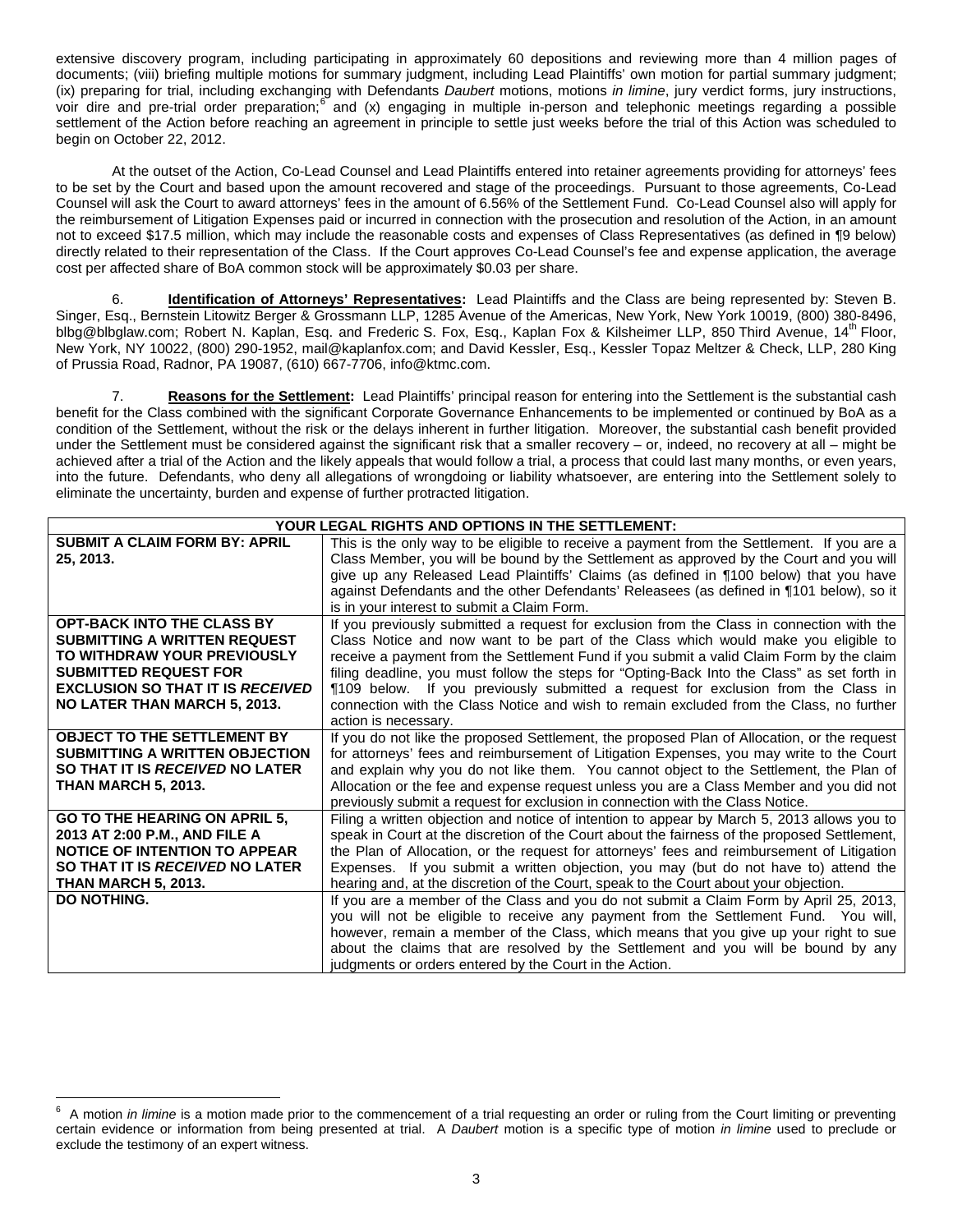|                                                                                                                     | Page 8  |
|---------------------------------------------------------------------------------------------------------------------|---------|
|                                                                                                                     | Page 8. |
|                                                                                                                     | Page 9  |
|                                                                                                                     | Page 9. |
| What Corporate Governance Enhancement Measures Will BoA Implement or Continue As A Result Of The Settlement?Page 15 |         |
|                                                                                                                     |         |
|                                                                                                                     |         |
|                                                                                                                     |         |
| Opting-Back Into The Class - What If I Previously Requested Exclusion from the Class And Now Want To                |         |
| Be Eligible To Receive A Payment From The Settlement Fund? How Do I Opt-Back Into The Class? Page 17                |         |
| When And Where Will The Court Decide Whether To Approve The Settlement?                                             |         |
| Do I Have To Come To The Hearing? May I Speak At The Hearing If I                                                   |         |
|                                                                                                                     |         |
|                                                                                                                     |         |
|                                                                                                                     |         |

### **WHY DID I GET THIS NOTICE?**

8. This Notice is being sent to you pursuant to an Order of the Court because you or someone in your family or an investment account for which you serve as custodian may have purchased or otherwise acquired BoA common stock or BoA January 2011 call options during the Class Period (*i.e.*, September 18, 2008 through January 21, 2009, inclusive) or held BoA common stock as of October 10, 2008 and were therefore eligible to vote on the Merger. The Court has directed us to send you this Notice because, as a potential Class Member, you have a right to know about your options before the Court rules on the proposed Settlement of this case. Additionally, you have the right to understand how a class action lawsuit may generally affect your legal rights. If the Court approves the Settlement, The Garden City Group, Inc. ("GCG"), the claims administrator selected by Lead Plaintiffs and approved by the Court, will distribute payments pursuant to the Settlement after any objections and appeals are resolved.

9. In a class action lawsuit, under a federal law governing lawsuits such as this one, the Court appoints one or more investors, known as class representatives, to oversee litigation brought on behalf of all investors with similar claims, commonly known as the class or the class members. In this Action, the Court has appointed the State Teachers Retirement System of Ohio, the Ohio Public Employees Retirement System, the Teacher Retirement System of Texas, Stichting Pensioenfonds Zorg en Welzijn, represented by PGGM Vermogensbeheer B.V., and Fjärde AP-Fonden to serve as "Lead Plaintiffs" and has appointed the law firms of Bernstein Litowitz Berger & Grossmann LLP, Kaplan Fox & Kilsheimer LLP, and Kessler Topaz Meltzer & Check, LLP as Co-Lead Counsel for Lead Plaintiffs and the Class in the Action. Pursuant to the Court's Memorandum and Order issued on February 6, 2012, Lead Plaintiffs, together with additional named plaintiff Grant Mitchell (who represents Persons who purchased or otherwise acquired during the Class Period January 2011 call options on BoA common stock), were certified as "Class Representatives" and Co-Lead Counsel were certified as "Class Counsel." A class action is a type of lawsuit in which the claims of a number of individuals are resolved together, thus providing the class members with both consistency and efficiency. Here, the Court has already certified the Class. Accordingly, the Settlement, if approved by the Court, will resolve all issues on behalf of the Class Members, except for any Persons who previously submitted a request for exclusion in connection with the Class Notice who do not opt-back into the Class.

10. The Court in charge of this case is the United States District Court for the Southern District of New York, and the case is known as *In re Bank of America Corp. Securities, Derivative and Employee Retirement Income Security Act (ERISA) Litigation*, No. 09 MDL 2058 (PKC) (S.D.N.Y.)*.* The Judge presiding over this case is the Honorable P. Kevin Castel, United States District Judge. The people who are suing are called plaintiffs, and those who are being sued are called defendants. In this case, several of the named plaintiffs are referred to as the Lead Plaintiffs and they are suing on behalf of themselves and the Class, and the Defendants are BoA, Merrill, Banc of America Securities LLC, Merrill Lynch, Pierce, Fenner & Smith Incorporated, and the Individual Defendants (*see* fn. 2 above). If the Settlement is approved, it will resolve all claims in the Action by Class Members against Defendants and will bring the Action to an end.

11. This Notice explains the lawsuit, the Settlement, your legal rights, what benefits are available, who is eligible for them, and how to get them. The purpose of this Notice is to inform you that a settlement has been reached in this Action and how you might be affected. It also is being sent to inform you of the terms of the proposed Settlement, and of a hearing to be held by the Court to consider the fairness, reasonableness, and adequacy of the proposed Settlement, the proposed Plan of Allocation, and the motion by Co-Lead Counsel for an award of attorneys' fees and reimbursement of Litigation Expenses (the "Settlement Fairness Hearing").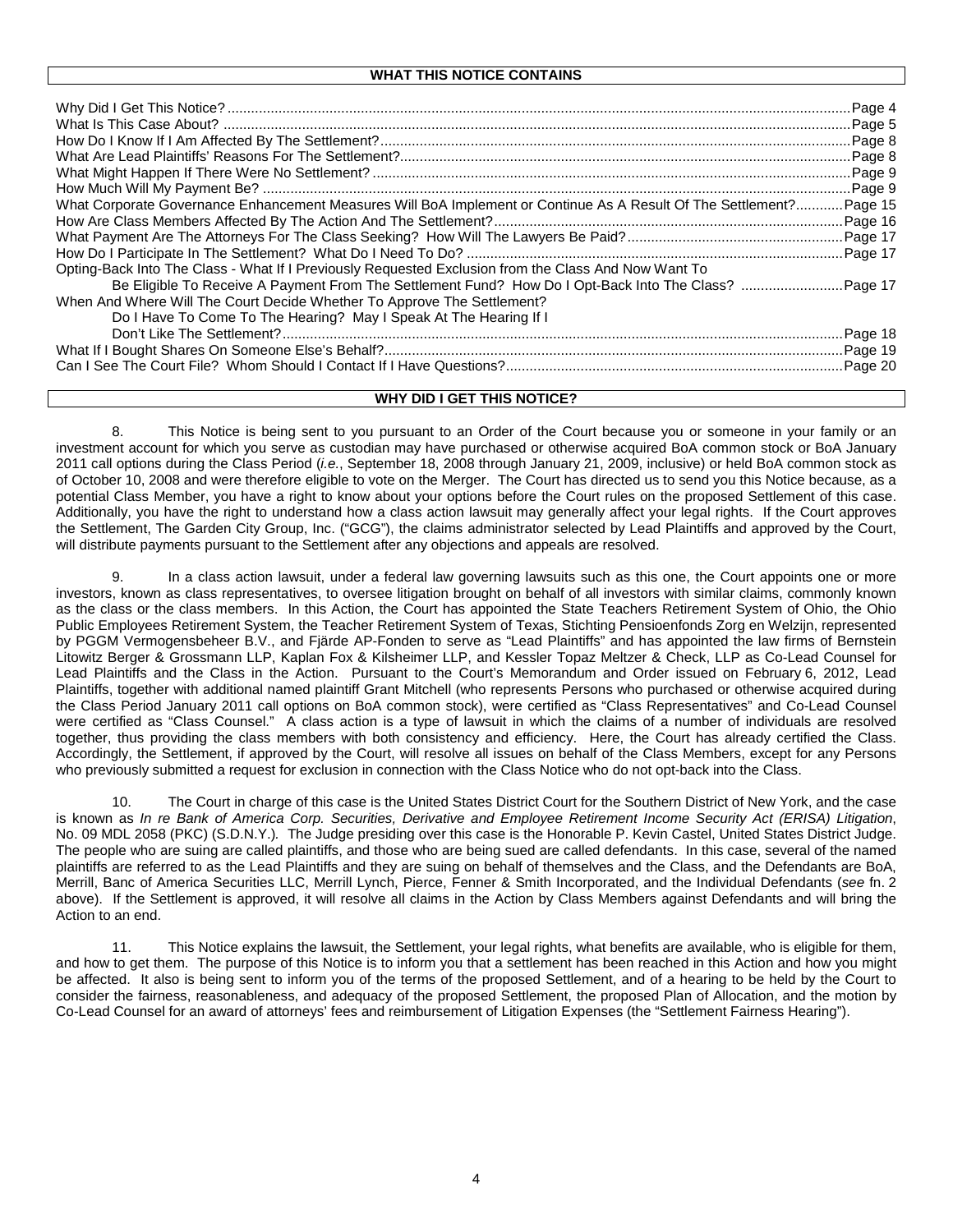12. The Settlement Fairness Hearing will be held on April 5, 2013 at 2:00 p.m., before the Honorable P. Kevin Castel, at the Daniel Patrick Moynihan United States Courthouse, 500 Pearl Street, New York, NY 10007, to determine:

- a) whether the proposed Settlement is fair, reasonable, and adequate and should be approved by the Court;
- b) whether the Action should be dismissed with prejudice against the Defendants as set forth in the Stipulation;
- c) whether the proposed Plan of Allocation is fair and reasonable and should be approved by the Court;
- d) whether Co-Lead Counsel's request for an award of attorneys' fees and reimbursement of Litigation Expenses should be approved by the Court; and
- e) any other relief the Court deems necessary to effectuate the terms of the Settlement.

13. This Notice does not express any opinion by the Court concerning the merits of any claim in the Action, and the Court still has to decide whether to approve the Settlement. If the Court approves the Settlement, payments to Authorized Claimants will be made after any appeals are resolved, and after the completion of all claims processing. As referenced above, there are several billion shares of BoA common stock as to which claims may be submitted and, thus, the claims process could take substantial time to complete fully and fairly. Please be patient.

## **WHAT IS THIS CASE ABOUT?**

## **A. Summary of Procedural History and Background on Lead Plaintiffs' Claims**

14. On September 15, 2008, BoA agreed to acquire Merrill in a stock-for-stock transaction in which a share of Merrill common stock would be exchanged for 0.8595 shares of BoA common stock. BoA and Merrill issued a Definitive Joint Proxy Statement to shareholders on or about November 3, 2008 (the "November 3 Proxy"), and on December 5, 2008, BoA shareholders voted in favor of the issuance of additional shares of BoA stock in connection with the Merger and Merrill shareholders voted to approve the Merger. The Merger was consummated on January 1, 2009.

15. On October 7, 2008, BoA sold 455,000,000 shares of BoA common stock at \$22 per share for net proceeds of \$9.9 billion (the "Secondary Offering") pursuant to the Registration Statement and Prospectus (the "Registration Statement").

16. Beginning in January 2009, numerous putative securities fraud class actions were filed against BoA, Merrill, and certain officers and directors of both companies related to the Merger.

17. By Memorandum Opinion and Order dated June 30, 2009, the Court consolidated the federal securities actions and appointed the State Teachers Retirement System of Ohio; the Ohio Public Employees Retirement System; the Teacher Retirement System of Texas; Stichting Pensioenfonds Zorg en Welzijn, represented by PGGM Vermogensbeheer B.V.; and Fjärde AP-Fonden as Lead Plaintiffs pursuant to the Private Securities Litigation Reform Act of 1995 (the "PSLRA"). In the same Order, the Court also approved Lead Plaintiffs' selection of Bernstein Litowitz Berger & Grossmann LLP, Kaplan Fox & Kilsheimer LLP, and Kessler Topaz Meltzer & Check, LLP (f/k/a Barroway Topaz Kessler Meltzer & Check, LLP) as lead counsel for the Class.

18. On September 25, 2009, Lead Plaintiffs filed their Consolidated Amended Class Action Complaint ("First Amended Complaint"), which asserted that Defendants had violated federal securities laws and alleged claims on behalf of all persons who: (i) purchased or acquired BoA shares between September 15, 2008 and January 21, 2009, inclusive; (ii) held BoA stock as of October 10, 2008 and were entitled to vote on the Merger; or (iii) purchased BoA common stock in the Secondary Offering, and were damaged thereby.

19. The First Amended Complaint alleged that Defendants violated the federal securities laws by failing to disclose or update prior to the December 5, 2008 shareholder vote approving the issuance of additional shares in connection with the Merger, facts about (i) Merrill's billions of dollars of losses during the fourth quarter of 2008 (including, but not limited to, Merrill's goodwill impairment); (ii) BoA's agreement to allow Merrill to pay up to \$5.8 billion in bonuses to its employees before the Merger closed, notwithstanding those substantial losses; (iii) the circumstances surrounding the negotiation of the Merger (including the inadequacy of due diligence and pressure from federal regulators); (iv) the purported benefits of the Merger; and (v) BoA's own deteriorating financial condition. The First Amended Complaint also alleged that Defendants made materially false and misleading statements about these topics. The First Amended Complaint alleged that these actions deceived the investing public in violation of the federal securities laws, artificially inflated the price of BoA stock, and caused putative Class Members to purchase BoA stock at artificially inflated prices.

20. The First Amended Complaint alleged that BoA shareholders voted to issue additional shares while unaware of these material facts. The First Amended Complaint further alleged that BoA continued to make some of these misstatements and omissions, or failed to update them, following the shareholder vote.

21. The First Amended Complaint further alleged that the Registration Statement contained untrue statements of material facts and omitted material facts required to be stated in order to make the statements contained therein not misleading. The First Amended Complaint further alleged that putative Class Members who purchased BoA common stock pursuant to the Secondary Offering suffered substantial damages as a result of the untrue statements and omissions of material facts in the Registration Statement, as they either sold these shares at prices below the Secondary Offering price or still held shares as of the date of the initial complaint containing claims under the Securities Act when the price of BoA common stock was below the Secondary Offering price.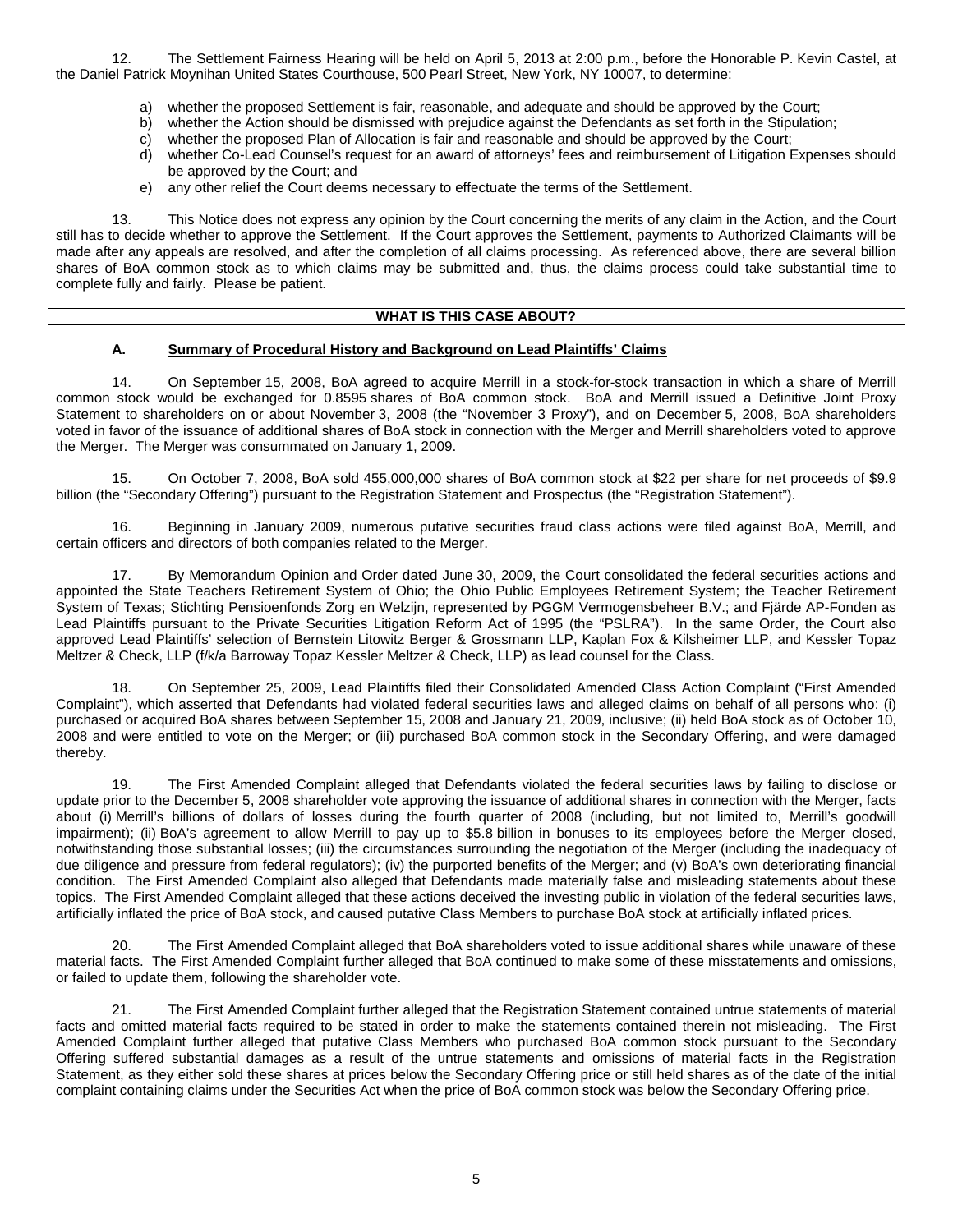22. The First Amended Complaint alleged that, following the shareholder vote on December 5, 2008, but before the Merger closed on January 1, 2009, (i) BoA decided that it had grounds to terminate the Merger because of the magnitude of Merrill's losses and BoA's own deteriorating financial condition, and (ii) in order to consummate the Merger and absorb Merrill's fourth quarter losses, BoA obtained a \$138 billion bailout from the Federal Government to prevent BoA's own collapse. The First Amended Complaint alleged that facts related to these events were not disclosed to investors before the Merger closed.

23. The First Amended Complaint further alleged that the truth about Merrill's financial condition was not revealed until mid-January 2009, when several alleged corrective disclosures revealed, according to the First Amended Complaint, that Merrill had suffered a pre-tax loss of more than \$21 billion during the fourth quarter of 2008 and, as a result, BoA had sought and obtained \$138 billion of additional government assistance. The First Amended Complaint also alleged that on January 21, 2009, it was further reported that, despite Merrill's losses, BoA had allowed Merrill to pay \$3 to \$4 billion in bonuses before the Merger closed, and that, as these facts became known, the price of BoA common stock declined causing damage to putative Class Members. Lead Plaintiffs sought damages for all of their claims based solely on the amounts that the price of BoA's securities allegedly dropped as a result of alleged corrective disclosures during January 2009.

24. Based on the facts set forth above, the First Amended Complaint alleged that Defendants violated Sections 14(a), 10(b), and 20(a) of the Exchange Act, and Sections 11, 12(a)(2) and 15 of the Securities Act. In addition to BoA and Merrill, the First Amended Complaint named Kenneth D. Lewis, John A. Thain, Joe L. Price, Neil A. Cotty, Banc of America Securities LLC, Merrill Lynch, Pierce, Fenner & Smith Incorporated, and the BoA Board as Defendants.

25. On October 6, 2009, Lead Plaintiffs requested a partial modification of the PSLRA discovery stay in order to obtain (1) documents that Defendants produced to various government agencies (including, but not limited to, the Securities and Exchange Commission ("SEC"), the United States Congress and the New York State Attorney General) in connection with those agencies' investigations into the Merger, and (2) transcripts of any testimony given in connection with those investigations. On November 16, 2009, the Court issued an order granting Lead Plaintiffs' request.

26. All Defendants moved to dismiss the First Amended Complaint. The motions were fully briefed by January 26, 2010, and on June 4, 2010, following a conference with the Court, the Parties submitted supplemental letter briefs to the Court concerning the measure of recoverable damages for Lead Plaintiffs' Section 14(a) claims.

27. On August 27, 2010, the Court issued a Memorandum and Order that granted in part, and denied in part, Defendants' motions to dismiss. Specifically, the Court sustained (1) Lead Plaintiffs' Section 14(a) claim regarding (i) Merrill's ability to pay bonuses to its employees for fiscal year 2008 prior to the Merger closing, and (ii) Merrill's fourth quarter 2008 losses; (2) Lead Plaintiffs' Section 10(b) claims regarding Merrill's ability to pay bonuses to its employees for fiscal year 2008 prior to the Merger closing; (3) Lead Plaintiffs' Section 20(a) claims for control person liability; and (4) Lead Plaintiffs' Securities Act claims. The Court dismissed Lead Plaintiffs' remaining claims, including Lead Plaintiffs' Section 10(b) claims regarding Defendants' failure to disclose Merrill's fourth quarter 2008 losses and held that allegations relating to events post-dating the December 5, 2008 shareholder vote cannot form the basis of a Section 14(a) claim.

28. On September 10, 2010, Defendants filed motions seeking certification for interlocutory appeal, or, in the alternative, for reconsideration, of multiple issues decided by Judge Castel in his August 27, 2010 Memorandum and Order related to Defendants' motions to dismiss. On October 8, 2010, after another full round of briefing, Judge Castel denied Defendants' motions.

29. On October 22, 2010, Lead Plaintiffs, along with additional named plaintiff Grant Mitchell, filed a Consolidated Second Amended Class Action Complaint (the "Second Amended Complaint"), which contained additional allegations in support of Lead Plaintiffs' Section 10(b) claims against Defendants Lewis, Price and BoA related to these Defendants' alleged failure to disclose Merrill's fourth quarter losses and BoA's receipt of the taxpayer bailout. The Second Amended Complaint contained additional allegations bearing on the scienter of BoA, Lewis and Price, including, *inter alia*, allegations that BoA's former General Counsel was not advised of the full extent of Merrill's losses prior to the December 5, 2008 shareholder vote.

30. Defendants moved to dismiss the Second Amended Complaint. After full briefing on Defendants' motions to dismiss the Second Amended Complaint, by Memorandum and Order dated July 29, 2011, the Court sustained Lead Plaintiffs' Section 10(b) claims regarding Defendants' failure to disclose Merrill's fourth quarter losses, but granted Defendants' motion to dismiss Lead Plaintiffs' claims related to Defendants' failure to disclose the taxpayer bailout. Although the Court sustained Lead Plaintiffs' Section 10(b) claims regarding BoA's, Lewis's and Price's alleged failure to disclose Merrill's fourth quarter losses, the Court rejected Lead Plaintiffs' theory that Lewis's and Price's scienter could be established by allegations that they were motivated to commit fraud in order to obtain a favorable result in the shareholder vote or to ensure that the Merger closed.

31. On August 31, 2011, Defendants answered the Second Amended Complaint. Defendants denied Lead Plaintiffs' claims and asserted a number of defenses to liability.

32. On October 17, 2011, Lead Plaintiffs filed their Motion for Class Certification and Appointment of Class Representatives and Class Counsel. After class certification discovery and a full round of briefing, on February 6, 2012, the Court issued a Memorandum and Order granting Lead Plaintiffs' Motion for Class Certification and Appointment of Class Representatives and Class Counsel. Among other things, the Court ruled that while Lead Plaintiffs had to prove that the alleged omissions were material, they were not obligated to prove that the Class relied on the alleged omissions in making their investment decisions. The Court further ruled that no individualized inquiry was required to determine whether the November 3 Proxy violated the Class Members' right to vote on the Merger under Section 14(a).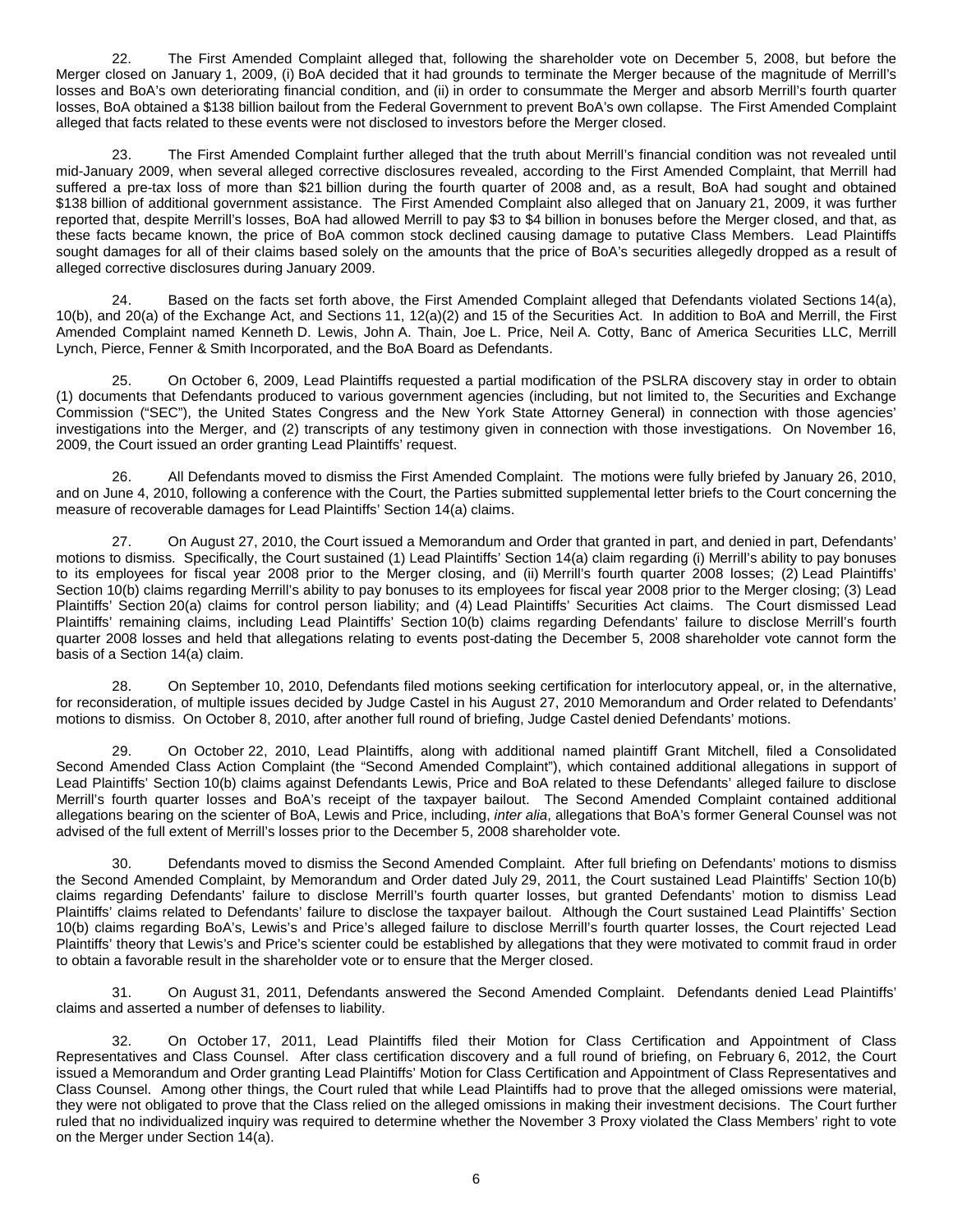33. On February 21, 2012, Defendants filed with the United States Court of Appeals for the Second Circuit a Petition Pursuant To Fed. R. Civ. P. 23(f) For Leave To Appeal From The District Court's Order Granting Class Certification. After full briefing, on July 23, 2012 the Court of Appeals issued an order denying Defendants' petition.

34. On February 29, 2012, the Court approved the Class Notice, which was sent to putative Class Members beginning on March 21, 2012. Pursuant to the Court's February 29, 2012 Order, the Class Notice provided these putative Class Members with the opportunity to request exclusion from the Class. The Class Notice explained Class Members' right to request exclusion and set forth the procedure for doing so.

35. The Parties and their counsel have vigorously pursued discovery in this case. Fact discovery concluded on May 18, 2012. During the course of the litigation, the Parties conducted approximately 60 depositions and produced, reviewed and/or analyzed almost 4.75 million pages of documents. Additionally, in a forty-five day period between March 16, 2012 and April 30, 2012, the Parties exchanged 17 opening and rebuttal reports from 11 different experts accompanied by thousands of pages of exhibits.

36. On June 3, 2012, Lead Plaintiffs and Defendants filed cross-motions for summary judgment, each of which included briefing, statements of undisputed facts, supporting exhibits and expert reports. On June 29, 2012, the Parties filed opposition briefs, counterstatements of facts, responses to statements of undisputed facts and accompanying exhibits. Briefing on the Parties' summary judgment motions was completed on July 17, 2012, when reply briefs were filed, along with accompanying exhibits. The Parties prepared and submitted well over 700 pages of briefing, statements of undisputed facts, and counterstatements of facts, in addition to approximately 500 exhibits in connection with summary judgment. These summary judgment motions were pending at the time the settlement in principle was reached.

37. Lead Plaintiffs' motion for summary judgment sought partial summary judgment as to the alleged falsity and materiality of statements related to the projected accretive/dilutive impact of the Merger. The motion focused on statements that Lewis made at BoA's December 5, 2008 shareholder meeting relating to BoA's accretion/dilution forecast, as well as statements that Defendants made about this forecast on September 15, 2008 and in the November 3 Proxy. In responding to this motion, Defendants argued that the statements at issue were not false, that there was no duty to update them, that they were immaterial as a matter of law, that the individuals who made the alleged statements lacked scienter, that plaintiffs failed to meet the burden necessary to obtain summary judgment on these claims, and that Lead Plaintiffs could not obtain summary judgment on purported misstatements that had not previously been pleaded in the Second Amended Complaint.

Defendants sought summary judgment as to Lead Plaintiffs' Section 14(a) claims on the ground that Lead Plaintiffs failed to adduce evidence that members of the Section 14(a) class sustained any compensable injury or actual damages. Lead Plaintiffs' opposition to this motion articulated Lead Plaintiffs' theory of direct harm to the Class through stock-drop damages as opposed to any injury to BoA itself. In addition, Defendants sought summary judgment as to Lead Plaintiffs' claims under the Exchange Act related to Merrill's bonus payments, as well as to Lead Plaintiffs' claims related to the alleged January 12, 2009 and January 13, 2009 corrective disclosures related to Merrill's fourth quarter losses, on the ground that Lead Plaintiffs failed to establish loss causation for these claims. Defendants also sought summary judgment as to Lead Plaintiffs' bonus-related claims under the Securities Act asserting that they had met their burden of negating causation with respect to these claims.

39. In addition, Defendants Lewis, Price, Thain, Cotty, and the BoA Board each sought summary judgment on the Securities Act and/or the Exchange Act claims for reasons specific to their individual circumstances.

40. Lead Plaintiffs opposed all of Defendants' summary judgment motions.

41. From August 17, 2012 through September 7, 2012, in preparation for trial, the Parties exchanged preliminary witness lists, exhibit lists, preliminary statements of claims and defenses, and deposition designations and counter-designations for those witnesses that would be unavailable at trial, a joint pretrial report, jury verdict form, stipulated statement of facts, jury instructions, voir dire questions, initial jury remarks, 8 *Daubert* motions and 32 separate motions *in limine*.

42. The trial in this Action was scheduled to begin at 10:00 a.m. on October 22, 2012.

## **B. The Parties' Settlement Negotiations**

43. At the suggestion of the Court, commencing in August 2010, the Parties first began discussing a potential resolution of the Action in a private mediation. The mediation was conducted by the Honorable Layn R. Phillips, a former federal district court judge in the United States District Court for the Western District of Oklahoma. Although the Parties met several times in person over the course of the next several years, a resolution was not achieved.

44. The Parties' mediation efforts included several rounds of in-person and telephonic mediation while discovery was ongoing, but the Parties remained no closer to a resolution as fact and expert discovery wound down in the spring of 2012.

45. With the October 22, 2012 trial date set, the Parties made a final push to bridge the substantial gap between them. With the assistance of Judge Phillips, on September 20, 2012, counsel for BoA and Co-Lead Counsel, on behalf of Lead Plaintiffs, executed a term sheet providing for the settlement and release of all claims asserted against the Defendants for \$2,425,000,000 in cash, plus certain Corporate Governance Enhancements to be adopted or continued by BoA, to be subsequently negotiated and agreed upon by the Parties, subject to certain terms and conditions and the execution of a customary "long form" stipulation and agreement of settlement and related papers.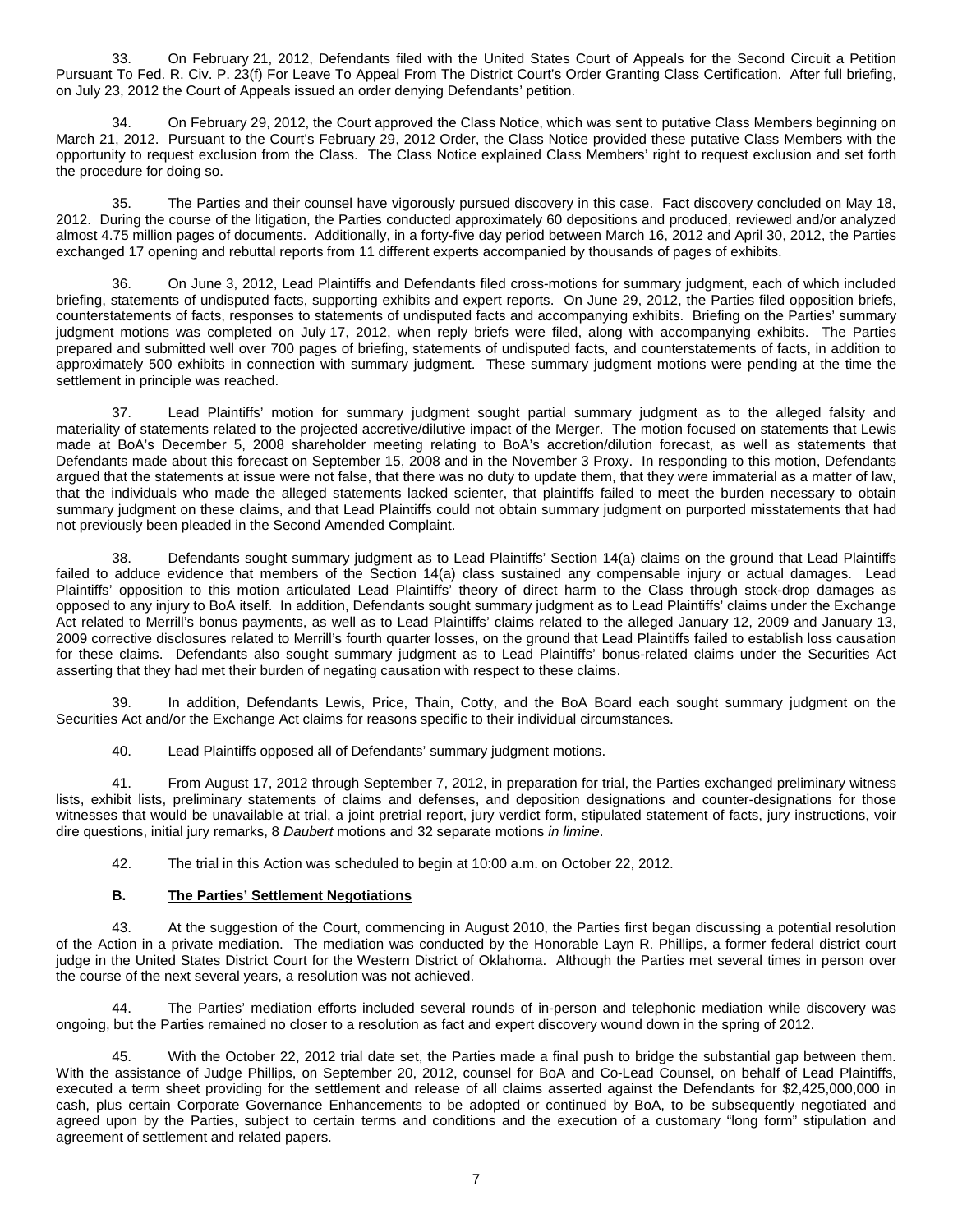46. On September 27, 2012, BoA and Lead Plaintiffs completed their negotiations on Corporate Governance Enhancements to be implemented or continued by BoA and executed a supplemental term sheet concerning those terms.

47. On September 28, 2012, in light of the proposed Settlement, the Parties orally requested the adjournment of the trial date, all pre-trial submissions, the final pre-trial conference and the rendering of the Court's decision on summary judgment, which adjournments were granted by the Court.

48. Based upon their investigation, prosecution and mediation of the case, Co-Lead Counsel have concluded that the terms and conditions of the Stipulation are fair, reasonable and adequate to the Lead Plaintiffs and the other members of the Class, and in their best interests. Based on Lead Plaintiffs' direct oversight of the prosecution of this matter and with the advice of Co-Lead Counsel, each of the Lead Plaintiffs has agreed to settle the claims raised in the Action pursuant to the terms and provisions of the Stipulation, after considering (a) the very substantial financial benefit that Lead Plaintiffs and the other members of the Class will receive under the proposed Settlement, (b) the significant Corporate Governance Enhancements that BoA will implement or continue as a result of the proposed Settlement, (c) the significant risks of continued litigation and trial, and (d) the desirability of permitting the Settlement to be consummated as provided by the terms of the Stipulation. The fact that Lead Plaintiffs have agreed to settle the Action shall in no event be construed or deemed to be evidence of or an admission or concession on the part of any Lead Plaintiff of any infirmity in any of the claims asserted in the Action, or an admission or concession that any of Defendants' affirmative defenses to liability have any merit.

49. Defendants are entering into the Stipulation solely to eliminate the uncertainty, burden and expense of further protracted litigation. Each of the Defendants denies any wrongdoing, and the Stipulation shall in no event be construed or deemed to be evidence of or an admission or concession on the part of any of the Defendants, or any of the Defendants' Releasees (defined in ¶101 below), with respect to any claim or allegation of any fault or liability or wrongdoing or damage whatsoever, or any infirmity in the defenses that Defendants have, or could have asserted. The Defendants expressly deny that Lead Plaintiffs have asserted any valid claims as to any of them, and expressly deny any and all allegations of fault, liability, wrongdoing or damages whatsoever.

50. On December 4, 2012, the Court preliminarily approved the Settlement, authorized this Notice to be disseminated to potential Class Members, and scheduled the Settlement Fairness Hearing to consider whether to grant final approval to the Settlement.

### **HOW DO I KNOW IF I AM AFFECTED BY THE SETTLEMENT?**

51. If you are a member of the Class, you are subject to the Settlement unless you are excluded from the Class as set forth below. The Class consists of:

- i. all persons and entities who held BoA common stock as of October 10, 2008, and were entitled to vote on the Merger between BoA and Merrill that was consummated on January 1, 2009, and were damaged thereby; and
- ii. all persons and entities who purchased or otherwise acquired BoA common stock during the period from September 18, 2008 through January 21, 2009, inclusive, excluding shares of BoA common stock acquired by exchanging stock of Merrill for BoA stock through the Merger between the two companies consummated on January 1, 2009, and were damaged thereby; and
- iii. all persons and entities who purchased or otherwise acquired January 2011 call options of BoA from September 18, 2008 through January 21, 2009, inclusive, and were damaged thereby; and
- iv. all persons and entities who purchased BoA common stock issued under the Registration Statement in the Secondary Offering that occurred on or about October 7, 2008, and were damaged thereby.

**Excluded from the Class are**: Defendants, present or former executive officers of BoA and Merrill, present or former members of Merrill's and BoA's Board of Directors and their immediate family members (as defined in 17 C.F.R. § 229.404, Instructions, *i.e.*, children, stepchildren, parents, stepparents, spouses, siblings, mothers-in-law, fathers-in-law, sons-in-law, daughters-in-law, brothersin-law, and sisters-in-law). Also excluded from the Class are any Persons who submitted a request for exclusion in connection with the Class Notice as set forth on Appendix 1 to the Stipulation who do not opt-back into the Class in accordance with the instructions set forth herein (*see* ¶109 below).

**PLEASE NOTE: RECEIPT OF THIS NOTICE DOES NOT MEAN THAT YOU ARE A CLASS MEMBER OR THAT YOU WILL BE ENTITLED TO RECEIVE PROCEEDS FROM THE SETTLEMENT. IF YOU ARE A CLASS MEMBER AND YOU WISH TO BE ELIGIBLE TO PARTICIPATE IN THE DISTRIBUTION OF PROCEEDS FROM THE SETTLEMENT, YOU ARE REQUIRED TO SUBMIT THE CLAIM FORM THAT IS BEING DISTRIBUTED WITH THIS NOTICE AND THE REQUIRED SUPPORTING DOCUMENTATION AS SET FORTH THEREIN POSTMARKED NO LATER THAN APRIL 25, 2013.**

### **WHAT ARE LEAD PLAINTIFFS' REASONS FOR THE SETTLEMENT?**

52. The principal reason for Lead Plaintiffs' consent to the Settlement is that it provides an immediate and substantial benefit to the Class, in the form of both a substantial monetary recovery as well as the Corporate Governance Enhancements to be implemented or continued by BoA (*see* ¶¶97-98 below). The benefit of the present Settlement must be compared to the risk that no recovery might be achieved after a contested trial and likely appeals, possibly many months, or even years, into the future.

53. But for the Settlement achieved on September 20, 2012, this Action would have proceeded to trial, which was scheduled to begin on October 22, 2012. The claims advanced by the Class in this Action involve numerous complex legal and factual issues. If the Action were to proceed to trial, Lead Plaintiffs would have to overcome significant defenses asserted by multiple defendants. Among other things, the Parties disagree about (i) whether Lead Plaintiffs or the Class have suffered any damages,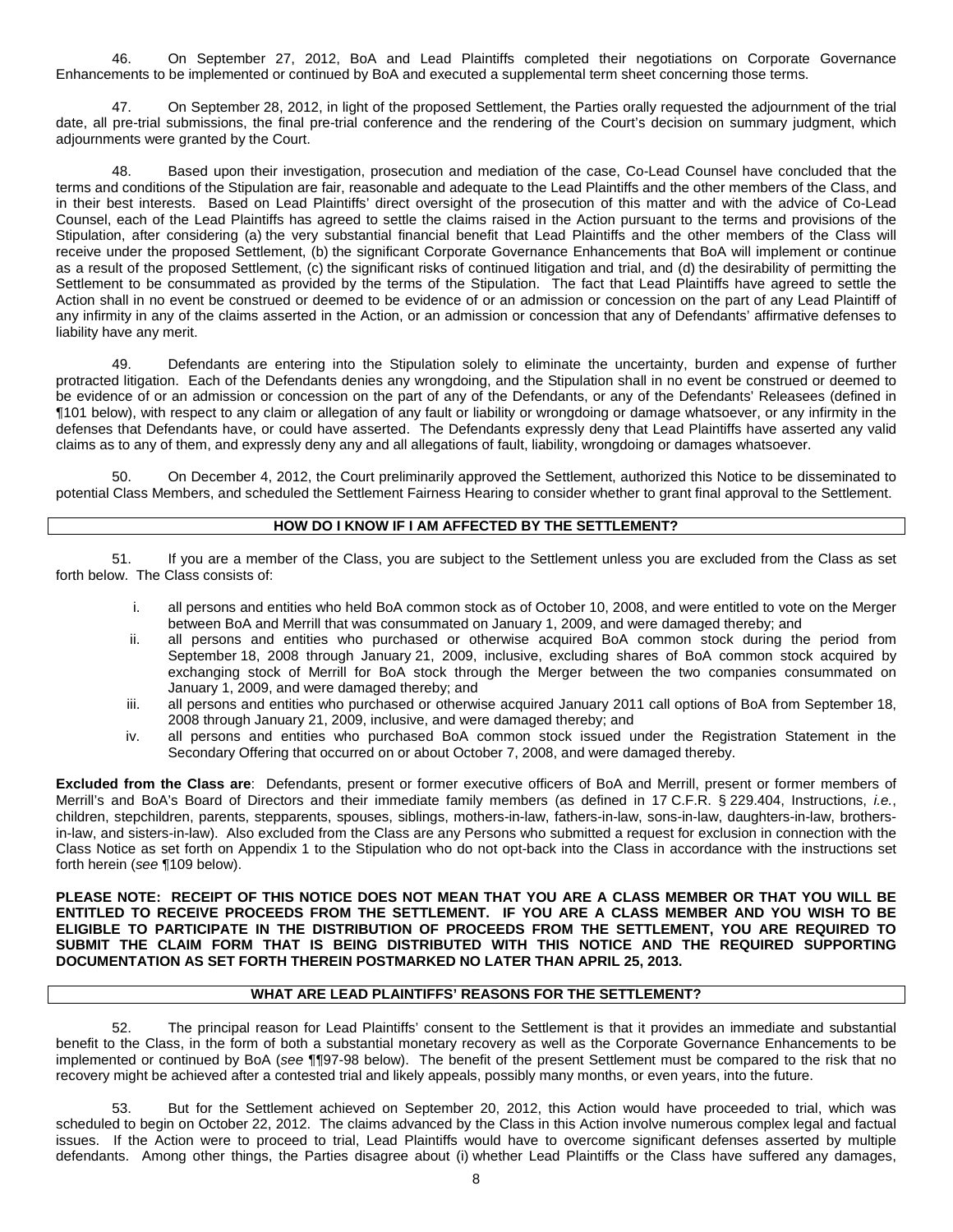(ii) whether the price of BoA common stock was artificially inflated by reason of the alleged misrepresentations, omissions, or otherwise, and (iii) whether Lead Plaintiffs or the Class were harmed by the conduct alleged in the Second Amended Complaint. The Parties also disagree on the appropriate methodology for determining damages, if liability were established, particularly under Section 14(a), as Defendants have argued that Class Members seeking recovery under Section 14(a), who did not purchase or otherwise exchange any shares of their BoA common stock in connection with the Merger, failed to adduce evidence of a direct, compensable injury under Section 14(a). Even after an extensive investigation and substantial discovery, questions remain regarding the extent of Defendants' liability and the extent to which a jury might find them liable, if at all. In addition, due to the novel issues surrounding damages under Section 14(a), Lead Plaintiffs are confident that even if a jury were to award damages in connection with a successful trial, Defendants would surely appeal such verdict and this could lead to further delays at best, and at worst, no recovery under Section 14(a). This Settlement enables the Class to recover without incurring any additional risk or costs.

54. Defendants have expressly denied and continue to deny all assertions of wrongdoing or liability against them arising out of any of the conduct, statements, acts, or omissions alleged, or that could have been alleged, in the Action. Defendants also continue to believe that the claims asserted against them in the Action are without merit. Defendants have agreed to enter into the Settlement, as embodied in the Stipulation, solely to avoid the uncertainty, burden and expense of further protracted litigation.

55. In light of the risks associated with a trial of this Action, the monetary amount of the Settlement and the immediacy of this recovery to the Class combined with the Corporate Governance Enhancements to be implemented or continued by BoA, Lead Plaintiffs and Co-Lead Counsel believe that the proposed Settlement is fair, reasonable and adequate, and in the best interests of the Class. Lead Plaintiffs and Co-Lead Counsel believe that the Settlement provides a substantial benefit to the Class, namely \$2.425 billion in cash (less the various deductions described in this Notice) and the Corporate Governance Enhancements (described below at ¶¶97-98), as compared to the risk that the claims in the Action would produce a smaller, or no, recovery after trial and appeals.

## **WHAT MIGHT HAPPEN IF THERE WERE NO SETTLEMENT?**

56. If there were no Settlement and Lead Plaintiffs failed to establish any essential legal or factual element of their claims, neither Lead Plaintiffs nor the other members of the Class would recover anything from Defendants. Also, if Defendants were successful in proving any of their defenses, either at summary judgment, at trial or on appeal, the Class likely would recover substantially less than the amount provided in the Settlement, or nothing at all.

## **HOW MUCH WILL MY PAYMENT BE?**

57. At this time, it is not possible to make any determination as to how much any individual Class Member may receive from the Settlement.

58. Pursuant to the Settlement, BoA, on behalf of all Defendants, has agreed to pay two billion four hundred and twenty five million dollars (\$2,425,000,000) in cash. The Settlement Amount will be deposited into an interest-bearing escrow account. The Settlement Amount plus all interest earned thereon is referred to as the "Settlement Fund." If the Settlement is approved by the Court and the Effective Date occurs, the "Net Settlement Fund" (that is, the Settlement Fund less (a) all federal, state and local taxes on any income earned by the Settlement Fund and the reasonable costs incurred in connection with determining the amount of and paying taxes owed by the Settlement Fund (including reasonable expenses of tax attorneys and accountants); (b) the costs and expenses incurred in connection with providing notice to Class Members and administering the Settlement on behalf of Class Members; and (c) any attorneys' fees and Litigation Expenses awarded by the Court) will be distributed to Class Members who submit valid Claim Forms, in accordance with the proposed Plan of Allocation or such other plan of allocation as the Court may approve.

59. The Net Settlement Fund will not be distributed until the Court has approved a plan of allocation and the Settlement, and the time for any petition for rehearing, appeal or review, whether by certiorari or otherwise, has expired.

60. Neither Defendants nor any other person or entity that paid any portion of the Settlement Amount on their behalf are entitled to get back any portion of the Settlement Fund once the Court's order or judgment approving the Settlement becomes Final. Defendants shall not have any liability, obligation or responsibility for the administration of the Settlement, the disbursement of the Net Settlement Fund or the plan of allocation.

61. Approval of the Settlement is independent from approval of a plan of allocation. Any determination with respect to a plan of allocation will not affect the Settlement, if approved.

62. Only Class Members, *i.e.*, persons and entities who or which (i) held BoA common stock as of October 10, 2008, and were entitled to vote on the Merger between BoA and Merrill that was consummated on January 1, 2009, (ii) purchased or otherwise acquired BoA common stock during the period from September 18, 2008 through January 21, 2009, inclusive, excluding shares of BoA common stock acquired by exchanging stock of Merrill for BoA stock through the Merger between the two companies consummated on January 1, 2009, (iii) purchased or otherwise acquired January 2011 call options of BoA from September 18, 2008 through January 21, 2009, inclusive, and/or (iv) purchased BoA common stock issued under the Registration Statement in the Secondary Offering that occurred on or about October 7, 2008, and were damaged as a result of such holdings, purchases or acquisitions and who or which are not excluded from the Class, will be eligible to share in the distribution of the Net Settlement Fund.

63. Each Class Member wishing to participate in the distribution must timely submit a valid Claim Form establishing membership in the Class, including all required documentation, postmarked on or before April 25, 2013 to the address set forth in the Claim Form that accompanies this Notice.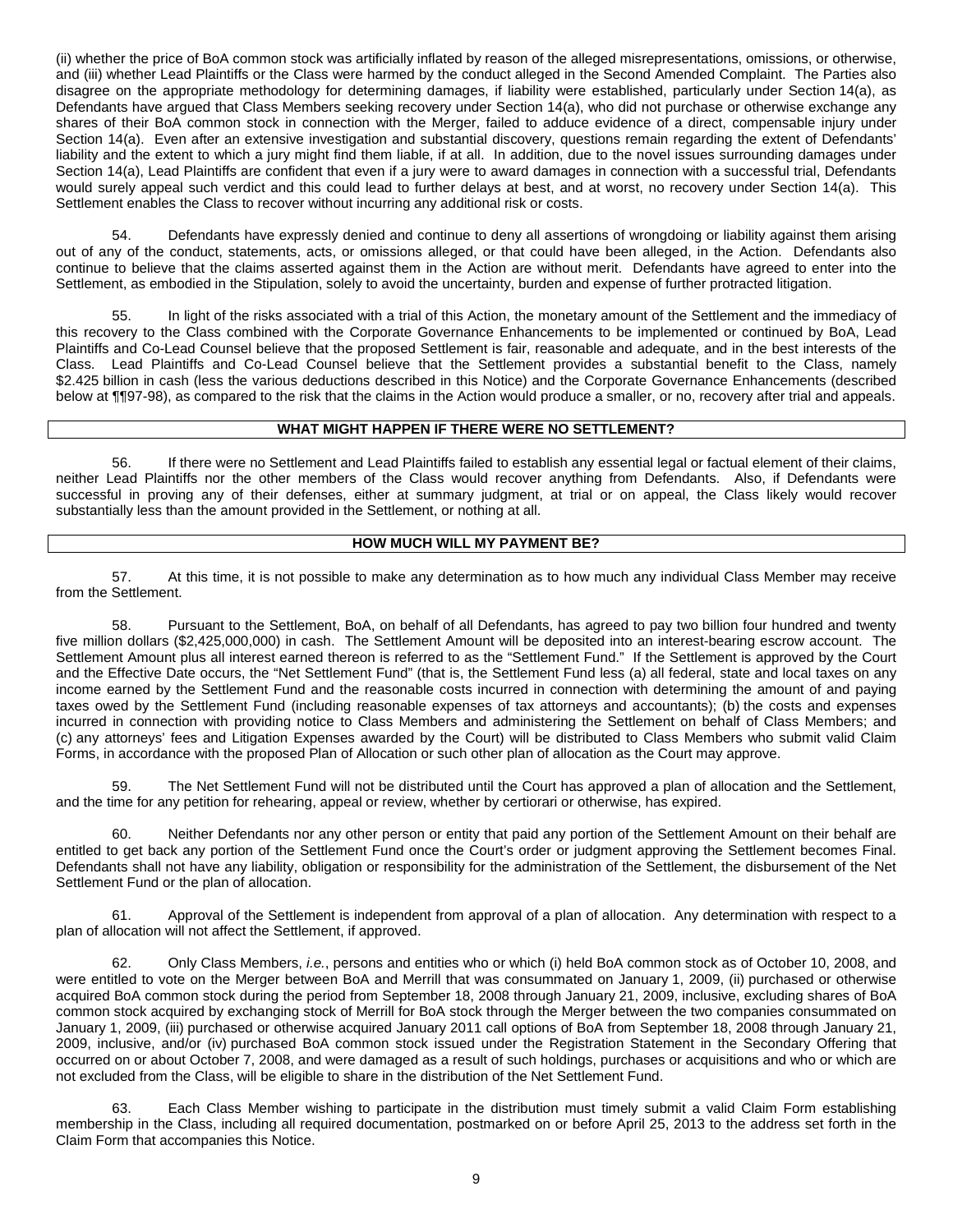64. Unless the Court otherwise orders, any Class Member who fails to submit a Claim Form postmarked on or before April 25, 2013 shall be fully and forever barred from receiving payments pursuant to the Settlement but will in all other respects remain a Class Member and be subject to the provisions of the Stipulation, including the terms of any Judgment entered and the releases given. This means that each Class Member releases the Released Lead Plaintiffs' Claims (as defined in ¶100 below) against the Defendants' Releasees (as defined in ¶101 below) and will be enjoined and prohibited from filing, prosecuting, or pursuing any of the Released Lead Plaintiffs' Claims against any of the Defendants' Releasees whether or not such Class Member submits a Claim Form.

65. Information Required on the Claim Form: Among other things, each Claim Form must state and provide sufficient documentation for the Claimant's position in BoA common stock and/or January 2011 call options as of the beginning of the Class Period, all transactions in BoA common stock and/or January 2011 call options during the Class Period, and the Claimant's closing position in BoA common stock and/or January 2011 call options on the date specified in the Claim Form. The Claim Form must also state and provide sufficient documentation to demonstrate the Claimant's holding in BoA common stock as of October 10, 2008.

66. Participants and beneficiaries in a retirement plan covered by Section 3(3) of ERISA, 29 U.S.C. § 1002(3), including the Bank of America 401(k) Plan, the Bank of America 401(k) Plan for Legacy Companies, the Merrill Lynch & Co., Inc. 401(k) Savings & Investment Plan, and the Merrill Lynch & Co., Inc. Retirement Accumulation Plan (collectively the "ERISA Plans"), should NOT include any information relating to their transactions in BoA common stock held through the ERISA Plans in any Claim Form that they may submit in this Action. They should include ONLY those shares that they purchased or acquired outside of the ERISA Plans. Claims based on any ERISA Plan[s]' purchases of eligible BoA securities during the Class Period may be made by the Plan[s]' trustees. To the extent any of the Defendants or any of the other persons or entities excluded from the Class are participants in the ERISA Plan[s], such persons or entities shall not receive, either directly or indirectly, any portion of the recovery that may be obtained from the Settlement by any ERISA Plan[s].

67. The Court has reserved jurisdiction to allow, disallow, or adjust on equitable grounds the Claim of any Class Member.

68. Each Claimant shall be deemed to have submitted to the jurisdiction of the Court with respect to his, her or its Claim Form.

69. Persons and entities that either are excluded from the Class by definition or whose names appear on Appendix 1 to the Stipulation because they previously submitted a request for exclusion in connection with the Class Notice who do not elect to optback into the Class, will not be eligible to receive a distribution from the Net Settlement Fund and should not submit Claim Forms.

## **PROPOSED PLAN OF ALLOCATION**

70. The objective of the Plan of Allocation is to equitably distribute the settlement proceeds to those Class Members who suffered economic losses as a proximate result of the alleged wrongdoing. The Plan of Allocation generally measures the amount of loss that a Class Member can claim for purposes of making *pro rata* allocations of the Net Settlement Fund to Authorized Claimants. The Plan of Allocation is not a formal damage analysis. The calculations made pursuant to the Plan of Allocation are not intended to be estimates of, nor indicative of, the amounts that Class Members might have been able to recover after a trial. Nor are the calculations pursuant to the Plan of Allocation intended to be estimates of the amounts that will be paid to Authorized Claimants pursuant to the Settlement. The computations under the Plan of Allocation are only a method to weigh the claims of Authorized Claimants against one another for the purposes of making *pro rata* allocations of the Net Settlement Fund.

71. In developing the Plan of Allocation, Lead Plaintiffs' damages expert calculated the amount of estimated alleged artificial inflation in the per share closing prices of BoA common stock as well as January 2011 call options which purportedly was proximately caused by Defendants' alleged misrepresentations and material omissions. In calculating the estimated alleged artificial inflation allegedly caused by Defendants' alleged misrepresentations and material omissions, Lead Plaintiffs' damages expert considered price changes in BoA common stock and January 2011 call options in reaction to certain public announcements regarding BoA in which such misrepresentations and material omissions were alleged to have been finally revealed to the market (which are termed "corrective disclosures"), adjusting for price changes that were attributable to market or industry forces, the allegations in the Complaint and the evidence developed in support thereof, as advised by Co-Lead Counsel.

72. The alleged corrective disclosures that removed artificial inflation from the prices of BoA common stock and January 2011 call options are the January 12, 2009<sup>[7](#page-2-0)</sup>, January 13, 2009, January 15, 2009<sup>[8](#page-9-0)</sup>, January 16, 200[9](#page-9-1) and January 22, 2009<sup>9</sup> disclosures.

<span id="page-9-2"></span>73. Recognized Loss Amounts under Section 10(b) of the Exchange Act are based primarily on the change in the level of alleged artificial inflation in the prices of BoA common stock and January 2011 call options at the time of purchase or acquisition and at the time of sale. Accordingly, in order to have a Recognized Loss Amount under Section 10(b), a Class Member who purchased his, her or its shares of BoA common stock or January 2011 call options prior to January 12, 2009 must have held his, her or its shares of BoA common stock or January 2011 call options through at least the opening of trading on January 12, 2009. With respect to shares of

 $\frac{1}{7}$ <sup>7</sup> This disclosure occurred on Sunday, January 11, 2009, thereby impacting the market on January 12, 2009. For ease of reference, this disclosure is referred to as the January 12, 2009 disclosure.

<span id="page-9-0"></span> $8$  This disclosure occurred after the close of trading on January 14, 2009, thereby impacting the market on January 15, 2009. For ease of reference, this disclosure is referred to as the January 15, 2009 disclosure.

<span id="page-9-1"></span><sup>9</sup> This disclosure occurred after the close of trading on January 21, 2009, thereby impacting the market on January 22, 2009. For ease of reference, this disclosure is referred to as the January 22, 2009 disclosure.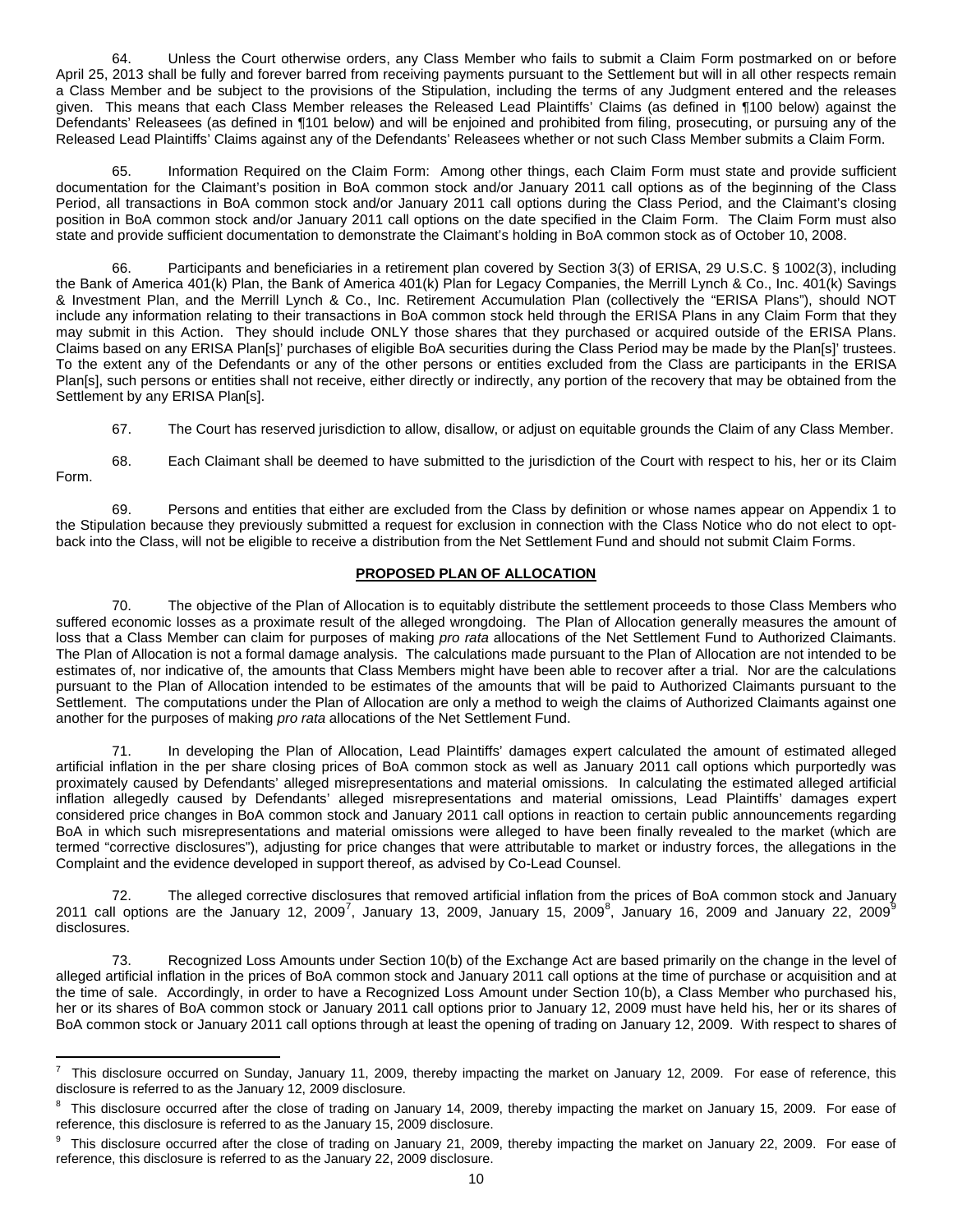BoA common stock or January 2011 call options purchased on January 12, 2009 through the close of trading on January 21, 2009, those securities must have been held through at least one of the subsequent alleged corrective disclosures.

74. In developing the Plan of Allocation for claims under Section 14(a) of the Exchange Act, Lead Plaintiffs' damages expert measured the decline in the price of BoA common stock proximately caused by the revelation of information that Lead Plaintiffs alleged was concealed from BoA's shareholders voting on the Merger, adjusting for price changes that were attributable to market or industry forces, the allegations in the Complaint and the evidence developed in support thereof, as advised by Co-Lead Counsel. In order to have recoverable damages under Section 14(a), disclosure of the alleged misrepresentations and omissions must be the cause of the decline in the price of the stock. Recognized Loss Amounts under Section 14(a) are based primarily on these observed price declines in BoA common stock on dates when such alleged corrective disclosures occurred. As with Section 10(b), these disclosures occurred on January 12, 2009, January 13, 2009, January 15, 2009, January 16, 2009 and January 22, 2009. In order to have a Recognized Loss Amount under Section 14(a), a Class Member must have been a record holder of BoA common stock on October 10, 2008, the record date for the shareholder vote on the Merger, and have held those shares through at least the opening of trading on January 12, 2009, the first alleged corrective disclosure.

75. As set forth above, in this Action claims were asserted under both Sections 10(b) and 14(a) of the Exchange Act. BoA investors, however, can only receive a recovery under one of these sections of the Exchange Act with respect to the same share for the same violation, not both. With respect to Class Members who purchased or otherwise acquired BoA shares of common stock on or after September 18, 2008 through and including October 10, 2008 as to which a claim can be stated with respect to both Sections 10(b) and 14(a), the Recognized Loss Amount calculated pursuant to the Section 14(a) calculations set forth below will be used for purposes of determining a Claimant's overall Recognized Claim as that amount will always be greater than the Recognized Loss Amount calculated pursuant to the Section [10](#page-9-2)(b) calculations set forth below.<sup>10</sup>

# **CALCULATION OF RECOGNIZED LOSS OR GAIN AMOUNTS**

76. For purposes of determining whether a Claimant has a Recognized Claim, purchases, acquisitions and sales of like securities will first be matched on a First In/First Out Basis as set forth in ¶84 below.

### **SECTION 10(b) CLAIMS**

77. With respect to shares of BoA common stock and January 2011 call options purchased or acquired during the Class Period, a "Recognized Loss Amount" or a "Recognized Gain Amount" will be calculated as set forth below for each purchase or other acquisition of BoA common stock or January 2011 call option from September 18, 2008 through and including January 21, 2009 that is listed in the Claim Form and for which adequate documentation is provided.<sup>11</sup> To the extent that a calculation of a Recognized Loss Amount or a Recognized Gain Amount results in a negative number, that number shall be set to zero.

### **COMMON STOCK CALCULATIONS**

78. For each share of BoA common stock purchased or otherwise acquired from September 18, 2008 through and including January 21, 2009 and:

- A. sold before the opening of trading on January 12, 2009,
	- the Recognized Loss Amount for each such share shall be zero; and
		- ii. the Recognized Gain Amount for each such share shall be the dollar inflation applicable to each such share on the date of sale as set forth in Table 1 below *minus* the dollar inflation applicable to each such share on the date of purchase as set forth in Table 1 below.
- B. sold after the opening of trading on January 12, 2009 and before the close of trading on January 21, 2009,
	- i. the Recognized Loss Amount for each such share shall be the dollar inflation applicable to each such share on the date of purchase as set forth in Table 1 below *minus* the dollar inflation applicable to each such share on the date of sale as set forth in Table 1 below; and
	- ii. the Recognized Gain Amount for each such share shall be the dollar inflation applicable to each such share on the date of sale as set forth in Table 1 below *minus* the dollar inflation applicable to each such share on the date of purchase as set forth in Table 1 below.

<sup>&</sup>lt;sup>10</sup> If the Section 10(b) calculation results in a Recognized Gain Amount, that amount will be used to offset other Section 10(b) losses but it will not reduce the Section 14(a) Recognized Loss Amount.

<span id="page-10-1"></span>Claimants who purchased BoA common stock in the secondary offering on October 8, 2008, were shareholders of record as of October 10, 2008 and therefore, were eligible to vote on the Merger. As a result, such Claimants would also be entitled to have their Recognized Loss Amounts calculated under the Section 14(a) provisions of this Plan of Allocation. Lead Plaintiffs' damages expert has submitted a report in this litigation which limits Section 11 damages to a maximum of \$0.49 per share and the Claimant would have had to have held those shares through the entire Class Period to receive any damages award under Section 11. If the Claimant held through the entirety of the Class Period, however, the Recognized Loss Amount calculation would always result in a greater amount under the Section 14(a) provisions of the Plan of Allocation (\$4.74 per share). Thus, there is no independent reason to provide for Recognized Loss Amounts calculated under Section 11.

<span id="page-10-0"></span><sup>&</sup>lt;sup>11</sup> As set forth above, shares of BoA common stock that were acquired from the exchange of Merrill shares in connection with the Merger, are not covered by the definition of the Class and, thus, those shares shall not be included in the calculation of a Claimant's Recognized Loss or Gain Amounts. Please note, however, that those shares must be included in the Claim Form. Those shares will be used for purposes of matching sales to acquisitions (*see* ¶84 below) and they are needed in order for the Claims Administrator to be able to balance the Claim.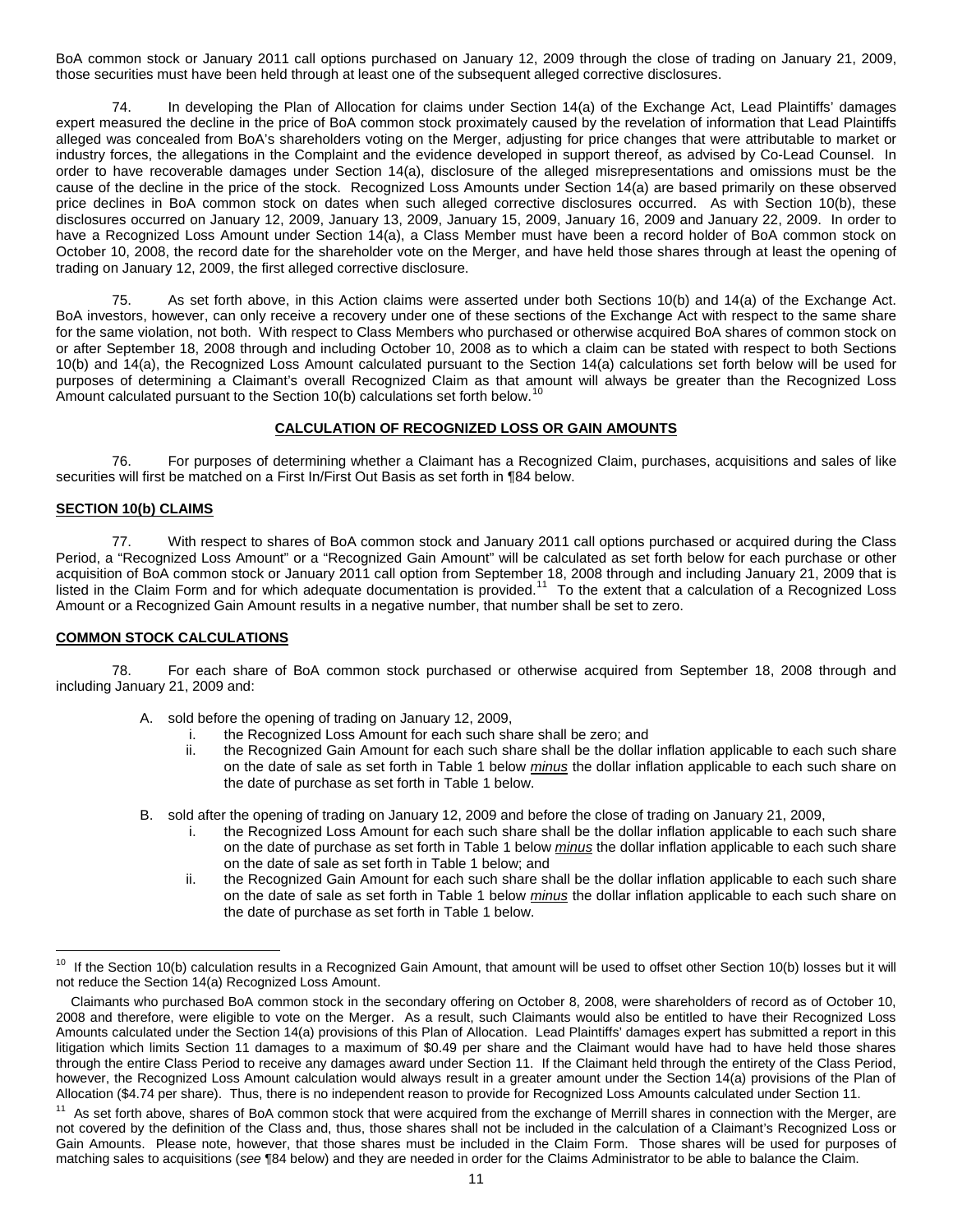- C. sold after the opening of trading on January 22, 2009 and before the close of trading on April 21, 2009,
	- the Recognized Loss Amount for each such share shall be *the lesser of*:
		- a) the dollar inflation applicable to each such share on the date of purchase as set forth in Table 1 below; or
		- b) the actual purchase price of each such share (excluding all fees, taxes and commissions) *minus* the average closing price for the days following the last alleged corrective disclosure on January 22, 2009, ending on the date of sale as set forth in Table 2 below.
- D. held as of the close of trading on April 21, 2009,
	- i. the Recognized Loss Amount for each such share shall be *the lesser of*:
		- a) the dollar inflation applicable to each such share on the date of purchase as set forth in Table 1 below; or
		- b) the actual purchase price of each such share (excluding all fees, taxes and commissions) *minus*  $$6.31.<sup>12</sup>$  $$6.31.<sup>12</sup>$  $$6.31.<sup>12</sup>$

#### **JANUARY 2011 CALL OPTIONS CALCULATIONS**

79. For each January 2011 call option<sup>[13](#page-11-0)</sup> purchased or otherwise acquired from September 18, 2008 through and including January 21, 2009 and:

- A. sold or exercised before the opening of trading on January 12, 2009,
	- i. the Recognized Loss Amount for each such call option shall be zero; and ii. the Recognized Gain Amount for each such call option shall be the dolla
	- the Recognized Gain Amount for each such call option shall be the dollar inflation applicable to each such call option on the date of sale or exercise as set forth in Table 3 below *minus* the dollar inflation applicable to each such call option on the date of purchase as set forth in Table 3 below.
- B. sold or exercised after the opening of trading on January 12, 2009 and before the close of trading on January 21, 2009,
	- i. the Recognized Loss Amount for each such call option shall be *the lesser of*:
		- a) the dollar inflation applicable to each such call option on the date of purchase as set forth in Table 3 below *minus* the dollar inflation applicable to each such call option on the date of sale or exercise as set forth in Table 3 below; or
		- b) the sum of inflation revealed on each of the following dates through which such call option was held as set forth in Table 4 below: January 12, 2009, January 13, 2009, January 15, 2009, and January 16, 2009; and
	- ii. the Recognized Gain Amount for each such call option shall be the dollar inflation applicable to each such call option on the date of sale or exercise as set forth in Table 3 below *minus* the dollar inflation applicable to each such call option on the date of purchase as set forth in Table 3 below.
- C. sold or exercised after the opening of trading on January 22, 2009 and before close of trading on April 21, 2009,
	- the Recognized Loss Amount for each such call option shall be *the least of*:
		- a) the dollar inflation applicable to each such call option on the date of purchase as set forth in Table 3 below; or
		- b) the sum of inflation revealed on each of the following dates through which such call option was held as set forth in Table 4 below: January 12, 2009, January 13, 2009, January 15, 2009, January 16, 2009, and January 22, 2009; or
		- c) the actual purchase price per each such call option (excluding all fees, taxes and commissions) *minus* the average closing price for the days following the last alleged corrective disclosure on January 22, 2009, ending on the date of sale or exercise as set forth in Table 5 below.
- D. which was still held as of the close of trading on April 21, 2009,
	- i. the Recognized Loss Amount for each such call option shall be *the least of*:
		- a) the dollar inflation applicable to each such call option on the date of purchase as set forth in Table 3 below; or
		- b) the sum of inflation revealed on each of the following dates through which such call option was held as set forth in Table 4 below: January 12, 2009, January 13, 2009, January 15, 2009, January 16, 2009, and January 22, 2009; or
		- c) the actual purchase price per each such call option (excluding all fees, taxes and commissions) *minus* the average closing price between the final alleged corrective disclosure on January 22, 2009 and April 21, 2009 as set forth in the last line of Table 5 below.

<span id="page-11-1"></span><sup>&</sup>lt;sup>12</sup> Pursuant to Section 21(D)(e)(1) of the PSLRA, "in any private action arising under this title in which the plaintiff seeks to establish damages by reference to the market price of a security, the award of damages to the plaintiff shall not exceed the difference between the purchase or sale price paid or received, as appropriate, by the plaintiff for the subject security and the mean trading price of that security during the 90-day period beginning on the date on which the information correcting the misstatement or omission that is the basis for the action is disseminated to the market." Consistent with the requirements of the PSLRA, Recognized Loss Amounts are reduced to an appropriate extent by taking into account the closing prices of BoA common stock during the 90-day look-back period. The mean (average) closing price for BoA common stock during this 90-day look-back period was \$6.31.

<span id="page-11-0"></span> $13$  For purposes of these calculations, a call option refers to  $1/100$  of an option contract.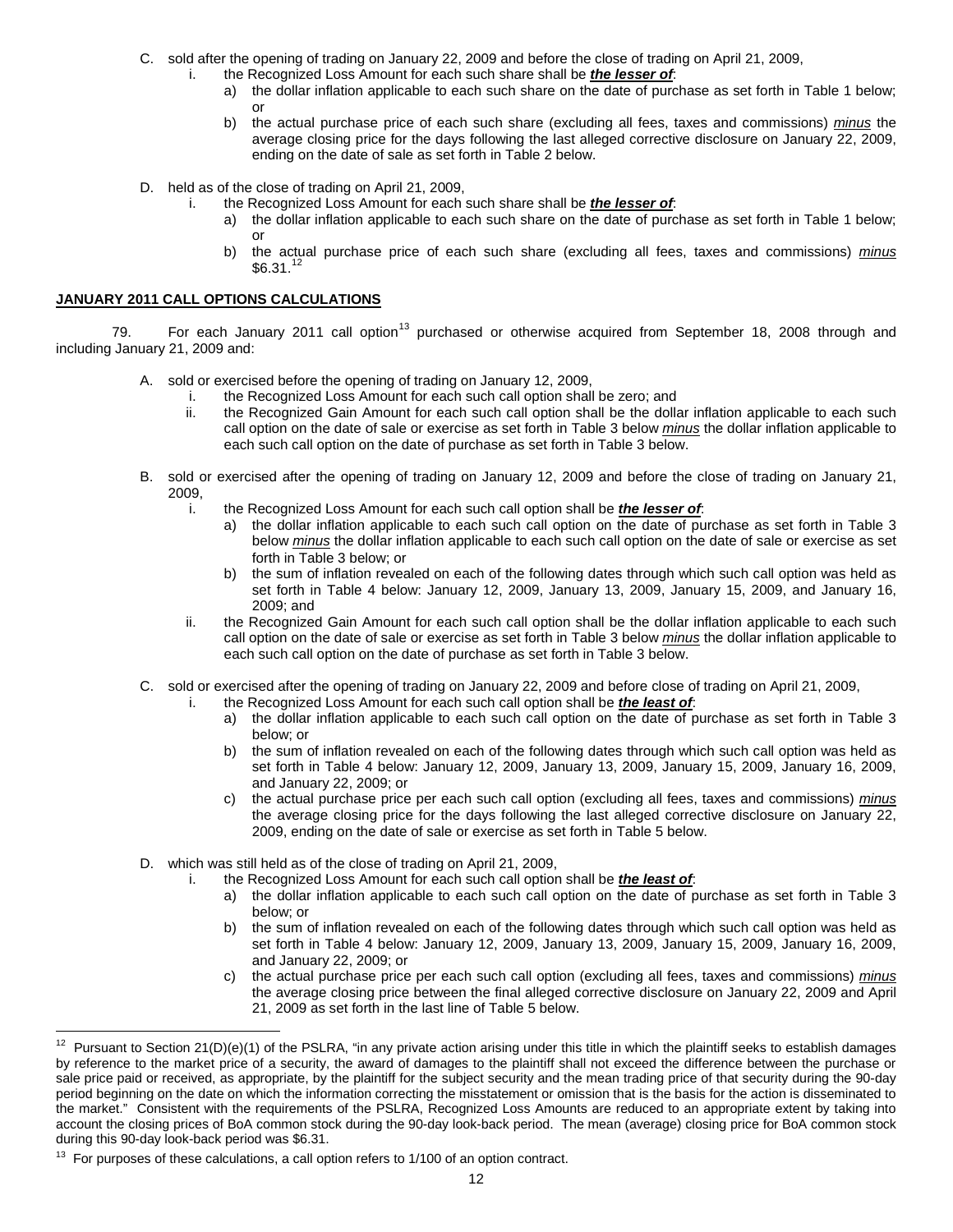80. Shares of BoA common stock acquired during the Class Period through the exercise of January 2011 call options shall be treated as a purchase of common stock on the date of exercise at a price per share equal to the exercise price of the call option, and any Recognized Loss or Gain Amount arising from such transaction shall be computed as provided for other purchases of BoA common stock as set forth herein.

81. No Recognized Loss or Gain Amount shall be calculated based upon the sale or writing of any January 2011 call option that was subsequently repurchased.

## **SECTION 14(a) CLAIMS – COMMON STOCK CALCULATIONS**

82. For each share of BoA common stock that was held as of October 10, 2008, the record date for the shareholder vote on the Merger, that was still held as of the opening of trading on January 12, 2009.<sup>[14](#page-11-1)</sup> and:

- a) sold after the opening of trading on January 12, 2009, and before the close of trading on January 21, 2009, the Recognized Loss Amount for each such share shall be \$4.74<sup>[15](#page-12-0)</sup> per share *minus* the dollar inflation applicable to each share on the date of sale as set forth in Table 1 below;
- b) still held as of the opening of trading on January 22, 2009, the Recognized Loss Amount for each such share shall be \$4.74 per share.
- 83. A Claimant's Section 14(a) Claim shall be the total of the Recognized Loss Amounts calculated pursuant to ¶82.

### **ADDITIONAL PROVISIONS**

84. **FIFO Matching:** If a Class Member has more than one purchase/acquisition or sale of BoA common stock or January 2011 call options on BoA common stock during the Class Period, all purchases/acquisitions and sales of the like security<sup>[16](#page-12-1)</sup> shall be matched on a First In, First Out ("FIFO") basis. Class Period sales will be matched first against any holdings at the beginning of the Class Period, and then against purchases/acquisitions in chronological order, beginning with the earliest purchase/acquisition made during the Class Period.

85. **"Purchase/Sale" Dates:** Purchases or acquisitions and sales of BoA common stock or January 2011 call options shall be deemed to have occurred on the "contract" or "trade" date as opposed to the "settlement" or "payment" date. The receipt or grant by gift, inheritance or operation of law of BoA common stock or January 2011 call options during the Class Period shall not be deemed a purchase, acquisition or sale of these shares of BoA common stock or January 2011 call options for the calculation of a Claimant's Recognized Loss Amounts pursuant to the Section 10(b) calculations set forth above and such receipt or grant shall not be deemed an assignment of any claim relating to the purchase/acquisition of such shares of BoA common stock or January 2011 call options, unless (i) the donor or decedent purchased or otherwise acquired such shares of BoA common stock or January 2011 call options during the Class Period; (ii) the instrument of gift or assignment specifically provides that it is intended to transfer such rights; and (iii) no Claim Form was submitted by or on behalf of the donor, on behalf of the decedent, or by anyone else with respect to such shares of BoA common stock or January 2011 call options. For purposes of calculating a Claimant's Recognized Loss Amounts pursuant to the Section 14(a) calculations set forth above, the receipt or grant by gift, inheritance or operation of law of BoA common stock shall not be deemed an assignment of any claim relating to such shares of BoA common stock, unless (i) the instrument of gift or assignment specifically provides that it is intended to transfer such rights; and (ii) no Claim Form was submitted by or on behalf of the donor, on behalf of the decedent, or by anyone else with respect to such shares of BoA common stock.

86. **Short Sales:** With respect to BoA common stock, the date of covering a "short sale" is deemed to be the date of purchase or acquisition of the stock. The date of a "short sale" is deemed to be the date of sale of BoA common stock. In accordance with the Plan of Allocation, however, the Recognized Loss Amount on "short sales" is zero. In the event that a Claimant has an opening short position in BoA common stock, the earliest Class Period purchases or acquisitions shall be matched against such opening short position, and not be entitled to a recovery, until that short position is fully covered. If a Class Member has "written" January 2011 call options, thereby having a short position in the options, the date of covering such a written position is deemed to be the date of purchase or acquisition of January 2011 call options. The date on which the January 2011 call option was written is deemed to be the date of sale of the January 2011 call option. In accordance with the Plan of Allocation, however, the Recognized Loss Amount on "written" January 2011 call options is zero. In the event that a Claimant has an opening written position in January 2011 call options, the earliest Class Period purchases or acquisitions of like January 2011 call options shall be matched against such opening written position, and not be entitled to a recovery, until that written position is fully covered.

<span id="page-12-2"></span>87. **Eligible Securities:** BoA common stock and January 2011 call options are the only securities eligible for recovery under the Plan of Allocation. Options other than January 2011 call options on BoA common stock are not securities eligible to participate in the Settlement. With respect to BoA common stock purchased or sold through the exercise of an option, the purchase/sale date of the BoA common stock is the exercise date of the option and the purchase/sale price is the exercise price of the option.

<sup>&</sup>lt;sup>14</sup> For shares that were sold before the opening of trading on January 12, 2009, the Recognized Loss Amount for each such share shall be zero.

<span id="page-12-0"></span><sup>&</sup>lt;sup>15</sup> \$4.74 represents the total amount of decline in the price of BoA common stock calculated by Lead Plaintiffs' damages expert as being related to the disclosure of the alleged misrepresentations and omissions.

<span id="page-12-1"></span> $16$  With respect to the January 2011 call options, the "like security" shall be options with the same strike price.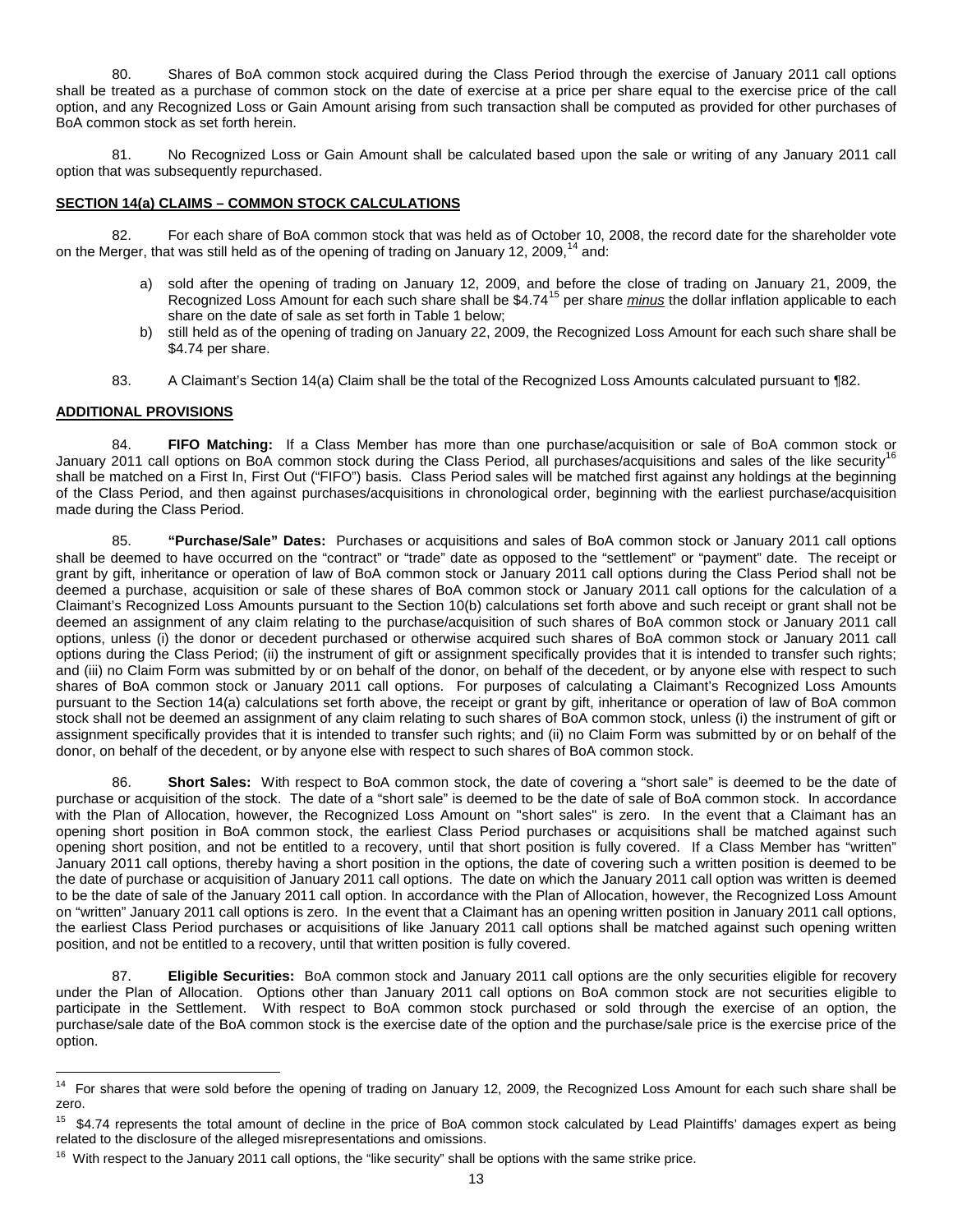88. **Netting Gains and Losses**: Gains and losses in stock and options trades will be netted for purposes of calculating whether a Claimant had an overall Section 10(b) gain or loss in his, her or its transactions. The netting will occur both with respect to the Section 10(b) calculated Recognized Gain and Loss Amounts as set forth in ¶¶77-81 above as well as with respect to the Claimant's gains or losses based on his, her or its market transactions.

- a) **Netting of Calculated Section 10(b) Gains and Losses**: With respect to the calculations made pursuant to Section 10(b) Claim Calculations, the Claimant's Section 10(b) Recognized Stock and Options Losses will be totaled (the "Total Section 10(b) Loss") and the Claimant's Section 10(b) Recognized Stock and Options Gains will be totaled (the "Total Section 10(b) Gain"). If the Total Section 10(b) Loss *minus* the Total Section 10(b) Gain is a positive number, that will be the Claimant's Section 10(b) Recognized Loss Amount; if the number is a negative number, that will be the Claimant's Section 10(b) Recognized Gain Amount.
- b) **Netting of Market Gains and Losses:** With respect to all shares of BoA common stock purchased or acquired during the Class Period (other than shares obtained in exchange for Merrill shares in the Merger) and all January 2011 call options purchased or acquired during the Class Period, the Claims Administrator will also determine if the Claimant had a Market Gain or a Market Loss with respect to his, her or its overall transactions during the Class Period in those shares and options. For purposes of making this calculation, the Claims Administrator shall determine the difference between (i) the Total Purchase Amount<sup>[17](#page-12-2)</sup> and (ii) the sum of the Sales Proceeds<sup>[18](#page-13-0)</sup> and the Holding Value.<sup>[19](#page-13-1)</sup> This difference will be deemed a Claimant's Market Gain or Market Loss with respect to his, her or its overall Section 10(b) transactions in BoA common stock and January 2011 call options.

89. If a Claimant has a Section 10(b) Recognized Gain Amount *or* a Market Gain, the value of that Claimant's Section 10(b) Claim will be zero. If the Claimant has a Section 10(b) Recognized Loss Amount *and* a Market Loss, the value of the Claimant's Section 10(b) Claim will be the lesser of the two.

90. **Determination of Recognized Claim:** For purposes of calculating a Claimant's Recognized Claim, the Claimant's Section 10(b) Claim shall be added to his, her or its Section 14(a) Claim.

If the sum total of Recognized Claims of all Authorized Claimants who are entitled to receive payment out of the Net Settlement Fund is greater than the Net Settlement Fund, each Authorized Claimant shall receive his, her, or its *pro rata* share of the Net Settlement Fund. The *pro rata* share shall be the Authorized Claimant's Recognized Claim divided by the total Recognized Claims of all Authorized Claimants, multiplied by the total amount in the Net Settlement Fund.

92. If the Net Settlement Fund exceeds the sum total amount of the Recognized Claims of all Authorized Claimants entitled to receive payment out of the Net Settlement Fund, the excess amount in the Net Settlement Fund shall be distributed *pro rata*  to all Authorized Claimants entitled to receive payment.

93. The Net Settlement Fund will be allocated among all Authorized Claimants whose prorated payment is \$20.00 or greater. If the prorated payment to any Authorized Claimant calculates to less than \$20.00, it will not be included in the calculation (*i.e*., the Recognized Claim will be deemed to be zero) and no distribution will be made to that Authorized Claimant.

94. To the extent that any monies remain in the Net Settlement Fund after GCG has caused distributions to be made to all Authorized Claimants, whether by reason of un-cashed distributions or otherwise, then, after GCG has made reasonable and diligent efforts to have Authorized Claimants cash their distributions, any balance remaining in the Net Settlement Fund one (1) year after the initial distribution of such funds shall be re-distributed to Authorized Claimants who have cashed their initial distributions and who would receive at least \$20.00 from such re-distribution, after payment of any unpaid costs or fees incurred in administering the Net Settlement Fund for such re-distribution. Additional re-distributions to Authorized Claimants who have cashed their prior distribution checks and who would receive at least \$20.00 on such additional re-distributions may occur thereafter if Co-Lead Counsel, in consultation with GCG, determine that additional re-distributions, after the deduction of any additional fees and expenses that would be incurred with respect to such re-distributions, would be cost-effective. At such time as it is determined that the re-distribution of funds remaining in the Net Settlement Fund is not cost-effective, the remaining balance in the Net Settlement Fund shall be contributed to non-sectarian, not-for-profit 501(c)(3) organization(s), to be recommended by Co-Lead Counsel and approved by the Court.

17 The "Total Purchase Amount" is the total amount the Claimant paid (excluding all fees, taxes and commissions) for all BoA common stock (other than shares obtained in exchange for Merrill shares in the Merger) and for all January 2011 call options purchased or acquired during the Class Period.

<span id="page-13-0"></span><sup>&</sup>lt;sup>18</sup> The Claims Administrator shall match any sales of BoA common stock or January 2011 call options during the Class Period, first against the Claimant's opening position in the like security (the proceeds of those sales will not be considered for purposes of calculating market gains or losses). The total amount received for sales of the remaining BoA common stock, other than those shares of BoA common stock acquired in exchange for shares of Merrill in the Merger, and January 2011 call options sold during the Class Period is the "Sales Proceeds."

<span id="page-13-2"></span><span id="page-13-1"></span><sup>&</sup>lt;sup>19</sup> The Claims Administrator shall ascribe a "Holding Value" to each share of BoA common stock and each January 2011 call option purchased or acquired during the Class Period that was still held as of the close of trading on January 21, 2009. With respect to shares of BoA common stock, the Holding Value will be \$5.71 per share other than for those shares of BoA common stock acquired in exchange for shares of Merrill in the Merger. As noted above, those shares are not included in the calculations and, to the extent that any of them are included in the shares still held at the close of the Class Period, a value of zero will be ascribed to them. With respect to January 2011 call options, the Holding Values for options still held at the close of the Class Period are set forth in Table 6 below. With respect to January 2011 call options that were exercised during the Class Period, a value of zero will be ascribed to them.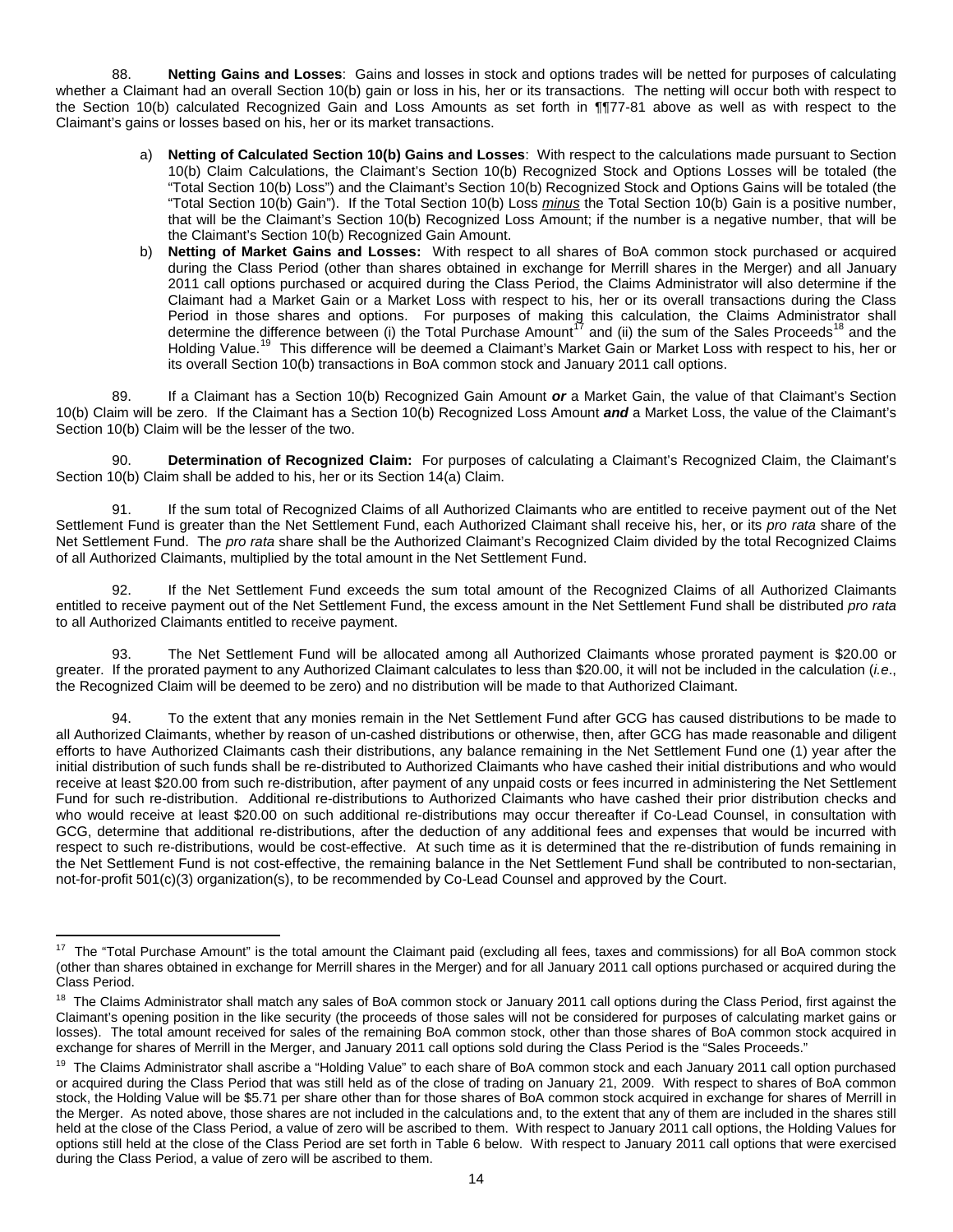95. Payment pursuant to the Plan of Allocation, or such other plan as may be approved by the Court, shall be conclusive against all Authorized Claimants. No person shall have any claim against Lead Plaintiffs, Plaintiffs' Counsel, Defendants, Defendants' Counsel or any of the other Releasees, or the claims administrator, GCG, or other agent designated by Co-Lead Counsel arising from distributions made substantially in accordance with the Stipulation, the plan of allocation approved by the Court, or further orders of the Court. Lead Plaintiffs, Defendants, Defendants' Counsel, Lead Plaintiffs' damages expert, and all other Releasees shall have no responsibility or liability whatsoever for the investment or distribution of the Settlement Fund, the Net Settlement Fund, the Plan of Allocation, or the determination, administration, calculation, or payment of any Claim or any actions taken (or not taken) by the claims administrator, GCG, the payment or withholding of taxes owed by the Settlement Fund, or any losses incurred in connection therewith.

96. The Plan of Allocation set forth herein is the plan that is being proposed by Lead Plaintiffs and Co-Lead Counsel to the Court for approval. The Court may approve this plan as proposed or it may modify the Plan of Allocation without further notice to the Class. Any orders regarding a modification of the Plan of Allocation will be posted to the website for this Action, [www.boasecuritieslitigation.com.](http://www.boasecuritieslitigation.com/)

### **WHAT CORPORATE GOVERNANCE ENHANCEMENT MEASURES WILL BOA IMPLEMENT OR CONTINUE AS A RESULT OF THE SETTLEMENT?**

97. BoA will, within forty-five (45) days following the Court's entry of the Judgment, or Alternative Judgment if applicable, implement the following Corporate Governance Enhancements, and will maintain such Corporate Governance Enhancements through the later of January 1, 2015 or eighteen (18) months following the Court's entry of the Judgment, or Alternative Judgment if applicable:

A. BoA will amend Section 3 of its Corporate Governance Guidelines to read, in relevant part, as follows:

"*Majority Voting for Directors*. In an uncontested election, a director who fails to receive the required number of votes for re-election in accordance with the Bylaws shall offer to resign. In addition, a director whose resignation is under consideration shall abstain from participating in any recommendation or decision regarding that resignation. The Corporate Governance Committee shall make a recommendation to the Board as to whether to accept or reject the tendered resignation, or whether other action should be taken. The Corporate Governance Committee and the Board, in making their decisions, may consider any factor or other information that they deem relevant. The Board shall act on the tendered resignation, taking into account the Corporate Governance Committee's recommendation, and shall publicly disclose its decision regarding the resignation and the basis for the decision within ninety (90) days after the results of the election are certified. If the resignation is not accepted, the director will continue to serve until the next annual meeting of stockholders and until the director's successor is elected and qualified. The Board shall not permit the director to stand for election at the next annual meeting."

B. BoA will amend Section 8 of its Corporate Governance Guidelines to read, in relevant part, as follows:

"*Minimum Stock Ownership by Executive Officers and Directors*. In order to align the interests of the Company's executive officers and directors with those of the Company's stockholders, the Board has adopted the following minimum stock ownership requirements: (a) the Chief Executive Officer shall hold at least 500,000 shares of the Company's common stock and retain at least 50% of the net after-tax shares from future equity awards until retirement; (b) other executive officers shall hold at least 300,000 shares of the Company's common stock and retain at least 50% of the net after-tax shares from future equity awards until the ownership guideline is achieved; and (c) non-management directors are required to hold and cannot sell the restricted stock they receive as compensation (except as necessary to pay taxes upon vesting) until termination of their service. The Company shall disclose in its annual proxy statement any failure of any director to comply with the stock ownership guidelines. All full value shares and units beneficially owned by executive officers and directors are included in the calculation; performance contingent shares and units are included in the calculation when earned; and stock options are not included. Newly appointed executive officers will have up to five years to achieve compliance."

C. In connection with the establishment of the Corporate Development Committee BoA will amend the charter for the Corporate Development Committee to read, in relevant part, as follows:

"*Committee Authority and Responsibilities*. In carrying out its oversight responsibilities as set forth above, the Committee shall oversee senior management's establishment of policies and guidelines, to be adopted by the Board, establishing appropriate systems (including policies, procedures and/or management committees) to ensure that Applicable Transactions are vetted carefully and that adequate due diligence is performed prior to Board approval of any Applicable Transaction. Among other things, the Committee shall ensure that the Chief Executive Officer and the Board are informed with respect to any bonus or incentive compensation agreements with an actual or estimated aggregate value exceeding 5% of the acquisition price at the time the Applicable Transaction is announced, which agreements have been negotiated in connection with an Applicable Transaction and are based on or otherwise related to such Applicable Transaction. In connection with any Applicable Transaction to be submitted to the Board for approval, the Committee shall meet at least once, telephonically or in person, with members of senior management to review management's compliance with applicable policies and procedures related to the Company's consideration of the Applicable Transaction, prior to its presentation to the Board for approval."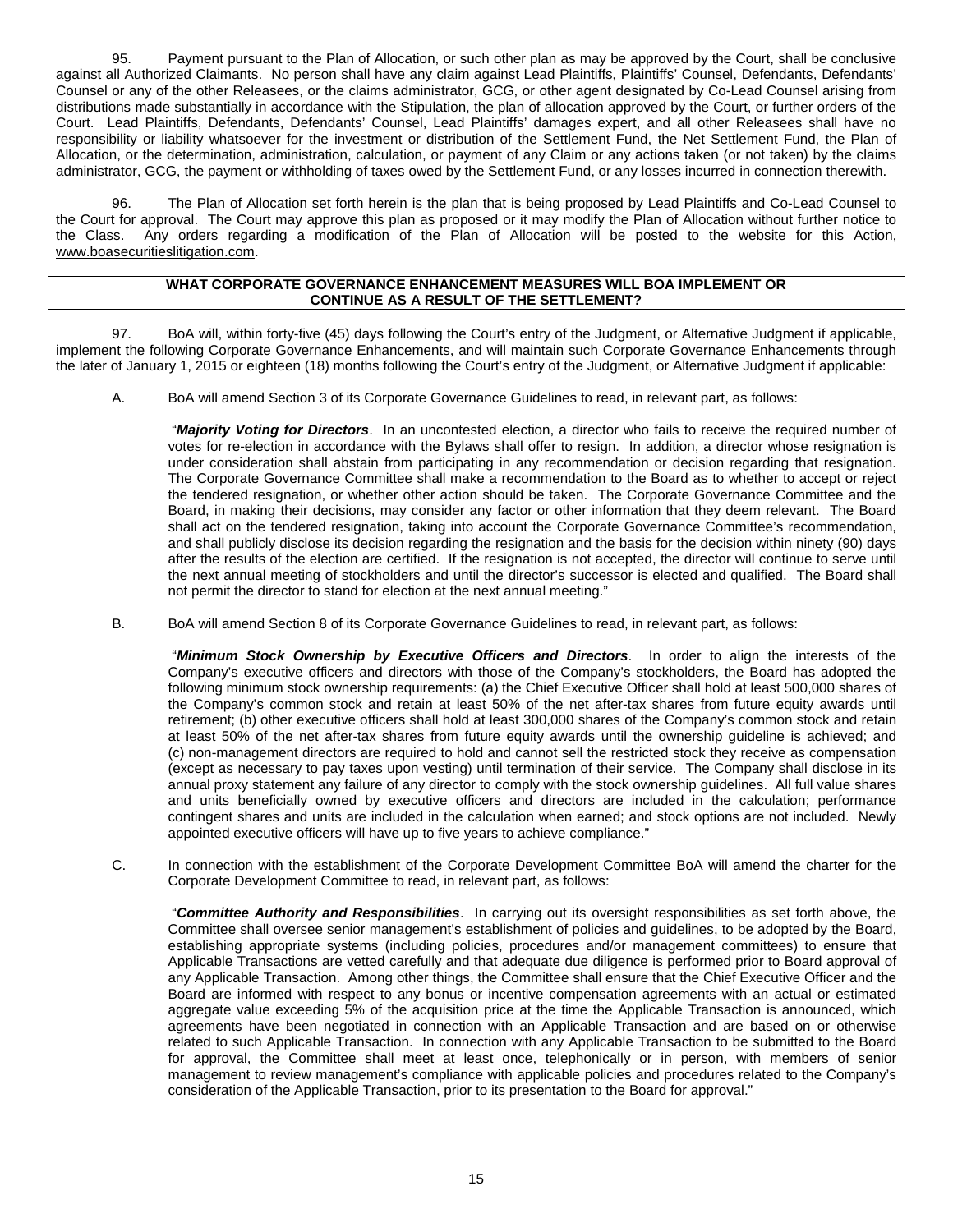98. BoA will maintain the following corporate governance reforms (agreed to previously with the SEC) through January 1, 2015:

- i. that all compensation committee members be super-independent;
- ii. that BoA publish on its website the incentive compensation principles and the requirement that it adhere to them;<br>iii. that BoA have its Chief Executive and Chief Financial Officers certify that they have reviewed all
- that BoA have its Chief Executive and Chief Financial Officers certify that they have reviewed all annual and merger proxy statements;
- iv. that BoA maintain a consultant to the Compensation Committee who would report solely to the Compensation Committee and would be "independent" under all applicable NYSE rules and guidelines concerning compensation consultants; and
- v. that BoA provide shareholders with an annual non-binding "say on pay" with respect to executive compensation.

## **HOW ARE CLASS MEMBERS AFFECTED BY THE ACTION AND THE SETTLEMENT?**

99. If you are a Class Member, you will be bound by any orders issued by the Court. If the Settlement is approved, the Court will enter a judgment (the "Judgment"). The Judgment will dismiss with prejudice the claims against Defendants and will provide that, upon the Effective Date of the Settlement, Lead Plaintiffs and all other Class Members, on behalf of themselves, their heirs, executors, administrators, predecessors, successors, affiliates and assigns, will fully and finally release, to the fullest extent that the law permits their release in this Action, as against Defendants and the other Defendants' Releasees (as defined in ¶101 below), all Released Lead Plaintiffs' Claims (as defined in ¶100 below).

100. "Released Lead Plaintiffs' Claims" means any and all claims and causes of action of every nature and description, including both known claims and Unknown Claims, whether based on federal, state, local or foreign statutory law or common law, rule or regulation, whether fixed or contingent, foreseen or unforeseen, matured or unmatured, accrued or unaccrued, liquidated or unliquidated, whether direct, representative, class or individual in nature, to the fullest extent permitted by law that Lead Plaintiffs or any other member of the Class (a) asserted in the Action, or (b) could have asserted against any of the Defendants' Releasees in any forum that (i) arise out of, are based upon or are related to the allegations, transactions, facts, matters or occurrences, representations or omissions involved, set forth, or referred to in the First Amended Complaint or Second Amended Complaint; and (ii) that either arise out of or are based upon (a) the purchase or other acquisition of BoA common stock or BoA January 2011 call options during the Class Period, or (b) the holding of BoA common stock that gives rise to a Section 14(a) or 20(a) claim arising out of the vote by record holders of BoA common stock in connection with the Merger. Released Lead Plaintiffs' Claims do not include, release, bar, or waive: (1) the derivative claims that are being prosecuted on behalf of BoA in the actions that have been coordinated for pretrial purposes with this Action under the caption *In re Bank of America Corp. Securities, Derivative and Employee Retirement Income Security Act (ERISA) Litigation*, No. 09 MDL 2058 (PKC) (S.D.N.Y.), (the "Consolidated Derivative Action"), including *Pinsly* v. *Holliday*, 12-CV-4778 (S.D.N.Y.) and *Waber* v. *Lewis*, 12-CV-4568 (S.D.N.Y.); (2) the derivative claims that are being prosecuted on behalf of BoA in the action styled *In re Bank of Am. Corp. Stockholder Deriv. Litig.*, C.A. No. 4307-CS (Del. Ch. Ct.); (3) the derivative claims that are being prosecuted on behalf of BoA in the action styled *Cunniff* v. *Lewis, et al.*, No. 09 CVS 3978 (N.C. Sup. Ct.); (4) any claims (other than claims for relief predicated on an alleged misrepresentation or omission after September 14, 2008 or claims released pursuant to the Order and Final Judgment in the action captioned, *County of York Employees Retirement Plan v. Merrill Lynch & Co., Inc. et al*., C.A. No. 4066-VCN (Del. Ch. Aug. 31, 2009)) against any current or former director, officer or employee of Merrill based on any alleged breach prior to January 2, 2009 of any alleged duty to Merrill or its stockholders that have been asserted in (i) the Verified Third Amended Shareholder Derivative and Class Action Complaint filed on July 27, 2009 in the action captioned, *In re Merrill Lynch & Co., Inc. Securities, Derivative and ERISA Litigation*, No. 07 Civ. 9696 (S.D.N.Y.), which was dismissed and is on appeal before the United States Court of Appeals for the Second Circuit under the caption, *Sollins v. O'Neal et al.*, No. 11-1589, or (ii) the Amended Complaint filed on September 14, 2009 in the action captioned, *Lambrecht v. O'Neal et al.*, No 09 Civ. 8259 (S.D.N.Y.), which was dismissed and is on appeal before the United States Court of Appeals for the Second Circuit under the caption, *Lambrecht v. O'Neal et al.*, No. 11- 1285; (5) any claims in the action under the caption *State of New Jersey, Department of Treasury, Division of Investment, on behalf of Common Pension Fund A v. Merrill Lynch & Co., Inc. and Bank of America Corporation*, No. HUD-L-3855-09 (N.J. Sup. Ct.); (6) any claims of any person or entity that submitted a request for exclusion as set forth on Appendix 1 to the Stipulation and who does not opt back into the Class; or (7) if and only if the Court permits a second opportunity to request exclusion from the Class, any claims of any person or entity that submits a request for exclusion in connection with the Settlement Notice who does not withdraw his, her or its request for exclusion and whose request is accepted by the Court (collectively, the "Excluded Claims").<sup>[20](#page-13-2)</sup> For the sake of clarity, no claims are being released with respect to securities not covered by the Court-certified Class definition. Additionally, Released Lead Plaintiffs' Claims do not include claims relating to the enforcement of the Settlement.

101. "Defendants' Releasees" means the Defendants and their respective present and former parents, subsidiaries, divisions and affiliates and the respective present and former employees, members, partners, principals, officers, directors, attorneys, advisors, accountants, auditors, and insurers of each of them; and the predecessors, successors, estates, heirs, executors, trusts, trustees, administrators, agents, representatives and assigns of each of them, in their capacity as such.

102. "Unknown Claims" means any Released Claims which Lead Plaintiffs or any other Class Member, each of the Defendants or any of the other Releasees, does not know or suspect to exist in his, her or its favor at the time of the release of each or any of the other Releasees, which, if known by him, her or it, might have affected his, her or its decision(s) with respect to the Settlement. With respect to any and all Released Claims, the Parties stipulate and agree that, upon the Effective Date of the Settlement, Lead Plaintiffs and each of the Defendants shall expressly waive, and each of the other Class Members and each of the

<sup>&</sup>lt;sup>20</sup> Pursuant to its Order Preliminarily Approving Proposed Settlement and Providing for Notice dated December 4, 2012, the Court is not permitting Class Members a second opportunity to exclude themselves from the Class.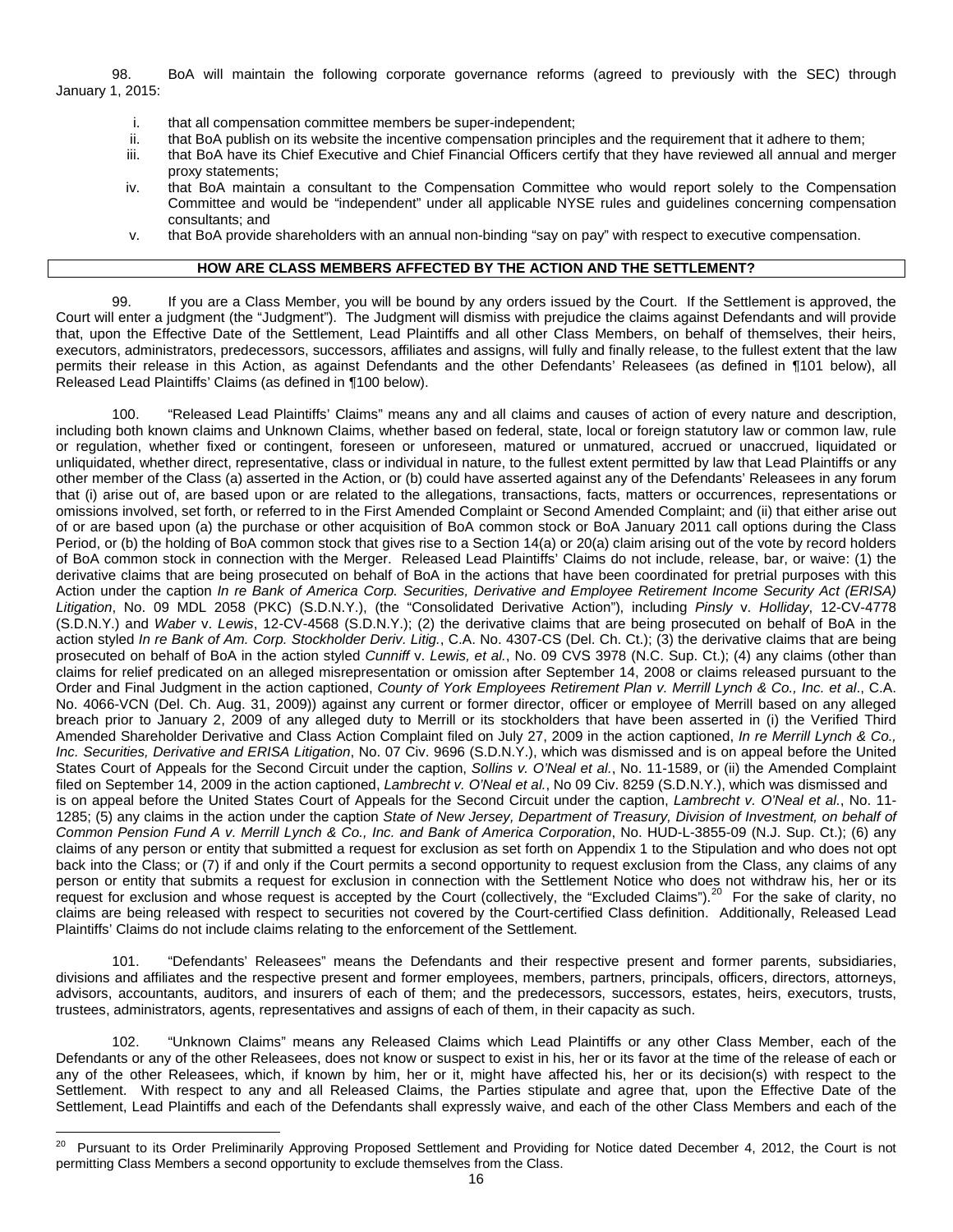other Releasees shall be deemed to have waived, and by operation of the Judgment shall have expressly waived, any and all provisions, rights, and benefits conferred by any law of any state or territory of the United States, or principle of common law or foreign law, which is similar, comparable, or equivalent to California Civil Code §1542, which provides:

A general release does not extend to claims which the creditor does not know or suspect to exist in his or her favor at the time of executing the release, which if known by him or her must have materially affected his or her settlement with the debtor.

Lead Plaintiffs and each of the Defendants acknowledge, and each of the other Class Members and each of the other Releasees shall be deemed by operation of law to have acknowledged, that the foregoing waiver was separately bargained for and is a key element of the Settlement.

#### **WHAT PAYMENT ARE THE ATTORNEYS FOR THE CLASS SEEKING? HOW WILL THE LAWYERS BE PAID?**

103. Co-Lead Counsel have not received any payment for their services in pursuing claims against the Defendants on behalf of the Class, nor have Co-Lead Counsel been reimbursed for their out-of-pocket expenses. Before final approval of the Settlement, Co-Lead Counsel will apply to the Court for an award of attorneys' fees from the Settlement Fund in the amount of 6.56% of the Settlement Fund. At the same time, Co-Lead Counsel also intend to apply for the reimbursement of Litigation Expenses not to exceed \$17.5 million, which may include an application for reimbursement of the reasonable costs and expenses incurred by Class Representatives directly related to their representation of the Class. The Court will determine the amount of any award of attorneys' fees or reimbursement of Litigation Expenses. Such sums as may be approved by the Court will be paid from the Settlement Fund. Class Members are not personally liable for any such fees or expenses.

### **HOW DO I PARTICIPATE IN THE SETTLEMENT? WHAT DO I NEED TO DO?**

104. To be eligible for a payment from the proceeds of the Settlement, you must be a member of the Class and you must timely complete and return the Claim Form with adequate supporting documentation **postmarked no later than April 25, 2013**. A Claim Form is included with this Notice, or you may obtain one from the website for this Action, www.boasecuritieslitigation.com, or you may request that a Claim Form be mailed to you by calling the claims administrator, GCG, toll free at (855) 733-8308. Please retain all records of your ownership of and transactions in BoA securities, as they may be needed to document your Claim. If you are excluded from the Class by definition or you previously submitted a request for exclusion in connection with the Class Notice and do not opt-back into the Class in accordance with the instructions set forth in ¶109 below, or if you do not submit a timely and valid Claim Form, you will not be eligible to share in the Net Settlement Fund.

105. As a Class Member, you are represented by the Class Representatives and Co-Lead Counsel, unless you enter an appearance through counsel of your own choice at your own expense. You are not required to retain your own counsel, but if you choose to do so, such counsel must file a notice of appearance on your behalf and must serve copies of his or her notice of appearance on the attorneys listed in the section entitled, "When and Where Will the Court Decide Whether to Approve the Settlement?," below.

106. If you are a Class Member who has not previously submitted a request for exclusion in connection with the Class Notice and you wish to object to the Settlement, the proposed Plan of Allocation, or Co-Lead Counsel's application for attorneys' fees and reimbursement of Litigation Expenses, you may present your objections by following the instructions in the section entitled, "When and Where Will the Court Decide Whether to Approve the Settlement?," below.

## **OPTING-BACK INTO THE CLASS - WHAT IF I PREVIOUSLY REQUESTED EXCLUSION FROM THE CLASS AND NOW WANT TO BE ELIGIBLE TO RECEIVE A PAYMENT FROM THE SETTLEMENT FUND? HOW DO I OPT-BACK INTO THE CLASS?**

107. If you previously submitted a request for exclusion from the Class in connection with the Class Notice (*see* Appendix 1 to the Stipulation), you may elect to opt-back into the Class and be eligible to receive a payment from the Settlement.

108. If you believe that you previously submitted a request for exclusion but your name does not appear on Appendix 1 to the Stipulation, you can contact the claims administrator, GCG, at (855) 733-8308 for assistance.

109. In order to opt-back into the Class, you, individually or through counsel, must submit a written Request to Opt-Back Into the Class to GCG, addressed as follows: *In re Bank of America Corp. Securities Litigation*, c/o The Garden City Group, Inc., P.O. Box 9876, Dublin, Ohio 43017-5776. This request must be *received* no later than March 5, 2013. Your Request to Opt-Back Into the Class must (a) state the name, address and telephone number of the person or entity requesting to opt-back into the Class; (b) state that such person or entity "requests to opt-back into the Class in the *In re Bank of America Corp. Securities Litigation*, Master File No. 09 MDL 2058 (PKC)"; and (c) be signed by the person or entity requesting to opt-back into the Class or an authorized representative.

110. You may not opt-back into the Class for the purpose of objecting to any aspect of the Settlement, Plan of Allocation, or Co-Lead Counsel's request for attorneys' fees and reimbursement of Litigation Expenses.

111. **PLEASE NOTE: OPTING-BACK INTO THE CLASS IN ACCORDANCE WITH THE REQUIREMENTS SET FORTH ABOVE DOES NOT MEAN THAT YOU WILL AUTOMATICALLY BE ENTITLED TO RECEIVE PROCEEDS FROM THE SETTLEMENT. IF YOU OPT-BACK INTO THE CLASS AND YOU WISH TO BE ELIGIBLE TO PARTICIPATE IN THE DISTRIBUTION OF PROCEEDS FROM THE SETTLEMENT, YOU ARE ALSO REQUIRED TO SUBMIT THE CLAIM FORM THAT IS**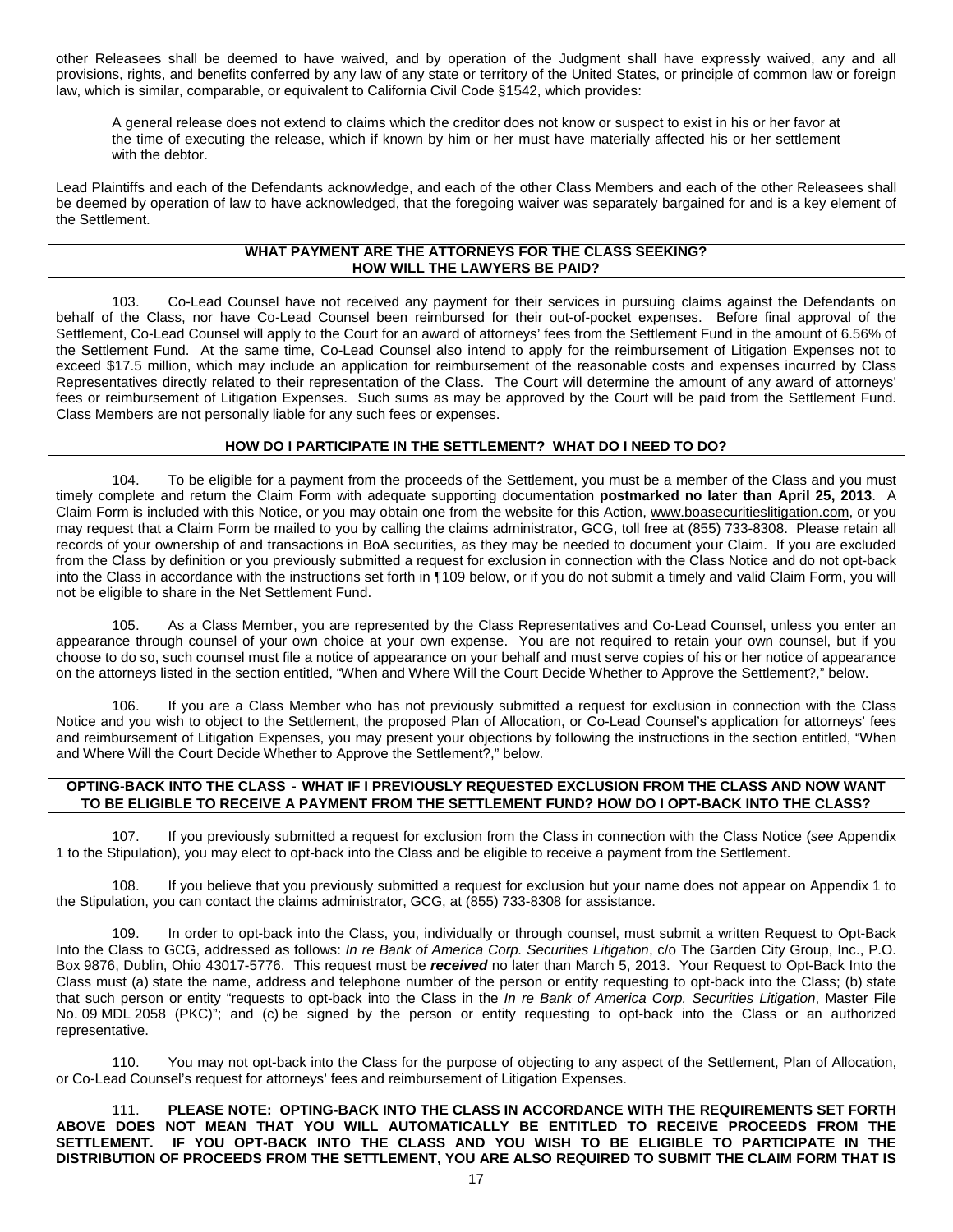**BEING DISTRIBUTED WITH THIS NOTICE AND THE REQUIRED SUPPORTING DOCUMENTATION AS SET FORTH THEREIN POSTMARKED NO LATER THAN APRIL 25, 2013.**

#### **WHEN AND WHERE WILL THE COURT DECIDE WHETHER TO APPROVE THE SETTLEMENT? DO I HAVE TO COME TO THE HEARING? MAY I SPEAK AT THE HEARING IF I DON'T LIKE THE SETTLEMENT?**

112. Class Members do not need to attend the Settlement Fairness Hearing. The Court will consider any submission made in accordance with the provisions below even if a Class Member does not attend the hearing. You can participate in the Settlement without attending the Settlement Fairness Hearing.

113. The Settlement Fairness Hearing will be held on April 5, 2013 at 2:00 p.m. before the Honorable P. Kevin Castel, at the Daniel Patrick Moynihan United States Courthouse, 500 Pearl Street, Courtroom 12C, New York, NY 10007. The Court reserves the right to approve the Settlement, the Plan of Allocation, Co-Lead Counsel's motion for an award of attorneys' fees and reimbursement of Litigation Expenses and/or any other matter related to the Settlement at or after the Settlement Fairness Hearing without further notice to the members of the Class.

114. Any Class Member who did not submit a request for exclusion from the Class in connection with the Class Notice may object to the proposed Settlement, the proposed Plan of Allocation, or Co-Lead Counsel's motion for an award of attorneys' fees and reimbursement of Litigation Expenses. Objections must be in writing. You must file any written objection, together with copies of all other papers and briefs supporting the objection, with the Clerk's Office of the Court at the address set forth below on or before March 5, 2013. You must also serve the papers on Co-Lead Counsel for the Class and Representative Defendants' Counsel at the addresses set forth below so that the papers are *received* on or before March 5, 2013.

#### **Clerk's Office**

United States District Court Southern District of New York Clerk of the Court Daniel Patrick Moynihan United States Courthouse 500 Pearl Street New York, NY 10007-1312

### **Co-Lead Counsel for the Class**

**Bernstein Litowitz Berger & Grossmann LLP** Max W. Berger, Esq. Steven B. Singer, Esq. 1285 Avenue of the Americas New York, NY 10019

#### **Kaplan Fox & Kilsheimer LLP**

Robert N. Kaplan, Esq. Frederic S. Fox, Esq. 850 Third Avenue, 14<sup>th</sup> Floor New York, NY 10022

**Kessler Topaz Meltzer & Check, LLP** David Kessler, Esq. Gregory M. Castaldo, Esq. 280 King of Prussia Road Radnor, PA 19087

#### **Representative Defendants' Counsel**

**Paul, Weiss, Rifkind, Wharton & Garrison LLP** Brad Karp, Esq. Daniel J. Kramer, Esq. Audra J. Soloway, Esq. 1285 Avenue of the Americas New York, NY 10019-6064

115. Any objection to the Settlement (a) must state the name, address and telephone number of the person or entity objecting and must be signed by the objector; (b) must contain a statement of the Class Member's objection or objections, and the specific reasons for each objection, including any legal and evidentiary support the Class Member wishes to bring to the Court's attention; and (c) must include documents sufficient to prove the objector's membership in the Class such as the number of shares of BoA common stock and the number of January 2011 call options on BoA common stock that the objecting Class Member purchased, otherwise acquired, held and/or sold during the relevant periods as well as the dates and prices of each such purchase, acquisition and/or sale, or the objector's holding in BoA common stock as of October 10, 2008. You may not object to the Settlement, the Plan of Allocation or Co-Lead Counsel's motion for attorneys' fees and reimbursement of Litigation Expenses if you previously submitted a request for exclusion from the Class in connection with the Class Notice or if you are not a member of the Class.

116. You may file a written objection without having to appear at the Settlement Fairness Hearing. You may not, however, appear at the Settlement Fairness Hearing to present your objection unless you first filed and served a written objection in accordance with the procedures described above, unless the Court orders otherwise.

117. If you wish to be heard orally at the hearing in opposition to the approval of the Settlement, the Plan of Allocation, or Co-Lead Counsel's motion for an award of attorneys' fees and reimbursement of Litigation Expenses, and if you file and serve a timely written objection as described above, you must also file a notice of appearance with the Clerk's Office and serve it on Co-Lead Counsel and Representative Defendants' Counsel at the addresses set forth above so that it is *received* on or before March 5, 2013. Persons who intend to object and desire to present evidence at the Settlement Fairness Hearing must include in their written objection or notice of appearance the identity of any witnesses they may call to testify and exhibits they intend to introduce into evidence at the hearing. Such persons may be heard orally at the discretion of the Court.

118. You are not required to hire an attorney to represent you in making written objections or in appearing at the Settlement Fairness Hearing. However, if you decide to hire an attorney, it will be at your own expense, and that attorney must file a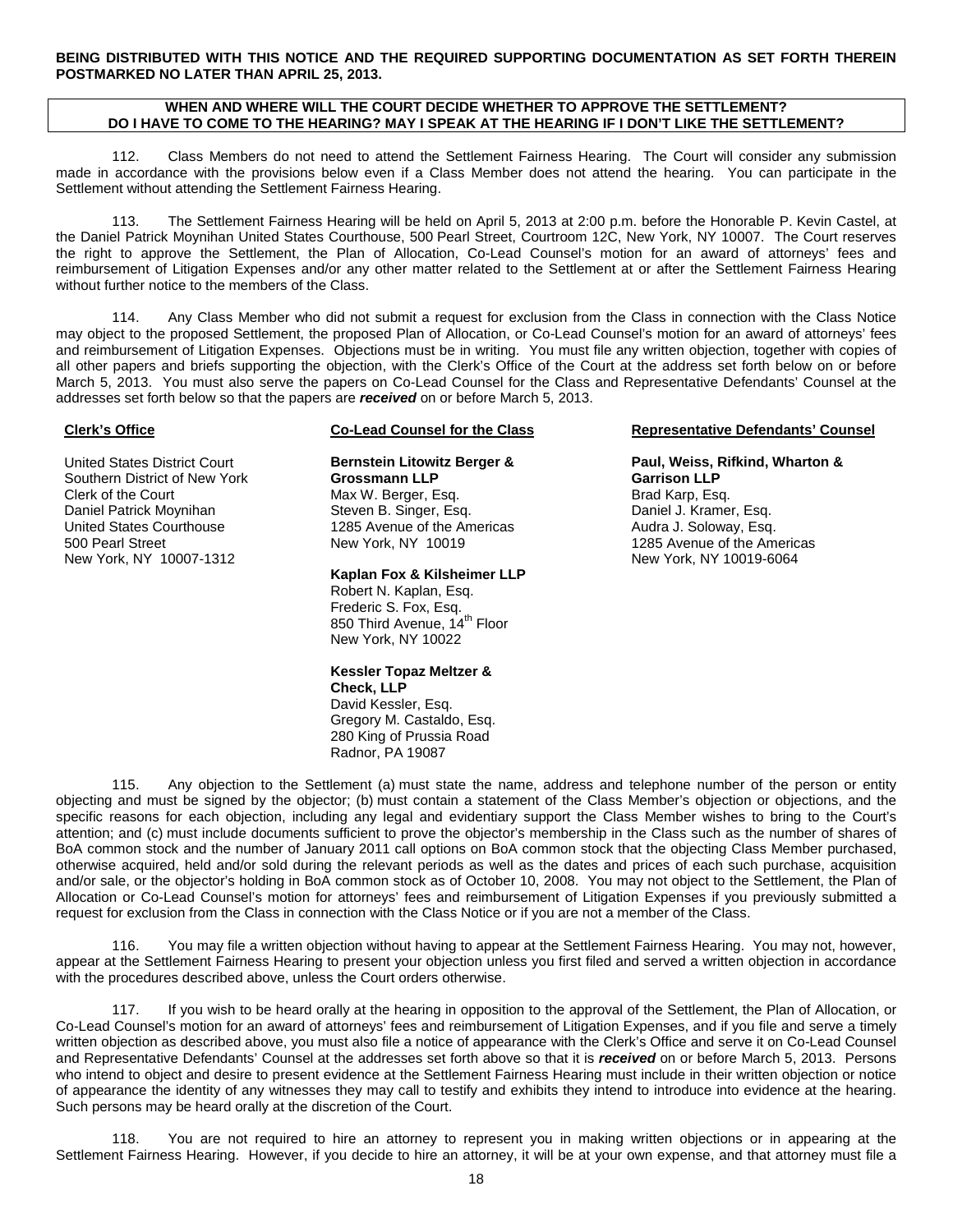notice of appearance with the Court and serve it on Co-Lead Counsel and Representative Defendants' Counsel at the addresses set forth above so that the notice is *received* on or before March 5, 2013.

119. The Settlement Fairness Hearing may be adjourned by the Court without further written notice to the Class. If you intend to attend the Settlement Fairness Hearing, you should confirm the date and time with Co-Lead Counsel.

120. **Unless the Court orders otherwise, any Class Member who does not object in the manner described above will be deemed to have waived any objection and shall be forever foreclosed from making any objection to the proposed Settlement, the proposed Plan of Allocation, or Co-Lead Counsel's motion for an award of attorneys' fees and reimbursement of Litigation Expenses. Class Members do not need to appear at the hearing or take any other action to indicate their approval.**

#### **WHAT IF I BOUGHT SHARES ON SOMEONE ELSE'S BEHALF?**

121. In the Class Notice you were advised that, if, for the beneficial interest of any person or entity other than yourself, you (1) held BoA common stock as of October 10, 2008, for a person or entity that was entitled to vote on the merger between BoA and Merrill; (2) purchased or otherwise acquired the common stock of BoA during the period from September 18, 2008 through January 21, 2009, inclusive, excluding shares of BoA common stock acquired by exchanging Merrill common stock for BoA common stock through the merger between the two companies that was consummated on January 1, 2009; (3) purchased or otherwise acquired January 2011 call options on BoA common stock from September 18, 2008 through January 21, 2009, inclusive; or (4) purchased BoA common stock issued under the Registration Statement for the Secondary Offering that occurred on or about October 7, 2008, you must either: (a) within seven (7) calendar days of receipt of the Class Notice, request from GCG sufficient copies of the Class Notice to forward to all such beneficial owners and within seven (7) calendar days of receipt of the copies of the Class Notice forward them to all such beneficial owners; or (b) within seven (7) calendar days of receipt of the Class Notice, provide a list of the names and addresses of all such beneficial owners to *In re Bank of America Corp. Securities Litigation*, c/o The Garden City Group, Inc., P.O. Box 9876, Dublin, Ohio 43017-5776.

122. If you chose the first option, *i.e.*, you elected to mail the Class Notice directly to beneficial owners, you were advised that you must retain the mailing records for use in connection with any further notices that may be provided in the Action. If you elected that option, GCG will forward the same number of this Notice and Claim Form (together, the "Notice Packet") to you to send to the beneficial owners. If you require more copies than you previously requested, please contact GCG toll-free at (855) 733-8308 and let them know how many additional Notice Packets you require. You must mail the Notice Packets to the beneficial owners within seven (7) calendar days of your receipt of the packets. Upon mailing of the Notice Packets, you may seek reimbursement of your reasonable expenses actually incurred, by providing GCG with proper documentation supporting the expenses for which reimbursement is sought.

123. If you chose the second option, GCG will send a copy of the Notice and the Claim Form to the beneficial owners whose names and addresses you previously supplied. Unless you believe that you purchased, acquired or held any of the relevant securities for beneficial owners whose names you did not previously provide to GCG, you need do nothing further at this time. If you believe that you did purchase, acquire or hold any of the relevant securities for beneficial owners whose names you did not previously provide to GCG, you must within seven (7) calendar days of receipt of this Notice, provide a list of the names and addresses of all such beneficial owners to *In re Bank of America Corp. Securities Litigation*, c/o The Garden City Group, Inc., P.O. Box 9876, Dublin, Ohio 43017-5776. Upon full compliance with these directions, you may seek reimbursement of your reasonable expenses actually incurred, by providing GCG with proper documentation supporting the expenses for which reimbursement is sought. Copies of this Notice and the Claim Form may also be obtained from the website for this Action, www.boasecuritieslitigation.com, or by calling the claims administrator, GCG, toll-free at (855) 733-8308.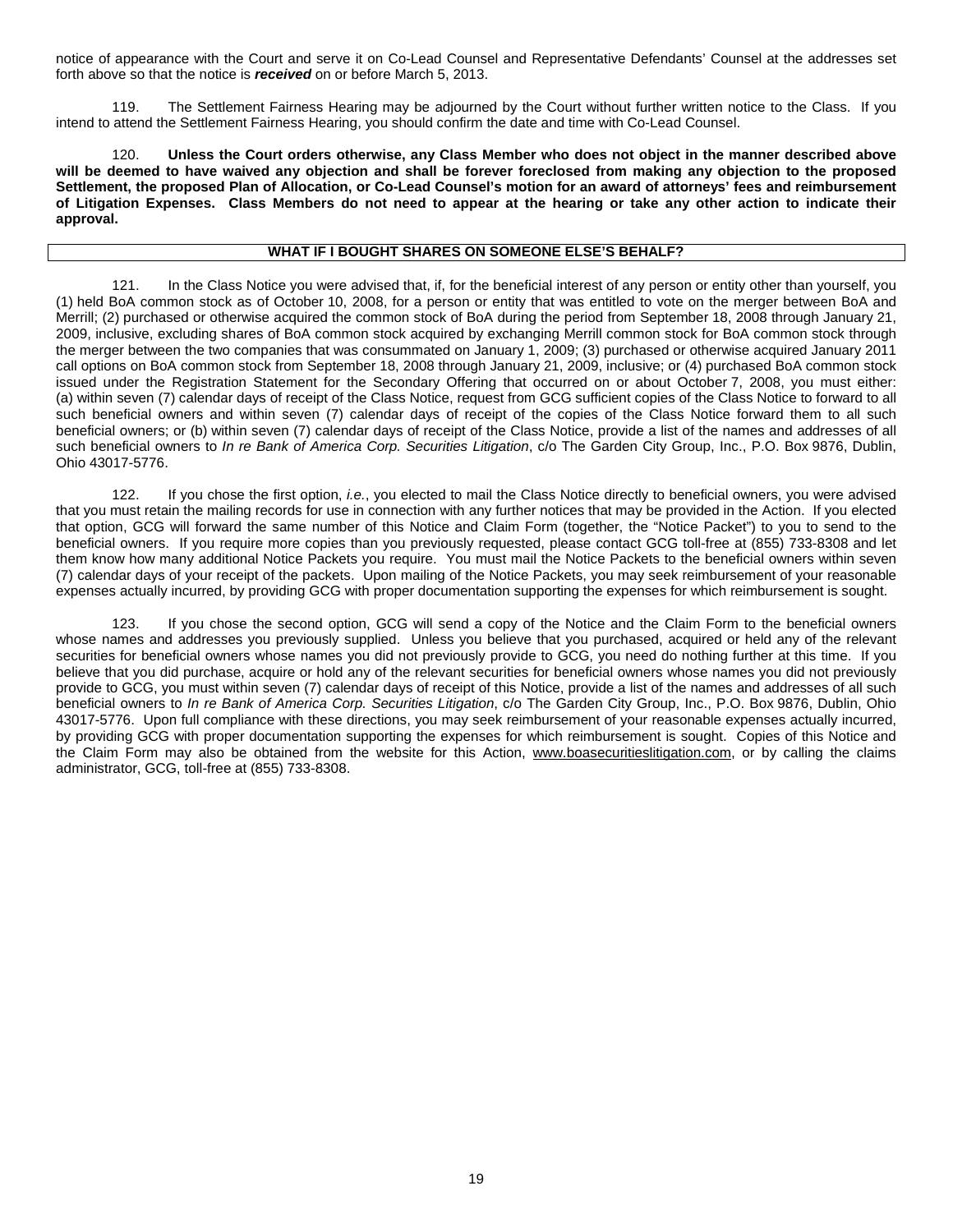#### **CAN I SEE THE COURT FILE? WHOM SHOULD I CONTACT IF I HAVE QUESTIONS?**

124. This Notice contains only a summary of the terms of the proposed Settlement. For more detailed information about the matters involved in this Action, you are referred to the papers on file in the Action, including the Stipulation, which may be inspected during regular office hours at the Office of the Clerk, United States District Court for the Southern District of New York, Daniel Patrick Moynihan United States Courthouse, 500 Pearl Street, New York, NY 10007. Additionally, copies of the Stipulation and any related orders entered by the Court will be posted on the website for this Action, www.boasecuritieslitigation.com. All inquiries concerning this Notice or the Claim Form should be directed to GCG or Co-Lead Counsel at:

> *In re Bank of America Corp. Securities Litigation* c/o The Garden City Group, Inc. P.O. Box 9876 Dublin, Ohio 43017-5776 (855) 733-8308 [www.boasecuritieslitigation.com](http://www.boasecuritieslitigation.com/)

> > and/or

## **Bernstein Litowitz Berger &**

**Grossmann LLP** Max W. Berger, Esq. Steven B. Singer, Esq. 1285 Avenue of the Americas New York, NY 10019 (800) 380-8496 blbg@blbglaw.com

**Kaplan Fox & Kilsheimer LLP** Robert N. Kaplan, Esq. Frederic S. Fox, Esq. 850 Third Avenue, 14<sup>th</sup> Floor New York, NY 10022 (800) 290-1952 mail@kaplanfox.com

#### **Kessler Topaz Meltzer & Check, LLP** David Kessler, Esq. Gregory M. Castaldo, Esq. 280 King of Prussia Road Radnor, PA 19087 (610) 667-7706 info@ktmc.com

#### **DO NOT CALL OR WRITE THE COURT OR THE OFFICE OF THE CLERK OF COURT REGARDING THIS NOTICE. DO NOT CALL OR WRITE BANK OF AMERICA CORPORATION REGARDING THIS NOTICE.**

Dated: December 24, 2012 **By Order of the Clerk of Court** United States District Court for the Southern District of New York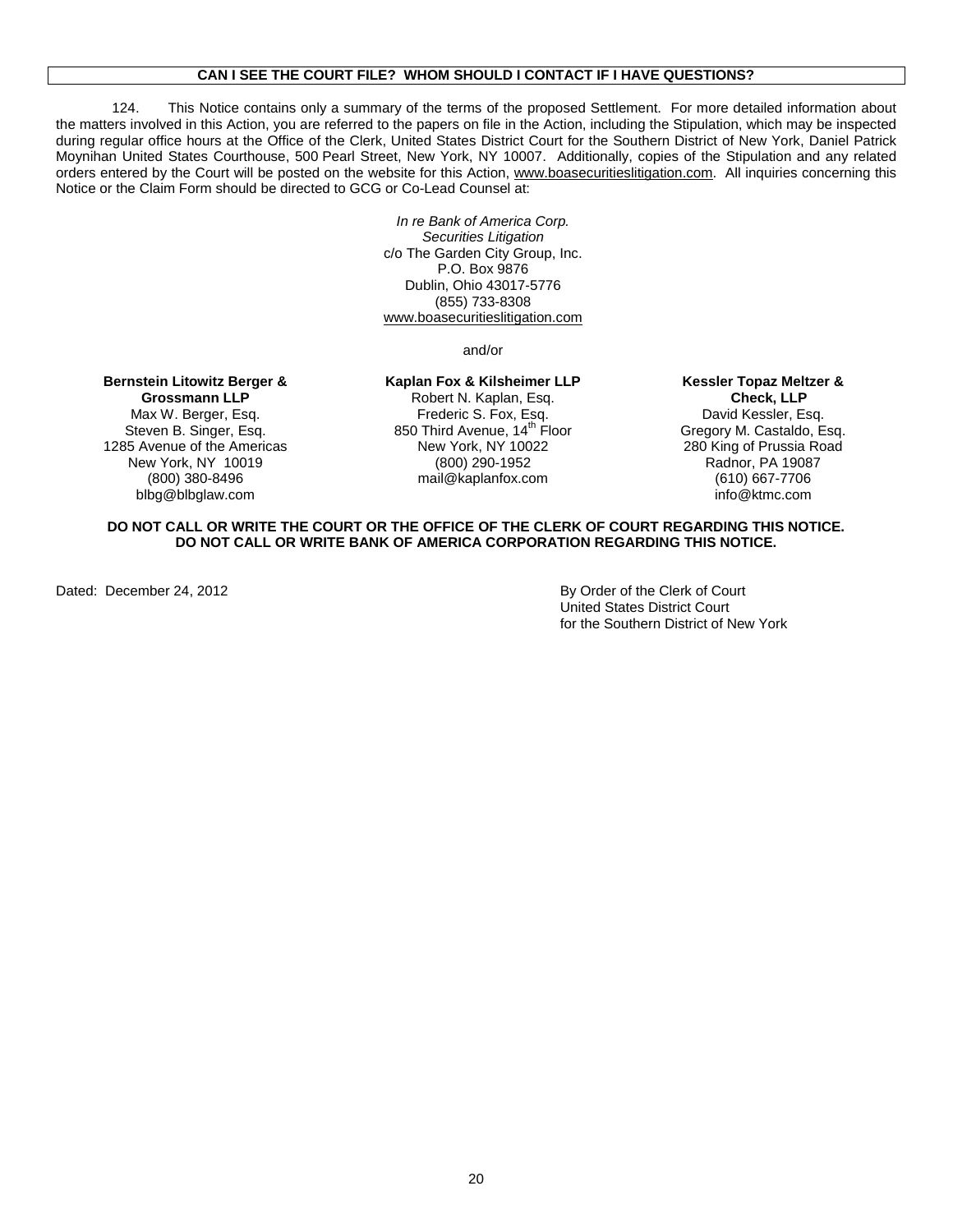|             |                        | <b>Table 1. Common Stock Daily Inflation</b> |                        |  |  |  |  |  |  |  |
|-------------|------------------------|----------------------------------------------|------------------------|--|--|--|--|--|--|--|
| <b>Date</b> | <b>Daily Inflation</b> | <b>Date</b>                                  | <b>Daily Inflation</b> |  |  |  |  |  |  |  |
| 9/18/2008   | \$0.49                 | 11/19/2008                                   | \$2.27                 |  |  |  |  |  |  |  |
| 9/19/2008   | \$0.49                 | 11/20/2008                                   | \$2.71                 |  |  |  |  |  |  |  |
| 9/22/2008   | \$0.49                 | 11/21/2008                                   | \$2.45                 |  |  |  |  |  |  |  |
| 9/23/2008   | \$0.49                 | 11/24/2008                                   | \$2.45                 |  |  |  |  |  |  |  |
| 9/24/2008   | \$0.49                 | 11/25/2008                                   | \$2.45                 |  |  |  |  |  |  |  |
| 9/25/2008   | \$0.49                 | 11/26/2008                                   | \$2.60                 |  |  |  |  |  |  |  |
| 9/26/2008   | \$0.49                 | 11/28/2008                                   | \$2.93                 |  |  |  |  |  |  |  |
| 9/29/2008   | \$0.49                 | 12/1/2008                                    | \$2.69                 |  |  |  |  |  |  |  |
| 9/30/2008   | \$0.49                 | 12/2/2008                                    | \$2.95                 |  |  |  |  |  |  |  |
| 10/1/2008   | \$0.49                 | 12/3/2008                                    | \$3.70                 |  |  |  |  |  |  |  |
| 10/2/2008   | \$0.49                 | 12/4/2008                                    | \$3.69                 |  |  |  |  |  |  |  |
| 10/3/2008   | \$0.49                 | 12/5/2008                                    | \$3.69                 |  |  |  |  |  |  |  |
| 10/6/2008   | \$0.49                 | 12/8/2008                                    | \$4.10                 |  |  |  |  |  |  |  |
| 10/7/2008   | \$0.49                 | 12/9/2008                                    | \$4.10                 |  |  |  |  |  |  |  |
| 10/8/2008   | \$0.49                 | 12/10/2008                                   | \$4.50                 |  |  |  |  |  |  |  |
| 10/9/2008   | \$0.49                 | 12/11/2008                                   | \$4.50                 |  |  |  |  |  |  |  |
| 10/10/2008  | \$0.49                 | 12/12/2008                                   | \$4.50                 |  |  |  |  |  |  |  |
| 10/13/2008  | \$0.49                 | 12/15/2008                                   | \$4.50                 |  |  |  |  |  |  |  |
| 10/14/2008  | \$0.49                 | 12/16/2008                                   | \$4.66                 |  |  |  |  |  |  |  |
| 10/15/2008  | \$0.49                 | 12/17/2008                                   | \$4.55                 |  |  |  |  |  |  |  |
| 10/16/2008  | \$0.49                 | 12/18/2008                                   | \$4.55                 |  |  |  |  |  |  |  |
| 10/17/2008  | \$0.49                 | 12/19/2008                                   | \$4.55                 |  |  |  |  |  |  |  |
| 10/20/2008  | \$0.49                 | 12/22/2008                                   | \$4.74                 |  |  |  |  |  |  |  |
| 10/21/2008  | \$0.49                 | 12/23/2008                                   | \$4.74                 |  |  |  |  |  |  |  |
| 10/22/2008  | \$0.49                 | 12/24/2008                                   | \$4.74                 |  |  |  |  |  |  |  |
| 10/23/2008  | \$0.49                 | 12/26/2008                                   | \$4.74                 |  |  |  |  |  |  |  |
| 10/24/2008  | \$0.49                 | 12/29/2008                                   | \$4.64                 |  |  |  |  |  |  |  |
| 10/27/2008  | \$0.49                 | 12/30/2008                                   | \$4.68                 |  |  |  |  |  |  |  |
| 10/28/2008  | \$0.49                 | 12/31/2008                                   | \$4.74                 |  |  |  |  |  |  |  |
| 10/29/2008  | \$0.49                 | 1/2/2009                                     | \$4.74                 |  |  |  |  |  |  |  |
| 10/30/2008  | \$0.49                 | 1/5/2009                                     | \$4.74                 |  |  |  |  |  |  |  |
| 10/31/2008  | \$0.49                 | 1/6/2009                                     | \$4.74                 |  |  |  |  |  |  |  |
| 11/3/2008   | \$1.37                 | 1/7/2009                                     | \$4.74                 |  |  |  |  |  |  |  |
| 11/4/2008   | \$1.92                 | 1/8/2009                                     | \$4.74                 |  |  |  |  |  |  |  |
| 11/5/2008   | \$2.03                 | 1/9/2009                                     | \$4.74                 |  |  |  |  |  |  |  |
| 11/6/2008   | \$2.07                 | 1/12/2009                                    | \$4.06                 |  |  |  |  |  |  |  |
| 11/7/2008   | \$2.08                 | 1/13/2009                                    | \$3.32                 |  |  |  |  |  |  |  |
| 11/10/2008  | \$2.26                 | 1/14/2009                                    | \$3.32                 |  |  |  |  |  |  |  |
| 11/11/2008  | \$2.26                 | 1/15/2009                                    | \$1.59                 |  |  |  |  |  |  |  |
| 11/12/2008  | \$2.26                 | 1/16/2009                                    | \$0.49                 |  |  |  |  |  |  |  |
| 11/13/2008  | \$2.25                 | 1/20/2009                                    | \$0.49                 |  |  |  |  |  |  |  |
| 11/14/2008  | \$2.25                 | 1/21/2009                                    | \$0.49                 |  |  |  |  |  |  |  |
| 11/17/2008  | \$2.25                 | 1/22/2009                                    | \$0.00                 |  |  |  |  |  |  |  |
| 11/18/2008  | \$2.25                 |                                              |                        |  |  |  |  |  |  |  |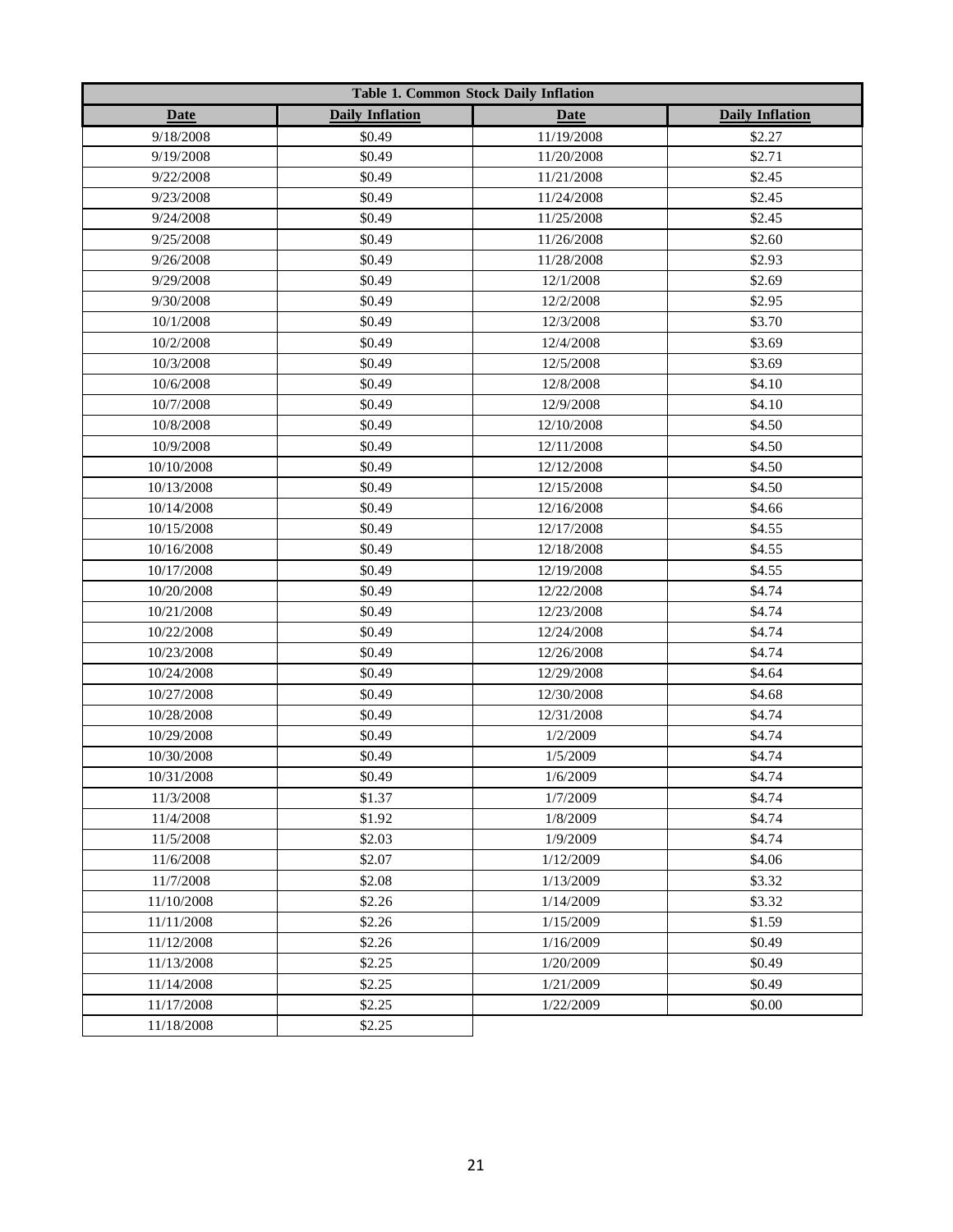|             | Table 2. Average 90-Day Look-Back Closing Prices |             |                      |
|-------------|--------------------------------------------------|-------------|----------------------|
| <b>Date</b> | <b>Average Price</b>                             | <b>Date</b> | <b>Average Price</b> |
| 1/22/2009   | \$5.71                                           | 3/26/2009   | \$5.52               |
| 1/23/2009   | \$5.98                                           | 3/27/2009   | \$5.56               |
| 1/26/2009   | \$5.98                                           | 3/30/2009   | \$5.57               |
| 1/27/2009   | \$6.11                                           | 3/31/2009   | \$5.59               |
| 1/28/2009   | \$6.37                                           | 4/1/2009    | \$5.62               |
| 1/29/2009   | \$6.44                                           | 4/2/2009    | \$5.65               |
| 1/30/2009   | \$6.46                                           | 4/3/2009    | \$5.69               |
| 2/2/2009    | \$6.40                                           | 4/6/2009    | \$5.73               |
| 2/3/2009    | \$6.28                                           | 4/7/2009    | \$5.76               |
| 2/4/2009    | \$6.12                                           | 4/8/2009    | \$5.78               |
| 2/5/2009    | \$6.00                                           | 4/9/2009    | \$5.85               |
| 2/6/2009    | \$6.01                                           | 4/13/2009   | \$5.94               |
| 2/9/2009    | \$6.08                                           | 4/14/2009   | \$6.01               |
| 2/10/2009   | \$6.04                                           | 4/15/2009   | \$6.09               |
| 2/11/2009   | \$6.05                                           | 4/16/2009   | \$6.16               |
| 2/12/2009   | \$6.04                                           | 4/17/2009   | \$6.24               |
| 2/13/2009   | \$6.01                                           | 4/20/2009   | \$6.27               |
| 2/17/2009   | \$5.95                                           | 4/21/2009   | \$6.31               |
| 2/18/2009   | \$5.87                                           |             |                      |
| 2/19/2009   | \$5.78                                           |             |                      |
| 2/20/2009   | \$5.68                                           |             |                      |
| 2/23/2009   | \$5.60                                           |             |                      |
| 2/24/2009   | \$5.56                                           |             |                      |
| 2/25/2009   | \$5.55                                           |             |                      |
| 2/26/2009   | \$5.54                                           |             |                      |
| 2/27/2009   | \$5.48                                           |             |                      |
| 3/2/2009    | \$5.41                                           |             |                      |
| 3/3/2009    | \$5.35                                           |             |                      |
| 3/4/2009    | \$5.28                                           |             |                      |
| 3/5/2009    | \$5.21                                           |             |                      |
| 3/6/2009    | \$5.15                                           |             |                      |
| 3/9/2009    | \$5.10                                           |             |                      |
| 3/10/2009   | \$5.09                                           |             |                      |
| 3/11/2009   | \$5.09                                           |             |                      |
| 3/12/2009   | \$5.11                                           |             |                      |
| 3/13/2009   | \$5.13                                           |             |                      |
| 3/16/2009   | \$5.16                                           |             |                      |
| 3/17/2009   | \$5.19                                           |             |                      |
| 3/18/2009   | \$5.25                                           |             |                      |
| 3/19/2009   | \$5.29                                           |             |                      |
| 3/20/2009   | \$5.31                                           |             |                      |
| 3/23/2009   | \$5.37                                           |             |                      |
| 3/24/2009   | \$5.42                                           |             |                      |
| 3/25/2009   | \$5.47                                           |             |                      |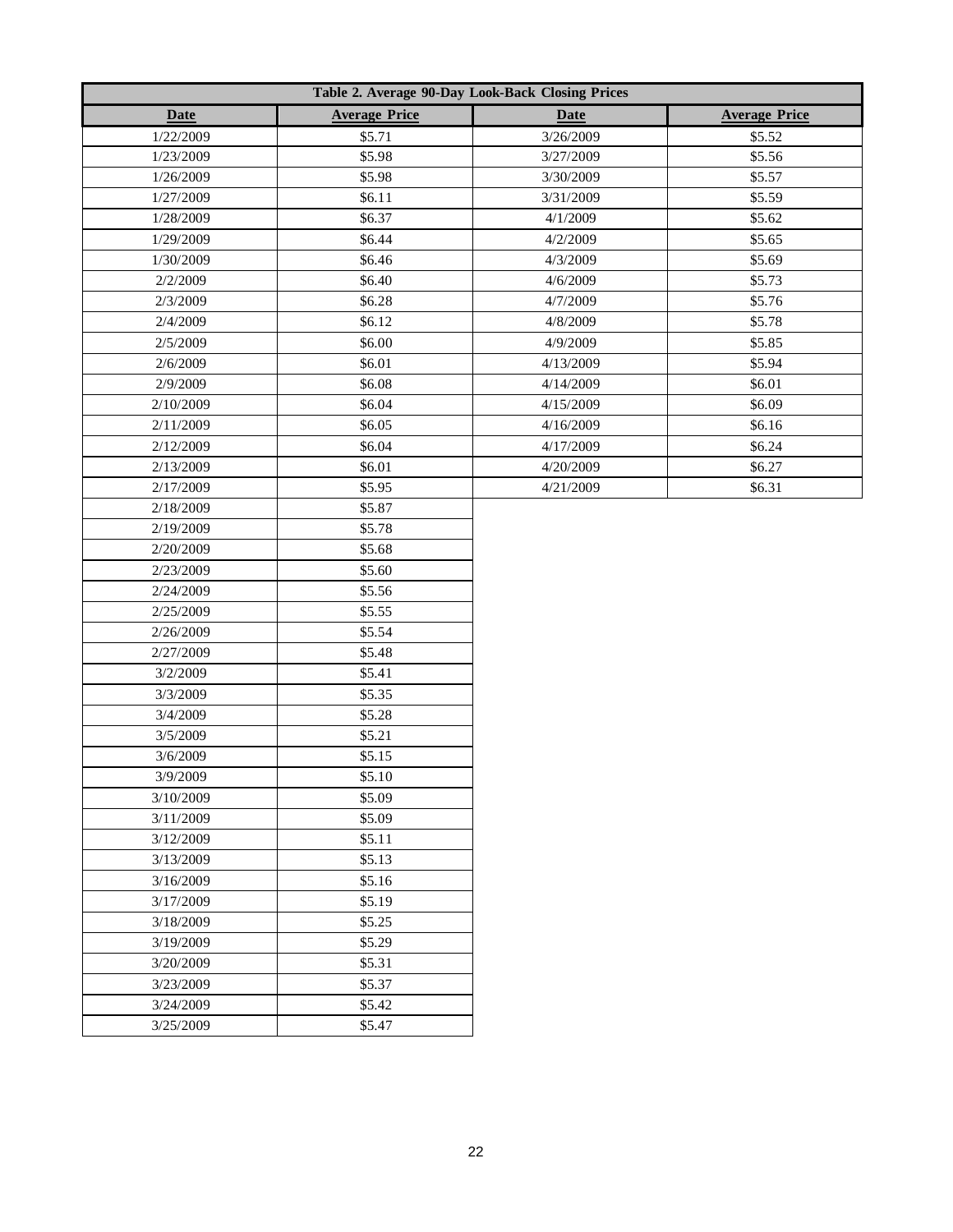|                          |                                         |                                           |                                                         |                                                                 |                                           |                                   |                                                                                                    |                                                                                                                                                                                                                                              | Table 3. Inflation Per Option (Organized by Strike Price) |                                   |                                                                                                          |                         |                                                                   |                                                         |                                                               |                                                      |                                                    |
|--------------------------|-----------------------------------------|-------------------------------------------|---------------------------------------------------------|-----------------------------------------------------------------|-------------------------------------------|-----------------------------------|----------------------------------------------------------------------------------------------------|----------------------------------------------------------------------------------------------------------------------------------------------------------------------------------------------------------------------------------------------|-----------------------------------------------------------|-----------------------------------|----------------------------------------------------------------------------------------------------------|-------------------------|-------------------------------------------------------------------|---------------------------------------------------------|---------------------------------------------------------------|------------------------------------------------------|----------------------------------------------------|
|                          |                                         |                                           |                                                         |                                                                 |                                           |                                   |                                                                                                    |                                                                                                                                                                                                                                              | <b>Strike Price</b>                                       |                                   |                                                                                                          |                         |                                                                   |                                                         |                                                               |                                                      |                                                    |
| Date                     | \$2.50                                  | \$5.00                                    | \$7.50                                                  | $\frac{1}{2}$                                                   | \$12.50                                   | \$15                              | \$17.50                                                                                            | $\begin{bmatrix} 0 \\ 0 \\ 0 \\ 0 \end{bmatrix} \begin{bmatrix} 1 \\ 0 \\ 0 \\ 0 \end{bmatrix} \begin{bmatrix} 1 \\ 0 \\ 0 \\ 0 \end{bmatrix} \begin{bmatrix} 1 \\ 0 \\ 0 \\ 0 \end{bmatrix} \begin{bmatrix} 1 \\ 0 \\ 0 \\ 0 \end{bmatrix}$ | \$22.50                                                   | \$25                              | $\frac{1}{88}$                                                                                           | \$35                    | \$40                                                              | \$45                                                    | \$50                                                          | \$55                                                 | \$60                                               |
| 9/18/2008                | ∞⊬                                      |                                           | ∞⊬                                                      | S                                                               | ∞ ∾                                       | ∞⊬                                |                                                                                                    |                                                                                                                                                                                                                                              | $\frac{1}{2}$                                             | $\frac{1}{3}$                     |                                                                                                          | ⊕ ⊕                     |                                                                   | $\frac{1}{2}$                                           | $-5$                                                          | ⊕ ⊕                                                  | ↔ ⊬                                                |
| 9/19/2008                |                                         |                                           |                                                         | $\Theta$                                                        |                                           |                                   |                                                                                                    |                                                                                                                                                                                                                                              |                                                           |                                   |                                                                                                          |                         |                                                                   |                                                         | $\Theta$                                                      |                                                      |                                                    |
| 9/22/2008                | $\leftrightarrow$                       | များများ                                  | $\leftrightarrow$ $\leftrightarrow$                     | $\rightarrow$                                                   | $\frac{1}{2}$                             | $\frac{1}{2}$                     | $\frac{1}{9}$ $\frac{1}{9}$ $\frac{1}{9}$                                                          |                                                                                                                                                                                                                                              | $\frac{1}{2}$                                             | $\theta$                          |                                                                                                          | $\leftrightarrow$       | $\frac{1}{9}$ $\frac{1}{9}$ $\frac{1}{9}$                         | $\frac{1}{2}$                                           | $\rightarrow$                                                 | $\theta$                                             | $\leftrightarrow$                                  |
| 9/23/2008                | $\Theta$                                |                                           |                                                         | $\overline{\mathbf{v}}$                                         |                                           |                                   |                                                                                                    |                                                                                                                                                                                                                                              |                                                           |                                   |                                                                                                          | $\leftrightarrow$       |                                                                   |                                                         | $\mathbf{L}$<br>$\overline{\mathbf{v}}$                       |                                                      | - \$                                               |
| 9/24/2008                | $\overline{\mathbf{v}}$                 | $\leftrightarrow$                         | $\overline{\mathbf{v}}$                                 | $\rightarrow$                                                   | $\rightarrow$                             | $\Theta$                          | $-9$                                                                                               |                                                                                                                                                                                                                                              | $\Theta$                                                  | ÷,                                |                                                                                                          | $\Theta$                | $\rightarrow \infty$                                              |                                                         | $\mathbf{L}_{\rm{c}}$<br>$\boldsymbol{\varphi}$               | $\leftrightarrow$                                    | $\Theta$                                           |
| 9/25/2008                | $\leftrightarrow$                       | $\overline{\mathbf{v}}$                   | $\stackrel{\shortparallel}{\bullet}$                    | $\leftrightarrow$                                               | $\Theta$                                  | $\overline{\mathbf{v}}$           | $\stackrel{\text{\tiny \textsf{+}}}{\ast}$                                                         |                                                                                                                                                                                                                                              | $\overline{\mathbf{y}}$                                   | $\frac{1}{2}$                     |                                                                                                          | $\leftrightarrow$       | $\stackrel{\shortparallel}{\bullet}$                              | မြစ်မ                                                   | $\varphi$                                                     | $\frac{1}{2}$                                        | €                                                  |
| 9/26/2008                | $\leftrightarrow$                       | $\overline{\mathbf{v}}$                   | $\leftrightarrow$                                       | $\leftrightarrow$                                               | $\color{red}\boldsymbol\leftrightarrow$   | $\color{red}\boldsymbol{\varphi}$ | $-5$                                                                                               | $\overline{\mathbf{v}}$                                                                                                                                                                                                                      | $\leftrightarrow$                                         | $\ddot{\bullet}$                  |                                                                                                          | $\overline{\mathbf{v}}$ | $-3$                                                              |                                                         | $\varphi$                                                     | Ģ                                                    | S                                                  |
| 9/29/2008                | ↮                                       |                                           | $\leftrightarrow$                                       | $\overline{\mathbf{v}}$                                         |                                           |                                   |                                                                                                    |                                                                                                                                                                                                                                              | $\rightarrow$                                             | $\leftrightarrow$                 |                                                                                                          | $\leftrightarrow$       |                                                                   |                                                         | $\overline{\mathbf{v}}$                                       | $\Theta$                                             | $\Theta$                                           |
|                          | $\Theta$                                | $\frac{1}{2}$                             | $\bullet$                                               | $\rightarrow$                                                   | $\frac{1}{2}$                             |                                   | $\theta$                                                                                           |                                                                                                                                                                                                                                              |                                                           | $\mathbf{1}$<br>$\Theta$          |                                                                                                          | $\overline{\mathbf{v}}$ |                                                                   |                                                         | $\mathbf{L}$<br>$\rightarrow$                                 | $\Theta$                                             | $\Theta$                                           |
| 10/1/2008                | $\leftrightarrow$                       |                                           |                                                         | $\bullet$                                                       |                                           |                                   | $\leftrightarrow$                                                                                  |                                                                                                                                                                                                                                              | $\rightarrow$                                             | $\mathbf{L}_{\mathrm{c}}$<br>s    |                                                                                                          |                         |                                                                   |                                                         | $\mathbf{1}$<br>↮                                             | $\leftrightarrow$                                    | $\leftrightarrow$                                  |
| 10/2/2008                | $\leftrightarrow$                       | $\theta$                                  | $\theta$                                                | $\mathbf{I}$<br>$\boldsymbol{\varphi}$                          | $\theta$                                  | $\frac{1}{2}$                     | $\leftrightarrow$                                                                                  | $\frac{1}{2}$                                                                                                                                                                                                                                | $\Theta$                                                  | $^{-}$ \$                         | $\frac{1}{10}$ $\frac{1}{10}$ $\frac{1}{10}$ $\frac{1}{10}$ $\frac{1}{10}$ $\frac{1}{10}$ $\frac{1}{10}$ | $\frac{1}{2}$           | $\frac{1}{9}$ $\frac{1}{9}$ $\frac{1}{9}$                         | $-1898$                                                 | $\mathbf{I}$<br>↮                                             | $\Theta$                                             | $\Theta$                                           |
| 10/3/2008                | $\overline{\mathbf{v}}$                 | ÷,                                        | $\rightarrow$                                           | ↔                                                               | $\overline{\mathbf{v}}$                   | $\color{red}\boldsymbol{\varphi}$ | $\stackrel{1}{\bullet}$                                                                            | $-$ \$                                                                                                                                                                                                                                       | s                                                         | $\frac{1}{2}$                     |                                                                                                          |                         | $\stackrel{\iota}{\rightsquigarrow}$                              | $\frac{1}{2}$                                           | $\mathbf{I}$<br>$\rightarrow$                                 | $\frac{1}{2}$                                        | G                                                  |
| 10/6/2008                | $\leftrightarrow$                       | $\Theta$                                  | $^{\circ}$ \$                                           | $\blacksquare$<br>$\overline{\mathbf{y}}$                       | $\overline{\mathbf{v}}$                   | $\leftrightarrow$                 | $\overline{\mathbf{y}}$                                                                            | $\pmb{\leftrightarrow}$                                                                                                                                                                                                                      | $\overline{\mathbf{y}}$                                   | $\frac{1}{2}$                     | $\sim 3$                                                                                                 | $\rightarrow$           | $\stackrel{\shortparallel}{\bullet}$                              |                                                         | $\blacksquare$<br>$\leftrightarrow$                           | $\rightarrow$                                        | $\rightarrow$                                      |
| 10/7/2008                | $\Theta$                                | $\overline{a}$                            | $\Theta$                                                | $\blacksquare$<br>$\Theta$                                      | $\Theta$                                  | $\Theta$                          | s,                                                                                                 | $-5$                                                                                                                                                                                                                                         | $\blacksquare$<br>$\Theta$                                | $\ddot{\bullet}$                  | $-5$                                                                                                     | $\Theta$                | $\ddot{\bullet}$                                                  |                                                         | $\blacksquare$<br>$\leftrightarrow$                           | $\overline{\mathbf{v}}$                              | $\Theta$                                           |
| 10/8/2008<br>10/9/2008   | $\leftrightarrow$                       |                                           |                                                         | $\blacksquare$<br>$\leftrightarrow$                             | $\leftrightarrow$                         | $\pmb{\leftrightarrow}$           | $\leftrightarrow$                                                                                  |                                                                                                                                                                                                                                              | $\mathbf{L}$<br>$\leftrightarrow$                         | $-3$                              | $\frac{1}{9}$ $\frac{1}{9}$                                                                              | $\leftrightarrow$       |                                                                   | $\frac{1}{9}$ $\frac{1}{9}$ $\frac{1}{9}$ $\frac{1}{9}$ | $\mathbf{1}$<br>$\leftrightarrow$                             | $\overline{\mathbf{v}}$                              | $\leftrightarrow$                                  |
|                          | $\leftrightarrow$                       | $\frac{1}{2}$                             | $\frac{1}{2}$                                           | $\blacksquare$<br>$\color{red}\boldsymbol\varphi$               | $\frac{1}{2}$                             | $\leftrightarrow$                 | $\leftrightarrow$                                                                                  | $\frac{1}{2}$                                                                                                                                                                                                                                | $\varphi$                                                 | $-3$                              |                                                                                                          | $\leftrightarrow$       | $-8$                                                              |                                                         | $\mathbf{I}$<br>$\color{red} \bigoplus$                       | $\mathbf{1}$<br>$\pmb{\leftrightarrow}$              | $\frac{1}{2}$                                      |
| 10/10/2008               | $\overline{\mathbf{v}}$                 | $\Theta$                                  |                                                         | $\blacksquare$<br>$\boldsymbol{\varphi}$                        |                                           | G)                                | $\leftrightarrow$                                                                                  |                                                                                                                                                                                                                                              | $\mathbf{I}$<br>$\varphi$                                 | $\mathbf{I}$<br>$\leftrightarrow$ |                                                                                                          | $\leftrightarrow$       | $\Theta$                                                          |                                                         | $\mathbf{I}$<br>↮                                             | $\mathbf{I}$<br>$\leftrightarrow$                    | $\leftrightarrow$                                  |
| 10/13/2008               | $\overline{\mathbf{v}}$                 | $\overline{v}$                            | $-5$                                                    | $\mathbf{I}$<br>$\color{red} \clubsuit$                         | $\rightarrow \infty$                      | \$0.39                            | $\stackrel{\text{!}}{\bullet}$                                                                     | \$0.35                                                                                                                                                                                                                                       | \$ -                                                      | \$0.32                            | \$0.27                                                                                                   | \$0.24                  | \$0.20                                                            | $-5$                                                    | $\mathbf{I}$<br>$\overline{\mathbf{y}}$                       | $\frac{1}{2}$                                        | $\frac{1}{2}$                                      |
| 10/14/2008               | $\overline{\mathbf{v}}$                 | $\overline{v}$                            | $\overline{\mathbf{v}}$                                 | $\blacksquare$<br>s,                                            | $\overline{\mathbf{v}}$                   | \$0.41                            | $\leftrightarrow$                                                                                  | \$0.37                                                                                                                                                                                                                                       | $\mathbf{r}$<br>\$                                        | \$0.33                            | \$0.29                                                                                                   | \$0.25                  | \$0.21                                                            | $-3$                                                    | $\mathbf{I}$<br>$\rightarrow$                                 | $\frac{1}{2}$                                        | s                                                  |
| 10/15/2008               | $\color{red}\boldsymbol\leftrightarrow$ | $\Theta$                                  |                                                         | $\blacksquare$<br>$\color{red}\boldsymbol\varphi\color{black}}$ | $\Theta$                                  | 0+0\$                             | $\Theta$                                                                                           | \$0.35                                                                                                                                                                                                                                       | $\mathbf{I}$<br>$\overline{\mathbf{v}}$                   | \$0.31                            | \$0.27                                                                                                   | \$0.23                  | \$0.19                                                            |                                                         | $\blacksquare$<br>$\leftrightarrow$                           | $\frac{1}{2}$                                        | $\Theta$                                           |
| 10/16/2008               | $\Theta$                                |                                           |                                                         | J,<br>$\blacklozenge$                                           | $\blacksquare$                            | \$0.40                            | $\rightarrow$                                                                                      |                                                                                                                                                                                                                                              | $\mathbf{1}$<br>$\rightarrow$                             | \$0.31                            |                                                                                                          | \$0.22                  | \$0.18                                                            | $-8 - 8$                                                | $\mathbf{I}$<br>$\rightarrow$                                 | $-$ \$                                               | $-5$                                               |
| 10/17/2008               | $\color{red} \clubsuit$                 |                                           |                                                         | $\color{red}\boldsymbol\varphi$                                 |                                           |                                   |                                                                                                    |                                                                                                                                                                                                                                              | $\rightarrow$                                             |                                   |                                                                                                          | \$0.21                  | \$0.17                                                            |                                                         | $\blacksquare$<br>$\leftrightarrow$                           | $\leftrightarrow$                                    | $\leftrightarrow$                                  |
| 10/20/2008               | $\overline{\mathbf{v}}$                 | $\frac{1}{2}$                             | $\frac{1}{9}$ $\frac{1}{9}$ $\frac{1}{9}$ $\frac{1}{9}$ | $\mathbf{I}$<br>$\Theta$                                        | $\blacksquare$<br>$\frac{1}{2}$           | $\frac{$0.39}{$0.40}$             | ↔ ⊬                                                                                                | $\frac{50.36}{\$0.35}$                                                                                                                                                                                                                       | $\mathbf{I}$<br>$\overline{\mathbf{v}}$                   | $\frac{$0.30}{$0.31}$             | $\frac{50.25}{50.25}$                                                                                    | \$0.21                  | \$0.17                                                            | $-3$                                                    | $\mathbf{1}$<br>$\Theta$                                      | $-$ \$                                               | $\frac{1}{2}$                                      |
| 10/21/2008               | $\overline{\mathbf{v}}$                 | $\leftrightarrow$                         | $\Theta$                                                | $\blacksquare$<br>S                                             | $\blacklozenge$                           | $\sqrt{$6.40}$                    | $\frac{1}{2}$                                                                                      |                                                                                                                                                                                                                                              | ¢                                                         | \$0.30                            |                                                                                                          | \$0.20                  | \$0.16                                                            | $\frac{1}{2}$                                           | $\Gamma$<br>s                                                 | $\frac{1}{2}$                                        | s                                                  |
| 10/22/2008               | $\leftrightarrow$                       | $\leftrightarrow$                         |                                                         | $\mathbf{I}$<br>$\color{red}\boldsymbol\varphi$                 | $\blacksquare$<br>$\pmb{\leftrightarrow}$ | \$0.39                            | $\leftrightarrow$                                                                                  | \$0.34                                                                                                                                                                                                                                       | $\mathbf{I}$<br>s                                         | \$0.29                            | \$0.24                                                                                                   | \$0.20                  | \$0.16                                                            | $\stackrel{1}{\bullet}$                                 | $\mathbf{I}$<br>$\leftrightarrow$                             | $-$ \$                                               | $\Theta$                                           |
| 10/23/2008               | $\color{red}\boldsymbol{\varphi}$       | $\leftrightarrow$                         | ∣⇔∣⇔∣                                                   | $\color{red}\boldsymbol{\varphi}$                               | $\blacksquare$<br>$\leftrightarrow$       | \$0.39                            | $\stackrel{\scriptscriptstyle\mathsf{L}}{\bullet}$                                                 | \$0.34                                                                                                                                                                                                                                       | $\mathbf{1}$<br>$\overline{\mathbf{v}}$                   | \$0.29                            | $\frac{$0.24}{$0.23}$                                                                                    | 0.20                    | \$0.15                                                            | \$0.12                                                  | $\blacksquare$<br>$\color{red} \bigoplus$                     | $\stackrel{\scriptscriptstyle\mathsf{L}}{\bullet}$   | $\frac{1}{2}$                                      |
| 10/24/2008               | $\Theta$                                | $\pmb{\leftrightarrow}$                   | $\rightarrow$                                           | J.<br>$\boldsymbol{\varphi}$                                    | $\pmb{\leftrightarrow}$                   | \$0.38                            | $\Theta$                                                                                           | \$0.33                                                                                                                                                                                                                                       | $\mathbf{r}$<br>S,                                        | \$0.28                            |                                                                                                          | 61.08                   | \$0.15                                                            | 1.0\$                                                   | $\mathbf{I}$<br>$\leftrightarrow$                             | $\overline{v}$                                       | <del>∽</del>                                       |
|                          | $\pmb{\leftrightarrow}$                 |                                           | $\blacksquare$<br>$\leftrightarrow$                     | $\blacksquare$<br>$\overline{\mathbf{v}}$                       | $\blacksquare$<br>$\overline{\mathbf{v}}$ |                                   | $\frac{1}{2}$                                                                                      |                                                                                                                                                                                                                                              | $\mathbf{L}$<br>$\Theta$                                  |                                   |                                                                                                          | $\overline{$80.18}$     | \$0.14                                                            | \$0.11                                                  | $\mathbf{I}$<br>$\leftrightarrow$                             | $\mathbf{I}$<br>$\overline{\mathbf{v}}$              | $\frac{1}{2}$                                      |
| 10/27/2008<br>10/28/2008 | $\overline{\mathbf{v}}$                 | $\frac{1}{2}$                             |                                                         | $\rightarrow$                                                   | $\overline{\mathbf{v}}$                   |                                   | $\Theta$                                                                                           |                                                                                                                                                                                                                                              | $\mathbf{L}$<br><b>SA</b>                                 |                                   |                                                                                                          | 80.19                   | \$0.15                                                            | 1.0\$                                                   | $\mathbf{1}$<br>$\Theta$                                      | $\Theta$                                             | $-\frac{3}{2}$                                     |
| 10/29/2008               | $\overline{\mathbf{v}}$                 |                                           | $\frac{1}{2}$                                           | $\blacksquare$<br>$\rightarrow$                                 | $\rightarrow$                             | \$0.37<br>\$0.39<br>\$0.38        | $\leftrightarrow$                                                                                  | $\frac{$0.32}{0.34}$                                                                                                                                                                                                                         | $\mathbf{I}$<br>S)                                        | \$0.27<br>\$0.29<br>\$0.28        | $\frac{2}{90.24}$<br>$\frac{30.24}{90.23}$                                                               | \$0.19                  | \$0.15                                                            | 11.08                                                   | $\mathbf{u}$<br>$\Theta$                                      | $-5$                                                 | $\frac{1}{2}$                                      |
| 10/30/2008               | $\leftrightarrow$                       | $\overline{\mathbf{v}}$                   | $\overline{\mathbf{v}}$                                 | $\blacksquare$<br>s                                             | $\overline{\mathbf{v}}$                   | \$0.39                            | $\stackrel{1}{\bullet}$                                                                            | $\frac{$0.34}{$0.35}$                                                                                                                                                                                                                        | $\mathbf{I}$<br>$\leftrightarrow$                         | $\frac{$2,28}{10,29}$             |                                                                                                          | \$0.19                  | \$0.14                                                            | \$0.11                                                  | $\mathbf{I}$<br>$\leftrightarrow$                             | $\stackrel{1}{\bullet}$                              | <del>U</del>                                       |
| 10/31/2008               | $\leftrightarrow$                       | $\overline{v}$                            | $-5$                                                    | $\blacksquare$<br>$\leftrightarrow$                             | $\overline{\mathbf{v}}$                   | 0.40                              | $\overline{v}$                                                                                     |                                                                                                                                                                                                                                              | $\mathbf{I}$<br>$\overline{v}$                            |                                   | \$0.24                                                                                                   | \$0.20                  | $\frac{15}{15}$                                                   | \$0.11                                                  | $\mathbf{I}$<br>$\overline{v}$                                | $\frac{1}{2}$                                        | $\hat{\bm{s}}$                                     |
| 11/3/2008                | $\blacklozenge$                         | $\Theta$                                  | - \$                                                    | $\blacksquare$<br>$\color{red} \clubsuit$                       | $\Theta$                                  | 80.1\$                            | $-5$                                                                                               | \$0.94                                                                                                                                                                                                                                       | $\mathbf{1}$<br>$\Theta$                                  | 08.0\$                            | \$0.66                                                                                                   | \$0.53                  | \$0.41                                                            | $\sqrt{$0.31}$                                          | $\blacksquare$<br>$\Theta$                                    | $-3$                                                 | $-3$                                               |
| 11/4/2008                | $\overline{\mathbf{v}}$                 | $\leftrightarrow$                         | $\rightarrow$                                           | $\leftrightarrow$                                               | $\rightarrow$                             | \$1.53                            | $\rightarrow$                                                                                      |                                                                                                                                                                                                                                              | $\overline{\mathbf{v}}$                                   | $\overline{\$1.13}$               | \$0.92                                                                                                   | \$0.73                  |                                                                   | \$0.41                                                  | $\overline{\mathbf{v}}$                                       | $\overline{\mathbf{v}}$                              | $-3$                                               |
| 11/5/2008                | $\color{red}\boldsymbol\varphi$         | $\color{red}\boldsymbol\varphi$           | $\rightarrow$                                           | $\blacksquare$<br>$\boldsymbol{\varphi}$                        | $\overline{\mathbf{v}}$                   | \$1.54                            | $\leftrightarrow$                                                                                  |                                                                                                                                                                                                                                              | $\mathbf{I}$<br>$\bullet$                                 | \$1.07                            |                                                                                                          |                         |                                                                   |                                                         | $\mathbf{I}$<br>$\color{red}\boldsymbol\varphi\color{black}}$ | $\mathbf{L}_{\mathrm{c}}$<br>$\overline{\mathbf{v}}$ | $\stackrel{\scriptscriptstyle\mathsf{L}}{\bullet}$ |
| 11/6/2008                | ⊕⊬                                      | $\frac{1}{2}$                             | $\leftrightarrow$                                       | S                                                               | $\frac{1}{2}$                             | \$1.52                            | $\overline{\mathbf{v}}$                                                                            | $\frac{31.34}{51.30}$                                                                                                                                                                                                                        | $\mathbf{1}$<br>S                                         | 81.07                             |                                                                                                          | $\frac{$0.68}{$0.67}$   |                                                                   | \$0.35<br>\$0.38<br>\$0.39                              | $\mathbf{L}_{\mathrm{c}}$<br>$\leftrightarrow$                | $\mathbf{L}_{\mathrm{c}}$<br>$\overline{\mathbf{v}}$ | $\frac{1}{2}$                                      |
| 11/7/2008                |                                         |                                           |                                                         | $\blacksquare$<br>$\Theta$                                      |                                           |                                   | $\overline{\mathbf{v}}$                                                                            |                                                                                                                                                                                                                                              | $\mathbf{I}$<br>$\color{red}\boldsymbol\leftrightarrow$   |                                   | 80.85<br>80.85                                                                                           | \$0.70                  |                                                                   |                                                         | $\mathbf{1}$<br>$\Theta$                                      | $\mathbf{L}_{\mathrm{c}}$<br>$\leftrightarrow$       | $-5$                                               |
| 11/10/2008               | $\leftrightarrow$                       | $\rightarrow$                             | $\blacksquare$<br>$\bullet$                             | $\mathbf{I}$<br>↮                                               | $\mathbf{I}$<br>$\leftrightarrow$         | \$1.64                            | $\stackrel{\scriptscriptstyle\mathsf{L}}{\bullet}$                                                 | \$1.39                                                                                                                                                                                                                                       | $\mathbf{I}$<br>$\rightarrow$                             | \$1.15                            | \$0.93                                                                                                   | \$0.73                  | 80.55<br>80.51<br>80.52<br>80.57                                  | \$0.42                                                  | $\mathbf{I}$<br>$\leftrightarrow$                             | $\frac{1}{\mathbf{Q}}$                               | $\frac{1}{2}$                                      |
| 11/11/2008               | $\leftrightarrow$                       | $\Theta$                                  | $\frac{8}{9}$ - $\frac{8}{9}$ - $\frac{1}{9}$           | $\blacksquare$<br>$\bullet$                                     | $\overline{\mathbf{v}}$                   | \$1.61                            | $\stackrel{\scriptscriptstyle\mathsf{L}}{\bullet}$                                                 | $\frac{$2.36}{$1.28}$                                                                                                                                                                                                                        | $\mathbf{1}$<br>$\overline{\mathbf{v}}$                   | \$1.11                            | 60.89                                                                                                    | \$0.70                  |                                                                   | $\frac{$0.35}{20.39}$                                   | $\frac{1}{2}$                                                 | $\rightarrow$                                        | $\hat{\mathbf{s}}$ .                               |
| 11/12/2008               | $\blacklozenge$                         | $\rightarrow$                             |                                                         | $\rightarrow$                                                   | $\rightarrow$                             | \$1.54                            | - \$                                                                                               |                                                                                                                                                                                                                                              | $\mathbf{I}$<br>$\rightarrow$                             | \$1.06                            | \$0.83                                                                                                   | \$0.65                  |                                                                   |                                                         | $\stackrel{1}{\bullet}$                                       | $-5$                                                 | $-5$                                               |
| 11/13/2008               | $\frac{$2.18}{2.18}$                    |                                           |                                                         | $rac{6L.15}{3}$                                                 | $\Theta$                                  | \$1.56                            |                                                                                                    | \$1.30<br>\$1.26                                                                                                                                                                                                                             | $rac{1.15}{1.15}$                                         | $\frac{$1.07}{$1.03}$             |                                                                                                          | \$0.64                  |                                                                   |                                                         |                                                               |                                                      | G)                                                 |
| 11/14/2008               |                                         |                                           |                                                         |                                                                 | \$1.66                                    |                                   |                                                                                                    |                                                                                                                                                                                                                                              |                                                           |                                   |                                                                                                          |                         |                                                                   |                                                         |                                                               |                                                      | \$0.16                                             |
| 11/17/2008               | $\frac{$2.17}{$2.17}$                   | $\frac{1}{92.06}$<br>$\frac{2.06}{92.03}$ | \$1.89                                                  | \$1.74                                                          | \$1.60                                    | $\frac{97}{13}$                   | $\frac{9}{9}$<br>$\frac{3}{9}$<br>$\frac{3}{9}$<br>$\frac{3}{9}$<br>$\frac{3}{9}$<br>$\frac{3}{9}$ | \$1.19                                                                                                                                                                                                                                       | \$1.07                                                    | F6.0\$                            | $\frac{$20.86}{$0.81}$                                                                                   | 50.54                   | $\frac{80.54}{80.53}$ $\frac{80.53}{80.49}$ $\frac{80.42}{80.42}$ | $\frac{41}{80.38}$<br>$\frac{80.31}{80.30}$             | $\frac{1}{90.28}$                                             | $\frac{$-8.17}{80.17}$                               | \$0.12                                             |
| 11/18/2008               |                                         |                                           |                                                         | \$1.74                                                          | \$1.60                                    | \$1.46                            |                                                                                                    | \$1.18                                                                                                                                                                                                                                       | \$1.06                                                    |                                   | \$0.71                                                                                                   |                         |                                                                   |                                                         |                                                               |                                                      | \$0.11                                             |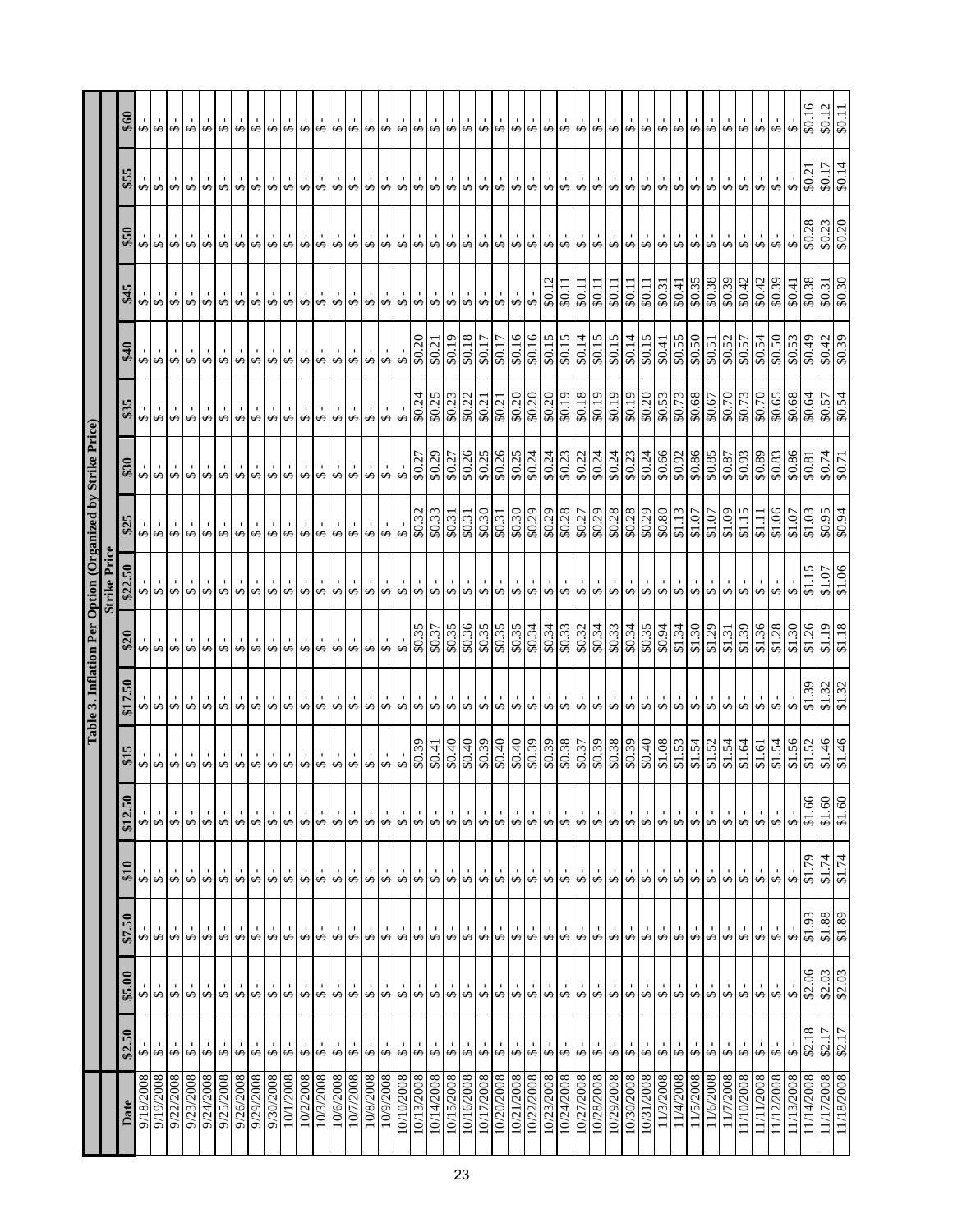|                                                           |                     | \$60    |                          |                       | $\overline{$0.12}$ | \$0.12     | \$0.11     | \$0.12                | \$0.09        | 60.0\$                        | $\frac{10}{10}$       | \$0.11                 | \$0.11                     | \$0.11    | \$0.13    | \$0.14                                    | \$0.10                | \$0.11                           | \$0.13     | \$0.11     | \$0.09     | \$0.09                                                                | 60.0\$     | \$0.10                                    | \$0.10            | \$0.10     | \$0.10     | \$0.09                | \$0.10                     | \$0.08     | 80.08                      |        | \$0.08   | 00.0\$                | \$0.08   | \$0.00   | \$0.07                | 80.06                 | \$0.08                  | \$0.05    | \$0.03                | \$0.06<br>\$0.04       |  |
|-----------------------------------------------------------|---------------------|---------|--------------------------|-----------------------|--------------------|------------|------------|-----------------------|---------------|-------------------------------|-----------------------|------------------------|----------------------------|-----------|-----------|-------------------------------------------|-----------------------|----------------------------------|------------|------------|------------|-----------------------------------------------------------------------|------------|-------------------------------------------|-------------------|------------|------------|-----------------------|----------------------------|------------|----------------------------|--------|----------|-----------------------|----------|----------|-----------------------|-----------------------|-------------------------|-----------|-----------------------|------------------------|--|
|                                                           |                     | \$55    | \$0.16<br>\$0.13         |                       | \$0.15             | \$0.14     | \$0.14     | \$0.13                | \$0.11        | \$0.11                        | \$0.13                | \$0.13                 | \$0.13                     | 17.0\$    | \$0.17    | \$0.18                                    | \$0.15                | \$0.16                           | \$0.16     | \$0.15     | \$0.11     | \$0.10                                                                | \$0.10     | \$0.12                                    | \$0.11            | \$0.12     | \$0.11     | \$0.10                | \$0.10                     | \$0.10     | 60.0\$                     | \$0.11 | \$0.11   | \$0.10                | 60.10    | \$0.10   | \$0.09                | 80.08                 | \$0.08                  | \$0.06    | \$0.04                | \$0.07                 |  |
|                                                           |                     | \$50    | \$0.18<br>\$0.22         | \$0.18                | $\sqrt{$2,22}$     | \$0.20     | \$0.19     | \$0.20                | \$0.16        | \$0.18                        | \$0.19                | \$0.21                 | \$0.20                     | \$0.26    | \$0.27    | \$0.27                                    | \$0.23                | \$0.25                           | \$0.25     | \$0.23     | \$0.17     | \$0.17                                                                | \$0.16     | \$0.18                                    | \$0.15            | \$0.16     | \$0.16     | $\frac{14}{14}$       | \$0.15                     | \$0.14     | $\sqrt{$0.13}$             | \$0.15 | \$0.17   | \$0.16                | \$0.14   | \$0.13   | \$0.12                | \$0.11                | \$0.12                  | \$0.07    | \$0.04                | 80.08                  |  |
|                                                           |                     | \$45    | \$0.28<br>\$0.34         | \$0.25                | \$0.29             | \$0.29     | \$0.28     | \$0.30                | \$0.23        | \$0.27                        | \$0.30                | \$0.31                 | \$0.31                     | \$0.39    | \$0.41    | \$0.41                                    |                       | 80.34                            | \$0.36     | \$0.36     | \$0.27     | \$0.26                                                                | \$0.23     | \$0.26                                    | \$0.23            | \$0.26     | \$0.22     | \$0.19                | \$0.22                     | \$0.21     | \$0.21                     | \$0.22 | \$0.24   | \$0.23                | \$0.20   | \$0.18   | \$0.17                | \$0.14                | \$0.14                  | \$0.10    | \$0.06                | $\frac{20.09}{100}$    |  |
|                                                           |                     | \$40    | \$0.43<br>\$0.37         | \$0.33                | \$0.40             | \$0.37     | \$0.38     | \$0.40                | \$0.33        | \$0.36                        | $\frac{1}{20.47}$     | \$0.45                 | \$0.46                     | \$0.59    | \$0.59    | \$0.62                                    |                       | \$0.53                           | \$0.53     | \$0.52     | \$0.43     | \$0.40                                                                | \$0.35     | \$0.40                                    | \$0.33            | \$0.38     | \$0.34     | $\frac{$0.32}{0.31}$  |                            | \$0.30     | \$0.33                     |        | \$0.37   | \$0.35                | \$0.30   | \$0.27   | \$0.25                | \$0.20                | \$0.21                  | \$0.14    | \$0.07                | 60.0\$                 |  |
|                                                           |                     | \$35    | \$0.50<br>\$0.58         | \$0.44                | \$0.53             | \$0.55     | \$0.53     | \$0.58                | \$0.47        | \$0.53                        | \$0.71                | \$0.66                 | \$0.66<br>\$0.90<br>\$0.88 |           |           |                                           | \$0.80                | \$0.81                           | \$0.77     | \$0.80     | \$0.67     | \$0.62                                                                | \$0.56     | \$0.62                                    | \$0.57            | \$0.60     | \$0.52     | $rac{$0.51}{$0.51}$   |                            | \$0.52     | \$0.54                     |        | 80.58    | $\frac{60.08}{75.05}$ |          | \$0.44   | \$0.39                | \$0.31                | \$0.33                  | \$0.21    | \$0.10                | $\frac{$0.13}{0.11}$   |  |
| Table 3. Inflation Per Option (Organized by Strike Price) |                     | \$30    | \$0.66<br>\$0.74         | \$0.60                | \$0.72             | \$0.73     | \$0.77     | \$0.87                | \$0.64        | \$0.76                        | $\overline{\$1.01}$   | \$0.96                 | \$0.97                     | \$1.30    | \$1.26    | \$1.31                                    | \$1.15                | \$1.17                           | \$1.10     | \$1.15     | \$1.01     | \$0.94                                                                | \$0.87     | \$0.93                                    | $\frac{$0.83}{2}$ | \$0.88     | \$0.82     | \$0.77                | 87.0\$                     | \$0.82     | 80.83                      |        | 80.89    | <b>8.03</b>           | \$0.77   | \$0.71   | \$0.58                | \$0.47                | 60.49                   | \$0.30    | \$0.13                | 80.14                  |  |
|                                                           |                     | \$25    | \$0.86<br>46.0\$         | \$0.84                | 6.03               | \$6.0\$    | \$1.04     | \$1.19                | 06.0\$        | \$1.05                        | 81.34                 |                        | \$1.38                     | 81.76     | \$1.71    | \$1.80                                    |                       | $$1.62$<br>$$1.62$               | \$1.53     | \$1.63     | 64.149     | \$1.39                                                                | \$1.31     | \$1.38                                    | \$1.25            | \$1.33     | \$1.27     | \$1.19                | \$1.21                     | \$1.28     | $rac{$2.29}{$1.27}$        |        | \$1.35   | \$1.27                | \$1.20   | \$1.11   | 16.03                 | \$0.74                | \$0.76                  | \$0.43    | 80.18                 | $\frac{$0.20}{$0.19}$  |  |
|                                                           | <b>Strike Price</b> | \$22.50 | \$0.98<br>80.1\$         | \$0.95                | \$1.10             | \$1.10     | \$1.18     | \$1.30                | \$1.04        | \$1.23                        | \$1.65                | \$1.57                 | \$1.60                     | \$2.01    | \$1.95    | \$2.08                                    | \$1.89                | \$1.89                           | \$1.80     | 06.1\$     | \$1.82     | \$1.68                                                                | \$1.60     | \$1.66                                    | \$1.51            | \$1.61     | \$1.55     | \$1.45                | \$1.47                     | \$1.57     | S1.59<br>S1.55             |        | \$1.62   | \$1.55                | \$1.46   | \$1.36   | \$1.12                | 80.89                 | \$0.92                  | \$0.51    | \$0.21                | $\frac{$0.23}{$0.21}$  |  |
|                                                           |                     | \$20    | \$1.12<br>\$1.24         | \$1.07                | \$1.25             | \$1.27     | \$1.35     | \$1.54                | \$1.22        | \$1.41                        | \$1.87                | 81.79                  | \$1.85                     | \$2.28    | \$2.23    | \$2.39                                    | $\frac{$2.17}{$2.16}$ |                                  | \$2.09     | \$2.20     | \$2.08     | \$1.98                                                                | 06.1\$     | \$1.96                                    | \$1.82            | \$1.92     | \$1.86     | \$1.75                | \$1.76                     | \$1.88     | 81.89                      |        | \$1.93   | \$1.84                | \$1.78   | \$1.68   | \$1.36                | \$1.11                | \$1.12                  | \$0.62    | \$0.24                | \$0.25                 |  |
|                                                           |                     | \$17.50 | \$1.25<br>\$1.37         | \$1.26                | $\sqrt{$1.40}$     | \$1.42     | \$1.52     | \$1.73                | \$1.40        | \$1.63                        | $\frac{$2.10}{$2.04}$ |                        | \$2.09                     | \$2.55    | \$2.48    | \$2.66                                    |                       | $rac{$2.48}{$2.47}$              | \$2.38     | \$2.55     | \$2.41     | \$2.28                                                                | \$2.24     | $\frac{$2.30}{$2.17}$                     |                   | \$2.27     | \$2.19     | $\frac{$2.09}{$2.11}$ |                            | \$2.23     | \$2.27<br>\$2.24           |        | \$2.28   | \$2.17                | \$2.12   | \$2.01   | \$1.66                | \$1.34                | \$1.34                  | \$0.73    | \$0.26                | $\frac{$2.28}{0.27}$   |  |
|                                                           |                     | \$15    | \$1.38<br>\$1.56         | \$1.41                | \$1.57             | \$1.57     | \$1.69     | \$1.95                | \$1.59        | \$1.83                        |                       | \$2.37<br>\$2.30       | 82.36                      |           | \$2.74    | \$2.97                                    |                       | \$2.79                           | \$2.68     | \$2.86     | \$2.74     | \$2.62                                                                | \$2.58     | \$2.52                                    |                   | \$2.63     | \$2.56     | $rac{$2.45}{$2.49}$   |                            |            | \$2.61<br>\$2.65<br>\$2.58 |        | \$2.63   |                       | 82.54    | \$2.40   | \$1.97                | 65.13                 | \$1.59                  | \$0.85    | $\frac{$0.30}{$0.31}$ |                        |  |
|                                                           |                     | \$12.50 | \$1.53<br>\$1.72         | \$1.57                | \$1.72             | \$1.74     | \$1.87     | \$2.14                | $\sqrt{1.79}$ |                               |                       | $\frac{82.03}{82.56}$  | $\frac{$2.61}{$3.07}$      |           |           | $\sqrt{$3.26}$                            |                       | 83.10                            | \$3.03     | \$3.18     |            | \$3.07<br>\$2.97                                                      | \$2.93     | $\frac{8,88}{8,28}$                       |                   |            |            |                       |                            |            | 82.99<br>83.05<br>82.97    |        | \$3.02   |                       |          |          | $\frac{92.92}{92.89}$ | \$1.87                | \$1.86                  | \$0.98    | $\frac{12}{10.34}$    |                        |  |
|                                                           |                     | 610     | $\frac{$1.68}{$1.92}$    |                       | \$1.88             | 06.13      | \$2.04     | $rac{$2.32}{$1.99}$   |               |                               |                       | $\frac{32.23}{\$2.81}$ | 82.86<br>83.32<br>83.27    |           |           | 8542                                      |                       |                                  |            |            |            | $\frac{35}{33}$<br>$\frac{3}{33}$<br>$\frac{3}{33}$<br>$\frac{4}{33}$ | \$3.31     | \$3.32<br>\$3.32<br>\$3.42                |                   |            | \$3.37     |                       | $\frac{33.21}{33.38}$      |            |                            |        |          |                       |          |          | \$2.66                | $\frac{$2.15}{$2.17}$ |                         | \$1.11    | \$0.37                | $\frac{$0.38}{$0.37}$  |  |
|                                                           |                     | \$7.50  | \$2.10<br>\$1.84         | \$1.93                | \$2.04             | \$2.05     |            | $\frac{$2.20}{$2.50}$ | \$2.18        | \$2.44                        |                       | \$3.05                 |                            |           |           | 83.11<br>83.54<br>83.83<br>83.74<br>83.74 |                       |                                  |            |            |            |                                                                       |            | 83.68<br>83.76<br>83.68<br>83.87<br>83.82 |                   |            | \$3.77     |                       | \$3.62<br>\$3.66<br>\$3.77 |            | 83.77                      |        | \$3.79   | \$3.73                | \$3.70   |          | 83.05                 | \$2.47                | $rac{$2.46}{$1.25}$     |           | $\sqrt{$}0.41$        | $\frac{$6.41}{$0.41}$  |  |
|                                                           |                     | \$5.00  | 66.1\$                   | $\frac{32.35}{82.19}$ |                    | \$2.20     | \$2.35     | \$2.67                |               | $\frac{8}{36}$<br>နေ့အိုးများ |                       |                        | 83.77                      |           |           | 81.09                                     |                       | 84.03<br>84.02<br>84.16<br>84.07 |            |            |            |                                                                       | 84.01      | 84.17                                     |                   | \$4.17     | \$4.16     | $\frac{20.95}{24.02}$ |                            | \$4.14     | <b>S4.15</b><br>\$4.15     |        |          | \$4.11                | 84.04    |          | \$3.43                |                       | 82.79<br>82.78<br>81.39 |           | \$0.44                | $\frac{80.45}{30.44}$  |  |
|                                                           |                     | \$2.50  | \$2.16<br>\$2.51         | \$2.28                | \$2.34             | \$2.35     |            | 82.50<br>82.55        |               | \$2.81                        |                       | \$3.54                 | \$3.53                     | \$3.98    |           | \$4.34                                    |                       | \$4.29                           | \$4.26     | \$4.45     | \$4.33     | \$4.31                                                                | \$4.30     | \$4.55<br>\$4.53                          |                   | \$4.56     | \$4.51     | 84.40                 |                            | \$4.49     | 84.49                      |        | \$4.51   | \$4.47                | \$4.47   | \$4.44   | \$3.76                | \$3.06                | \$3.06                  | 51.51     | \$0.47                | $\frac{$6.48}{$6.47}$  |  |
|                                                           |                     | Date    | 11/19/2008<br>11/20/2008 | 11/21/2008            | 11/24/2008         | 11/25/2008 | 11/26/2008 | 11/28/2008            | 12/1/2008     | 12/2/2008                     |                       | 12/3/2008<br>12/4/2008 | 12/5/2008                  | 12/8/2008 | 12/9/2008 | 12/10/2008                                |                       | 12/11/2008<br>12/12/2008         | 12/15/2008 | 12/16/2008 | 12/17/2008 | 12/18/2008                                                            | 12/19/2008 | 12/22/2008                                | 12/23/2008        | 12/24/2008 | 12/26/2008 | 12/29/2008            |                            | 12/31/2008 | 1/2/2009<br>1/5/2009       |        | 1/6/2009 | 1/7/2009              | 1/8/2009 | 1/9/2009 | 1/12/2009             | 1/13/2009             | 1/14/2009               | 1/15/2009 | 1/16/2009             | 1/20/2009<br>1/21/2009 |  |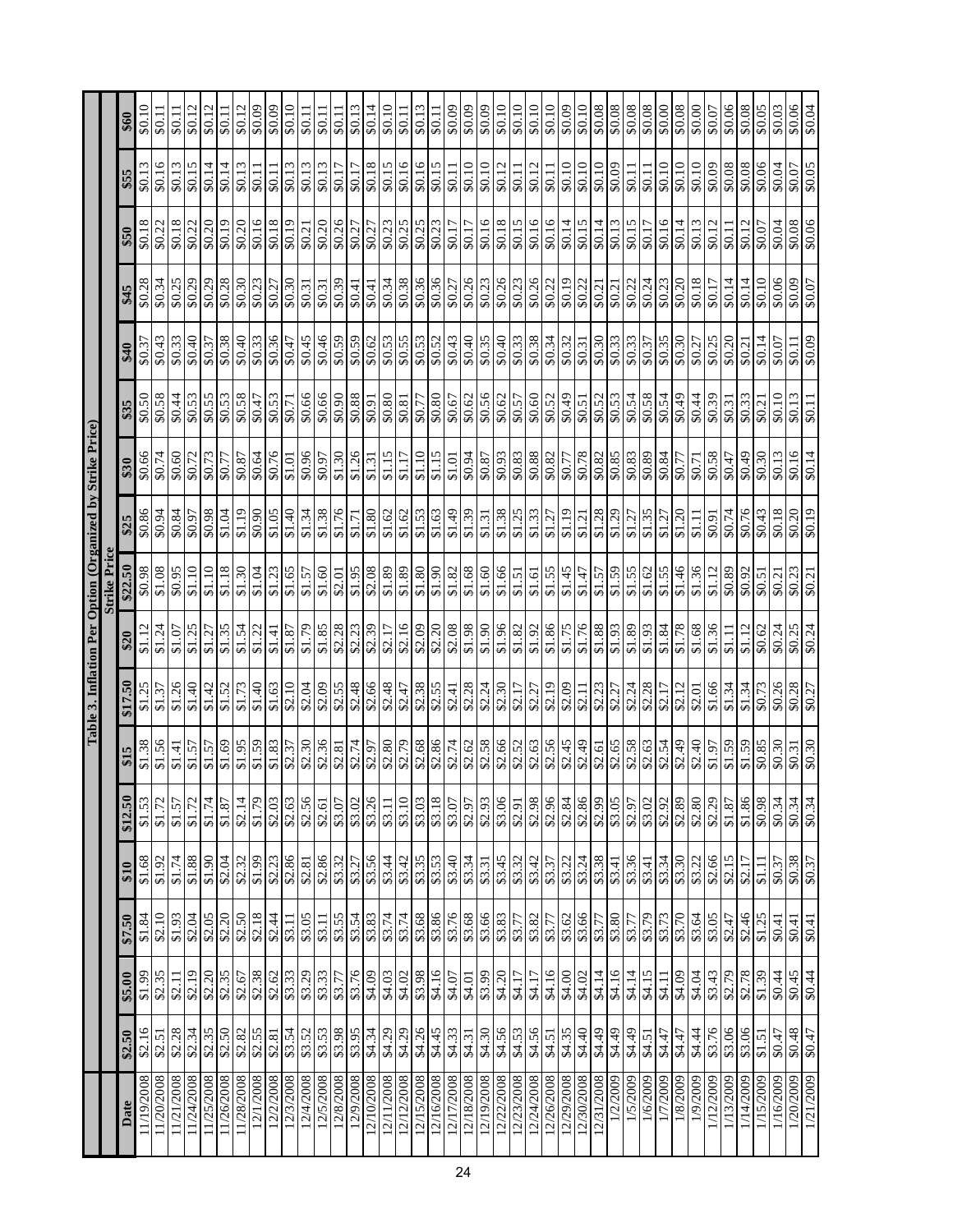|               |           |           | Table 4. Inflation Per Option Revealed on Corrective Disclosure Events |           |           |              |
|---------------|-----------|-----------|------------------------------------------------------------------------|-----------|-----------|--------------|
| <b>Strike</b> | 1/12/2009 | 1/13/2009 | 1/15/2009                                                              | 1/16/2009 | 1/22/2009 | <b>Total</b> |
| \$2.50        | \$0.625   | \$0.752   | \$1.150                                                                | \$1.038   | \$0.418   | \$3.984      |
| \$5.00        | \$0.472   | \$0.635   | \$0.897                                                                | \$1.014   | \$0.355   | \$3.372      |
| \$7.50        | \$0.450   | \$0.588   | \$0.690                                                                | \$0.893   | \$0.322   | \$2.942      |
| \$10.00       | \$0.406   | \$0.517   | \$0.552                                                                | \$0.849   | \$0.243   | \$2.568      |
| \$12.50       | \$0.351   | \$0.376   | \$0.405                                                                | \$0.767   | \$0.205   | \$2.105      |
| \$15.00       | \$0.274   | \$0.371   | \$0.336                                                                | \$0.671   | \$0.172   | \$1.825      |
| \$17.50       | \$0.208   | \$0.306   | \$0.221                                                                | \$0.627   | \$0.129   | \$1.492      |
| \$20.00       | \$0.187   | \$0.230   | \$0.202                                                                | \$0.473   | \$0.099   | \$1.191      |
| \$22.50       | \$0.132   | \$0.207   | \$0.175                                                                | \$0.376   | \$0.081   | \$0.971      |
| \$25.00       | \$0.108   | \$0.160   | \$0.138                                                                | \$0.333   | \$0.056   | \$0.794      |
| \$30.00       | \$0.070   | \$0.094   | \$0.060                                                                | \$0.246   | \$0.015   | \$0.485      |
| \$35.00       | \$0.026   | \$0.071   | \$0.014                                                                | \$0.164   | \$0.000   | \$0.275      |
| \$40.00       | \$0.009   | \$0.038   | \$0.009                                                                | \$0.106   | \$0.000   | \$0.162      |
| \$45.00       | \$0.007   | \$0.028   | \$0.000                                                                | \$0.068   | \$0.000   | \$0.102      |
| \$50.00       | \$0.004   | \$0.005   | \$0.028                                                                | \$0.043   | \$0.000   | \$0.080      |
| \$55.00       | \$0.004   | \$0.005   | \$0.000                                                                | \$0.048   | \$0.000   | \$0.057      |
| \$60.00       | \$0.004   | \$0.005   | \$0.037                                                                | \$0.010   | \$0.000   | \$0.056      |

Note: "Total" column reflects differences in rounding.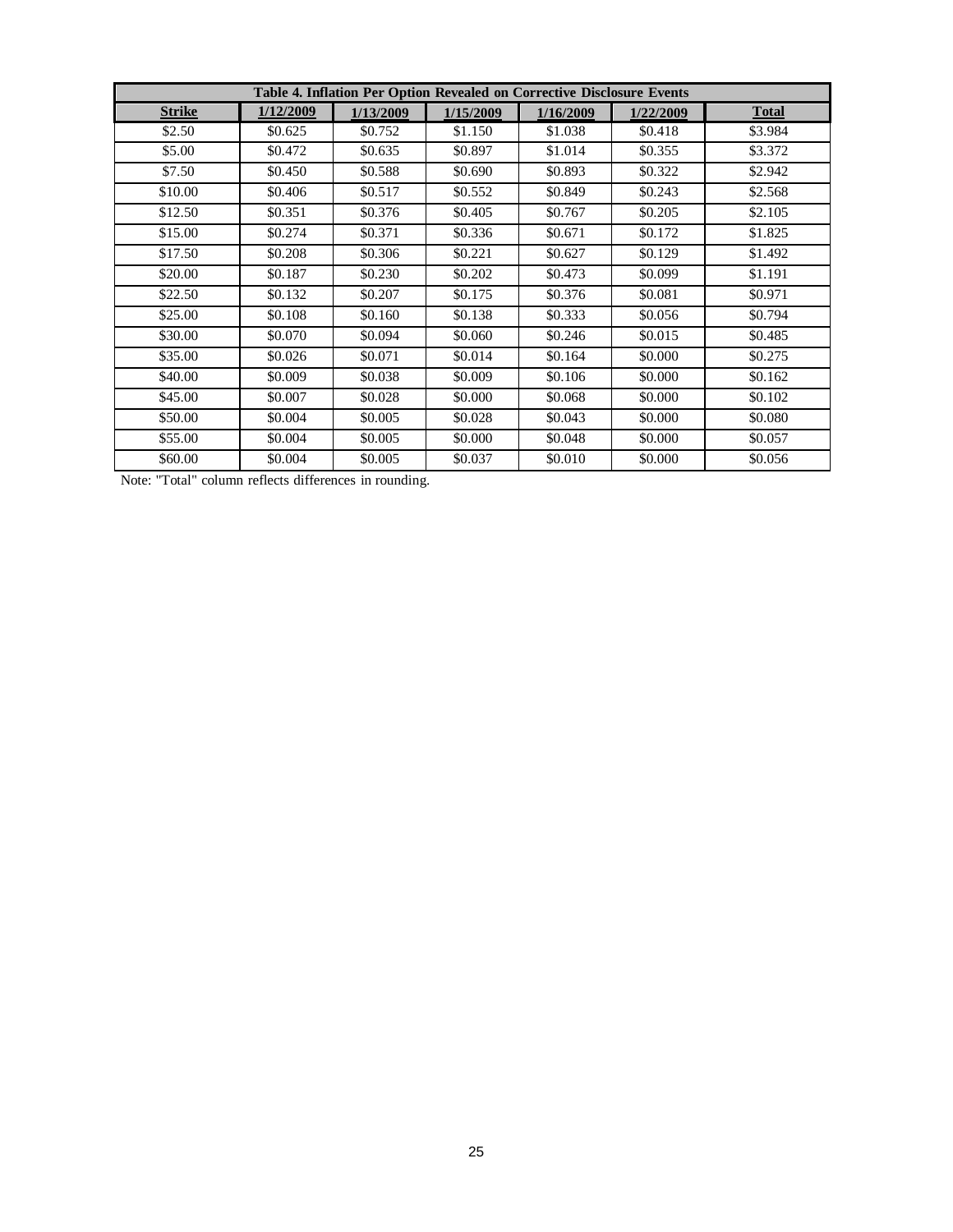|                        |                  |                     |                       |                     | Tabl             | e 5. Average 90-Day Lookback Price Per Option (Organized by Strike Price)<br>Strike Price |                  |                  |                       |                      |                         |                           |                  |                  |                       |                       |                  |
|------------------------|------------------|---------------------|-----------------------|---------------------|------------------|-------------------------------------------------------------------------------------------|------------------|------------------|-----------------------|----------------------|-------------------------|---------------------------|------------------|------------------|-----------------------|-----------------------|------------------|
|                        |                  |                     |                       |                     |                  |                                                                                           |                  |                  |                       |                      |                         |                           |                  |                  |                       |                       |                  |
| Date                   | \$2.50           | \$5.00              | \$7.50                | \$10                | \$12.50          | \$15                                                                                      | \$17.50          | \$20             | \$22.50               | \$25                 | \$30                    | \$35                      | \$40             | \$45             | \$50                  | \$55                  | \$60             |
| 1/22/2009              | 84.30            | 83.38               | $\sqrt{$2.67}$        | \$2.11              | \$1.67           | \$1.35                                                                                    | 80.1\$           | \$0.86           | \$0.69                | 5.03                 | $\overline{$80.38}$     | \$0.29                    | \$0.19           | \$0.14           | \$0.13                | \$0.12                | 80.08            |
| 1/23/2009              | \$4.46           | \$3.55              | \$2.79                | \$2.22              | \$1.76           | \$1.38                                                                                    | \$1.11           | 88.0\$           | \$0.69                | 80.58                | \$0.37                  | \$0.28                    | \$0.19           | \$0.15           | \$0.12                | \$0.12                | \$0.07           |
| 1/26/2009              | \$4.52           | \$3.58              | \$2.81                | \$2.23              | \$1.77           | \$1.40                                                                                    | \$1.12           |                  | \$0.70                | 80.58                | \$0.37                  | \$0.27                    | 61.03            | 40.14            | \$0.12                | \$0.11                | 80.08            |
| 1/27/2009<br>1/28/2009 | \$4.63<br>\$4.86 | \$3.66<br>\$3.85    | \$2.88<br>\$3.05      | \$2.43<br>\$2.27    | \$1.80<br>\$1.94 | \$1.52<br>\$1.41                                                                          | \$1.13<br>\$1.22 | \$0.88<br>\$0.95 | \$0.70<br>\$0.77      | \$0.57<br>\$0.62     | 0.40<br>\$0.37          | \$0.26<br>$\frac{1}{100}$ | \$0.18<br>\$0.20 | \$0.14<br>\$0.15 | \$0.11<br>\$0.11      | \$0.10<br>\$0.11      | \$0.08<br>\$0.07 |
| 1/29/2009              | \$4.93           | \$3.91              | \$3.09                | \$2.47              | 16.13            | \$1.55                                                                                    | \$1.24           | <b>L6.0\$</b>    | \$0.79                | \$0.63               | \$0.40                  | \$0.28                    | \$0.20           | \$0.15           | \$0.11                | \$0.10                | 80.08            |
| 1/30/2009              | \$4.94           | \$3.93              | \$3.11                | \$2.48              | \$1.97           | $\frac{$1.55}{2}$                                                                         | \$1.24           |                  | \$0.79                | \$0.63               | \$0.40                  | \$0.28                    | \$0.19           | \$0.14           | \$0.11                | \$0.10                | \$0.08           |
| 2/2/2009               | \$4.89           | \$3.87              | \$3.06                | \$2.44              | \$1.93           | \$1.52                                                                                    | \$1.21           | 56.0\$           | \$0.77                | \$0.61               | 80.39                   | \$0.28                    | \$0.19           | \$0.14           | \$0.11                | \$0.10                | 80.08            |
| 2/3/2009               | \$4.78           | \$3.76              | \$2.96                | \$2.35              | 81.86            | \$1.45                                                                                    | \$1.16           | \$0.91           | \$0.73                | \$0.58               | \$0.37                  | 80.26                     | \$0.18           | \$0.14           | \$0.11                | \$0.09                | \$0.07           |
| 2/4/2009               | \$4.64           | \$3.63              | \$2.85                | \$2.26              | \$1.78           | \$1.39                                                                                    | \$1.10           | \$0.86           | \$0.69                | \$0.55               | \$0.35                  | \$0.25                    | \$0.17           | \$0.13           | \$0.10                | 60.09                 | \$0.07           |
| 2/5/2009               | \$4.55           | \$3.55              | \$2.79                | \$2.21              | \$1.74           | \$1.36                                                                                    | \$1.08           | \$0.85           | \$0.68                | \$0.54               | \$0.34                  | \$0.24                    | \$0.17           | \$0.13           | \$0.10                | \$0.09                | \$0.07           |
| 2/6/2009               | \$4.55           | \$3.55              | \$2.78                | \$2.20              | \$1.73           | \$1.35                                                                                    | 1.07             | <b>18.0\$</b>    | \$0.67                | \$0.53               | \$0.33                  | \$0.24                    | \$0.16           | \$0.13           | \$0.10                | 60.0\$                | \$0.07           |
| 2/9/2009               | \$4.60           | \$3.59              | \$2.82                | \$2.22              | \$1.76           | \$1.36                                                                                    | \$1.09           | \$0.84           | \$0.68                | \$0.54               | \$0.34                  | \$0.24                    | \$0.17           | \$0.13           | \$0.10                | \$0.09                | \$0.07           |
| 2/10/2009              | \$4.55           | \$3.55              | \$2.78                | \$2.19              | \$1.73           | \$1.34                                                                                    | \$1.06           | \$0.83           | \$0.66                | \$0.53               | \$0.33                  | \$0.24                    | \$0.17           | \$0.13           | \$0.10                | \$0.09                | \$0.07           |
| 2/11/2009              | \$4.55           | \$3.54              | \$2.76                | \$2.17              | \$1.71           | \$1.32                                                                                    | \$1.05           | \$0.81           | \$0.65                | \$0.52               | \$0.33                  | \$0.24                    | \$0.16           | \$0.13           | \$0.10                | 80.08                 | \$0.07           |
| 2/12/2009              | 84.50            | \$3.52              | \$2.75                | \$2.15              | \$1.70           | \$1.31                                                                                    | \$1.04           | \$0.80           | 59.0\$<br>49.0\$      | \$0.51               | $\overline{$}80.32$     | \$0.23                    | \$0.16           | \$0.13           | $\frac{50.10}{50.10}$ | $\frac{80.08}{80.08}$ | 60.06            |
| 2/13/2009              |                  | \$3.49              | \$2.72                | \$2.13              | \$1.67           | \$1.29                                                                                    | \$1.02           | \$0.79           |                       | \$0.50               | \$0.32                  | \$0.23                    | \$0.16           | \$0.12           | \$0.10                |                       | \$0.06           |
| 2/17/2009              | \$4.38           | \$3.39              | $\frac{$2.68}{$2.63}$ | \$2.09              | \$1.64           | \$1.27                                                                                    | 81.00            | 17.0\$           | $\frac{$0.62}{$0.61}$ | 87.0\$               | \$0.31                  | \$0.22                    | \$0.16           | \$0.12           | $\sqrt{$0.10}$        | 80.08                 | \$0.06           |
| 2/18/2009              |                  |                     |                       | \$2.05              | \$1.61           | \$1.24                                                                                    | \$0.98           | $\frac{1}{6}$    |                       |                      | \$0.30                  | \$0.22                    | \$0.15           | \$0.12           | \$0.09                |                       | \$0.06           |
| 2/19/2009              | \$4.29           | \$3.31              | \$2.56                | \$2.00              | \$1.57           | \$1.20                                                                                    | \$0.95           | \$0.73           | \$0.59                | \$0.47               | \$0.30                  | \$0.22                    | \$0.15           | \$0.12           | \$0.09                | \$0.08                | \$0.06           |
| 2/20/2009              | \$4.21           | \$3.25              | \$2.52                | \$1.97              | \$1.54           | \$1.18                                                                                    | <b>r6:0\$</b>    | \$0.72           | \$0.58                | 94.0\$               | \$0.30                  | \$0.22                    | \$0.15           | \$0.12           | \$0.09                | \$0.08                | 90.0\$           |
| 2/23/2009              | \$4.14           | \$3.19              | \$2.47                | \$1.93              | \$1.51           | \$1.16                                                                                    | \$0.92           | \$0.71           | \$0.58                | \$0.46               | \$0.29                  | \$0.22                    | \$0.15           | \$0.12           | \$0.09                | \$0.08                | \$0.06           |
| 2/24/2009              | \$4.10           | \$3.16              | \$2.45                | \$1.91              | \$1.50           | \$1.15                                                                                    | \$0.92           | \$0.71           | \$0.57                | \$0.46               | \$0.29                  | \$0.22                    | \$0.15           | \$0.12           | \$0.09                | \$0.08                | \$0.06           |
| 2/25/2009              | 84.09            | \$3.15              | \$2.44                | \$1.91              | \$1.49           | \$1.15                                                                                    | \$0.91           | \$0.71           | \$0.57                | \$0.46               | \$0.29                  | \$0.22                    | \$0.15           | \$0.12           | \$0.10                | \$0.08                | \$0.06           |
| 2/26/2009              | \$4.07           | \$3.14              | \$2.43                | \$1.90              | \$1.49           | \$1.15                                                                                    | \$0.92           | \$0.71           | \$0.58                | \$0.46               | \$0.29                  | \$0.22                    | \$0.16           | \$0.12           | \$0.10                | 80.08                 | 80.08            |
| 2/27/2009              | \$4.02           | \$3.10              | \$2.40                | \$1.88              | \$1.47           | \$1.14                                                                                    | \$0.91           | \$0.70           | \$0.57                | \$0.45               | \$0.29                  | \$0.22                    | \$0.15           | \$0.12           | \$0.10                | \$0.08                | \$0.06           |
| 3/2/2009               | \$3.96           | \$3.05              | \$2.36                | \$1.85              | \$1.45           | \$1.12                                                                                    | \$0.89           | \$0.69           | \$0.56                | \$0.45               | $\frac{1}{100}$         | \$0.22                    | \$0.15           | \$0.12           | \$0.10                | 80.0\$                | \$0.06           |
| 3/3/2009               | \$3.91           | \$3.01              | \$2.33                | \$1.82              | \$1.43           | \$1.10                                                                                    | 88.0\$           | 80.68            | \$0.56                | \$0.44               | \$0.29                  | \$0.21                    | \$0.15           | \$0.12           | \$0.10                | 80.08                 | $\frac{1}{100}$  |
| 3/4/2009               | \$3.86           | $rac{$2.96}{$2.91}$ |                       | $\frac{1.79}{1.30}$ | \$1.41           | \$1.08                                                                                    | 80.87            | 50.66<br>50.08   | \$0.54                | £7.0\$<br>+7.0\$     | 80.28                   | $\frac{$0.21}{0.21}$      | \$0.15           | \$0.12           | $\frac{60.10}{01.05}$ | 80.08                 | 80.06            |
| 3/5/2009               | \$3.80           |                     | 82.25<br>82.22        | \$1.76              | \$1.38           | \$1.06                                                                                    |                  |                  |                       |                      |                         |                           | \$0.15           | \$0.12           |                       |                       |                  |
| 3/6/2009               | \$3.74           | \$2.87              |                       | \$1.73              | \$1.36           | \$1.05                                                                                    | \$0.84           | \$0.65           | \$0.53                | \$0.42               | \$0.28                  | \$0.21                    | \$0.15           | \$0.12           | \$0.09                | \$0.08                | \$0.06           |
| 3/9/2009               | \$3.70           | \$2.84              | \$2.19                | \$1.71              | \$1.35           | \$1.04                                                                                    | \$0.83           | \$0.64           |                       | \$0.42               | \$0.27                  | $\sqrt{$0.21}$            | \$0.15           | \$0.12           | 60.0\$                | \$0.08                | 90.0\$           |
| 3/10/2009              | \$3.69           | \$2.83              | \$2.19                | \$1.71              | \$1.35           | \$1.04                                                                                    | \$0.83           | \$0.65           | \$0.53                | \$0.43               | \$0.28                  | \$0.21                    | \$0.15           | \$0.12           | \$0.10                | \$0.08                | \$0.07           |
| 3/11/2009              | \$3.69           | \$2.83              | \$2.19                | \$1.71              | \$1.34           | \$1.04                                                                                    | \$0.83           | $\sqrt{$0.65}$   | \$0.53                | \$0.43               | 80.28                   | \$0.21                    | \$0.15           | \$0.13           | \$0.10                | 80.0\$                | 40.0\$           |
| 3/12/2009              | \$3.70           | \$2.84              | \$2.20                | \$1.72              | \$1.36           | \$1.05                                                                                    | \$0.84           | \$0.66           | \$0.54                | \$0.44               | \$0.29                  | $\frac{$0.22}{0.02}$      | \$0.16           | \$0.13           | \$0.10                | \$0.09                | \$0.07           |
| 3/13/2009              | \$3.72           | \$2.86              | \$2.21                | \$1.73              | \$1.37           | \$1.06                                                                                    | \$0.85           | \$0.66           | \$0.55                | \$0.44               | 62.08                   |                           | \$0.16           | \$0.13           | \$0.10                | 60.0\$                | \$0.07           |
| 3/16/2009              | \$3.74           | \$2.87              | \$2.23                | \$1.74              | 81.38            | \$1.07                                                                                    | \$0.86           | \$0.67           | \$0.55                | \$0.45               | \$0.29                  | \$0.22                    | \$0.16           | \$0.13           | \$0.10                | 60.0\$                | \$0.07           |
| 3/17/2009              | \$3.76           | \$2.89              | \$2.24                | \$1.76              | \$1.39           | \$1.08                                                                                    | £8.0\$           | $\sqrt{$0.67}$   | \$0.56                | \$6.45               | 05.0\$                  | \$0.23                    | \$0.16           | \$0.13           | \$0.10                | 60.0\$                | 40.07            |
| 3/18/2009              | $\sqrt{$3.81}$   | \$2.93              | \$2.28                | 81.79               | \$1.42           | \$1.10                                                                                    | 68.0\$           | $69.0$ \$        | \$0.58                | 20.47                | \$0.31                  | \$0.23                    | 17.0\$           | \$0.14           | \$0.11                | 60.0\$                | 60.07            |
| 3/19/2009              | \$3.84           | \$2.96              | \$2.31                | \$1.81              | \$1.44           | \$1.12                                                                                    | $\sqrt{$0.91}$   | 12:0\$           | \$0.59                | 80.48                | \$0.32                  | \$0.24                    | \$0.17           | \$0.14           | 11.03                 | \$0.09                | $-80.07$         |
| 3/20/2009              | \$3.86           | \$2.98              | \$2.32                | \$1.83              | \$1.45           | \$1.13                                                                                    | \$0.92           | \$0.72           | \$0.60                | 80.48                |                         | \$0.24                    | \$0.18           | \$0.14           | \$0.11                | \$0.10                | \$0.07           |
| 3/23/2009              | \$3.91           | \$3.02              | $\frac{82.36}{82.39}$ | \$1.86              | \$1.48           | \$1.15                                                                                    | 56.0\$           | 80.73            | \$0.61<br>\$0.62      | \$0.51               | 80.32<br>80.33<br>80.34 | \$0.25                    | \$0.18           | \$0.15           | \$0.11                | \$0.10                | \$0.07           |
| 3/24/2009              | \$3.94           |                     |                       | 88.1\$              | \$1.50           | \$1.17                                                                                    |                  | \$0.75           |                       |                      |                         | \$0.26                    | \$0.19           | \$0.15           | \$0.12                | \$0.10                | 80.08            |
| 3/25/2009              | \$3.99           | \$3.09              | \$2.43                | \$1.92              | \$1.53           | \$1.20                                                                                    | 66.0\$           | \$0.77           | \$0.64                | $\frac{$0.52}{0.53}$ | \$0.35<br>\$0.35        | \$0.26                    | \$0.19           | \$0.15           | \$0.12                | \$0.10                | \$0.08           |
| 3/26/2009              | \$4.03           | \$3.13              | \$2.46                | \$1.95              | \$1.56           | \$1.22                                                                                    |                  | \$0.78           | \$0.65                |                      |                         | \$0.27                    | \$0.19           | \$0.15           | \$0.12                | \$0.10                | \$0.08           |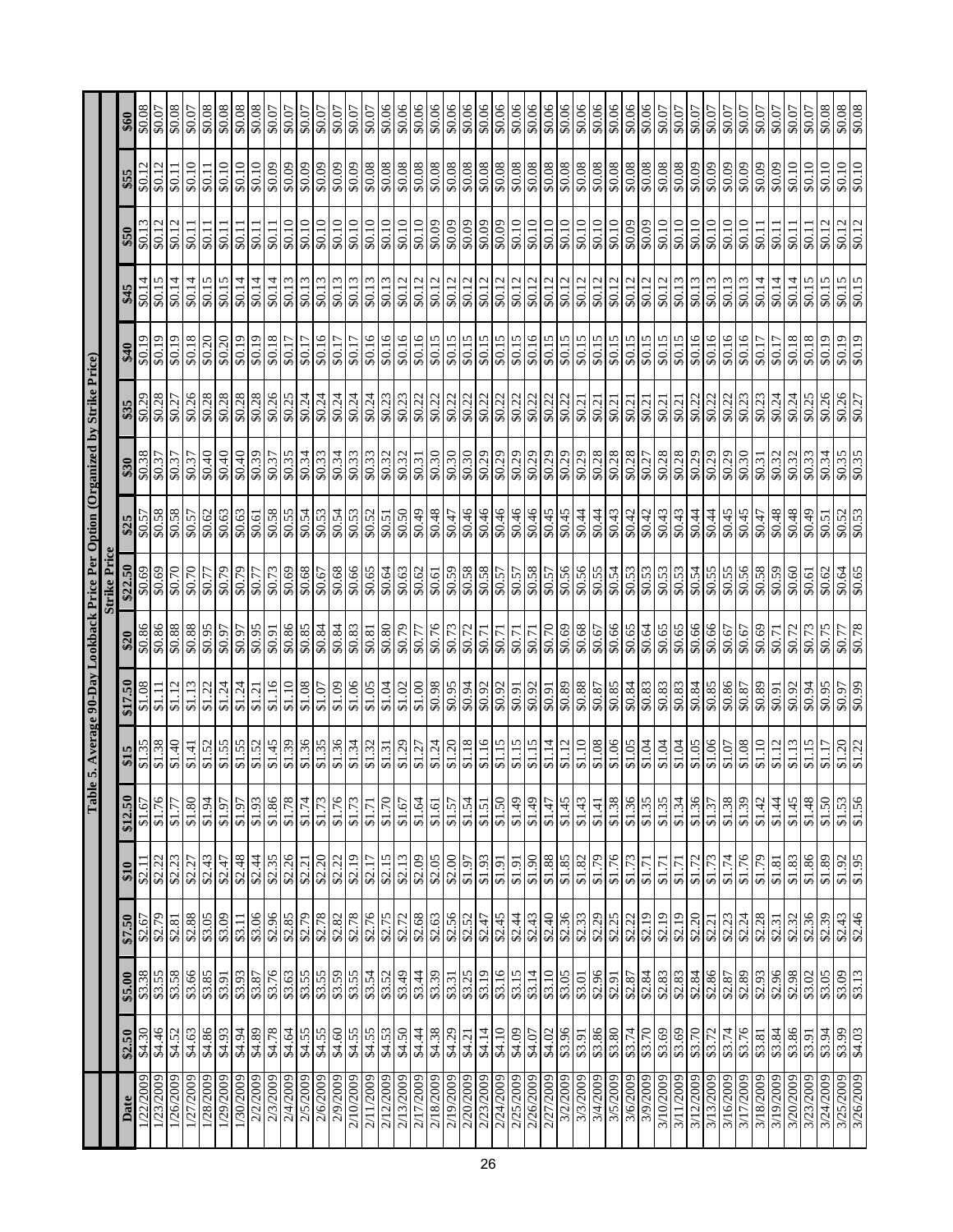|                                                                            |                     | \$60    | \$0.08    | \$0.08    | \$0.08           | \$0.08   | \$0.08   | \$0.08   | \$0.08   | \$0.08  | \$0.09   | \$0.09   | \$0.09    | \$0.09    | \$0.09    | \$0.09    | \$0.09    | \$0.09    | \$0.09    |
|----------------------------------------------------------------------------|---------------------|---------|-----------|-----------|------------------|----------|----------|----------|----------|---------|----------|----------|-----------|-----------|-----------|-----------|-----------|-----------|-----------|
|                                                                            |                     | \$55    | \$0.10    | \$0.10    | \$0.10           | \$0.10   | \$0.11   | \$0.11   | \$0.11   | \$0.11  | \$0.11   | \$0.11   | 50.11     | \$0.12    | \$0.12    | \$0.12    | \$0.12    | \$0.12    | \$0.12    |
|                                                                            |                     | \$50    | \$0.12    | \$0.12    | \$0.12           | \$0.12   | \$0.13   | \$0.13   | \$0.13   | \$0.13  | \$0.13   | \$0.13   | \$0.14    | \$0.14    | \$0.15    | \$0.15    | \$0.15    | \$0.15    | \$0.15    |
|                                                                            |                     | \$45    | \$0.16    | \$0.16    | \$0.16           | \$0.16   | \$0.16   | \$0.17   | \$0.17   | \$0.17  | \$0.17   | \$0.18   | \$0.18    | \$0.19    | \$0.19    | \$0.19    | \$0.20    | \$0.20    | \$0.20    |
|                                                                            |                     | \$40    | \$0.20    | 0.20      | \$0.20           | \$0.20   | \$0.21   | \$0.21   | \$0.22   | \$0.22  | \$0.22   | \$0.23   | \$0.24    | \$0.24    | \$0.25    | \$0.25    | \$0.25    | \$0.25    | \$0.26    |
|                                                                            |                     | \$35    | \$0.27    | \$0.27    | \$0.28           | \$0.28   | \$0.29   | \$0.29   | \$0.30   | \$0.30  | \$0.30   | \$0.31   | \$0.33    | \$0.33    | \$0.34    | \$0.35    | \$0.35    | \$0.35    | \$0.36    |
| he 5. Average 90-Day Lookback Price Per Option (Organized by Strike Price) |                     | \$30    | \$0.36    | \$0.36    | \$0.37           | \$0.38   | \$0.38   | \$0.39   | \$0.40   | \$0.40  | \$0.41   | \$0.42   | \$0.44    | \$0.45    | \$0.46    | \$0.47    | \$0.48    | \$0.48    | \$0.49    |
|                                                                            |                     | \$25    | \$0.54    | \$0.54    | \$0.55           | \$0.56   | \$0.57   | \$0.58   | \$0.59   | \$0.60  | \$0.60   | \$0.62   | \$0.65    | \$0.66    | \$0.68    | \$0.69    | \$0.71    | \$0.71    | \$0.72    |
|                                                                            | <b>Strike Price</b> | \$22.50 | \$0.66    | \$0.67    | \$0.68           | \$0.69   | \$0.70   | \$0.71   | \$0.72   | \$0.73  | \$0.74   | \$0.76   | \$0.79    | \$0.81    | \$0.83    | \$0.84    | \$0.86    | \$0.87    | \$0.87    |
|                                                                            |                     | \$20    | \$0.80    | \$0.80    | \$0.82           | \$0.83   | \$0.84   | \$0.86   | \$0.87   | \$0.88  | \$0.88   | \$0.91   | \$0.94    | \$0.97    | \$0.99    | \$1.01    | \$1.03    | \$1.04    | \$1.05    |
|                                                                            |                     | \$17.50 | \$1.01    | \$1.02    | \$1.03           | \$1.04   | \$1.06   | \$1.07   | \$1.09   | \$1.10  | \$1.11   | \$1.14   | \$1.17    | \$1.20    | \$1.23    | \$1.26    | \$1.28    | \$1.29    | \$1.30    |
|                                                                            |                     | \$15    | \$1.24    | \$1.25    | \$1.26           | \$1.28   | \$1.30   | \$1.32   | \$1.33   | \$1.35  | \$1.36   | \$1.39   | \$1.43    | \$1.46    | $\dot{5}$ | \$1.53    | \$1.56    | \$1.57    | \$1.58    |
| $\Gamma$ ab                                                                |                     | \$12.50 | \$1.58    | \$1.59    | \$1.61           | \$1.62   | \$1.64   | \$1.66   | \$1.68   | \$1.70  | \$1.71   | \$1.75   | \$1.79    | \$1.83    | \$1.87    | \$1.91    | \$1.94    | \$1.95    | \$1.97    |
|                                                                            |                     | \$10    | \$1.97    | \$1.98    | \$2.00           | \$2.02   | \$2.04   | \$2.07   | \$2.09   | \$2.11  | \$2.12   | \$2.16   | \$2.22    | \$2.26    | \$2.30    | \$2.34    | \$2.39    | \$2.40    | \$2.42    |
|                                                                            |                     | \$7.50  | \$2.49    | \$2.50    | \$2.52           | \$2.54   | \$2.57   | \$2.59   | \$2.62   | \$2.64  | \$2.65   | \$2.70   | \$2.76    | \$2.81    | \$2.86    | \$2.90    | \$2.95    | \$2.97    | \$2.99    |
|                                                                            |                     | \$5.00  | \$3.16    | \$3.17    | \$3.19           | \$3.21   | \$3.24   | \$3.27   | \$3.29   | \$3.32  | \$3.33   | \$3.38   | \$3.45    | \$3.51    | \$3.56    | \$3.61    | \$3.67    | \$3.69    | \$3.72    |
|                                                                            |                     | \$2.50  | \$4.06    | \$4.07    | $\mathbf{S}4.10$ | \$4.12   | \$4.15   | \$4.18   | \$4.20   | \$4.23  | \$4.25   | \$4.31   | \$4.38    | \$4.45    | \$4.51    | \$4.57    | \$4.63    | \$4.66    | \$4.69    |
|                                                                            |                     | Date    | 3/27/2009 | 3/30/2009 | 3/31/2009        | 4/1/2009 | 4/2/2009 | 4/3/2009 | 4/6/2009 | 47/2009 | 4/8/2009 | 4/9/2009 | 4/13/2009 | 4/14/2009 | 4/15/2009 | 4/16/2009 | 4/17/2009 | 4/20/2009 | 4/21/2009 |